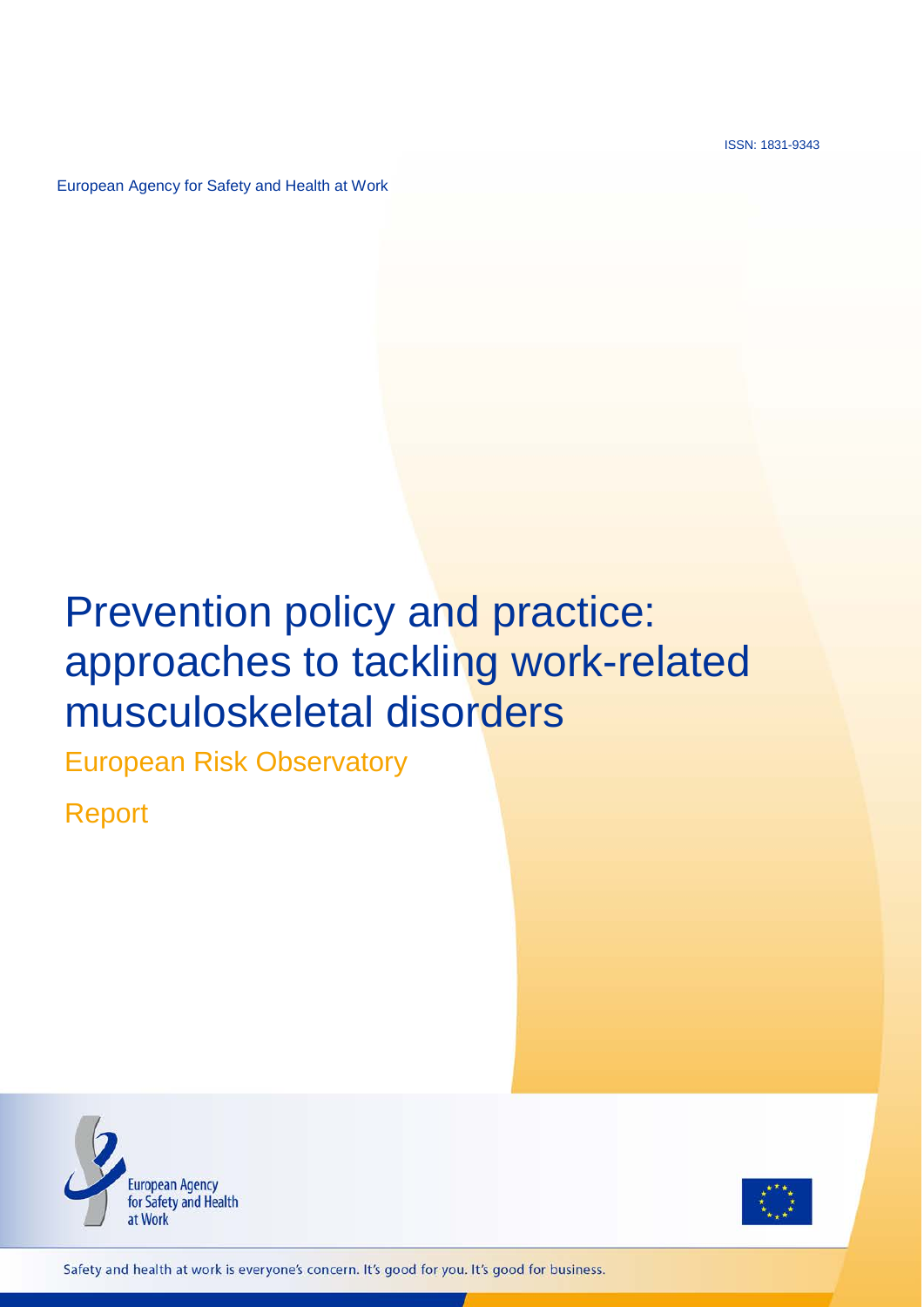Authors: Richard Graveling (Principal Ergonomics Consultant) with Eva Giagloglou (Research Ergonomist) Institute of Occupational Medicine (IOM), Edinburgh – United Kingdom

*Title of EU-OSHA project: Review of research, policy and practice on prevention of work-related musculoskeletal disorders (MSDs)*

Project management and editing: Katalin Sas (EU-OSHA) with the support of Nóra Pálmai.

This report was commissioned by the European Agency for Safety and Health at Work (EU-OSHA). Its contents, including any opinions and/or conclusions expressed, are those of the authors alone and do not necessarily reflect the views of EU-OSHA.

> **Europe Direct is a service to help you find answers to your questions about the European Union Freephone number (\*): 00 800 6 7 8 9 10 11**

(\*) Certain mobile telephone operators do not allow access to 00 800 numbers, or these calls may be billed.

ISBN: 978-92-9479-351-5

doi:10.2802/581582

More information on the European Union is available on the Internet [\(http://europa.eu\)](http://europa.eu/).

Cataloguing data can be found on the cover of this publication.

Luxembourg: Publications Office of the European Union, 2020

© European Agency for Safety and Health at Work, 2020

Reproduction is authorised provided the source is acknowledged.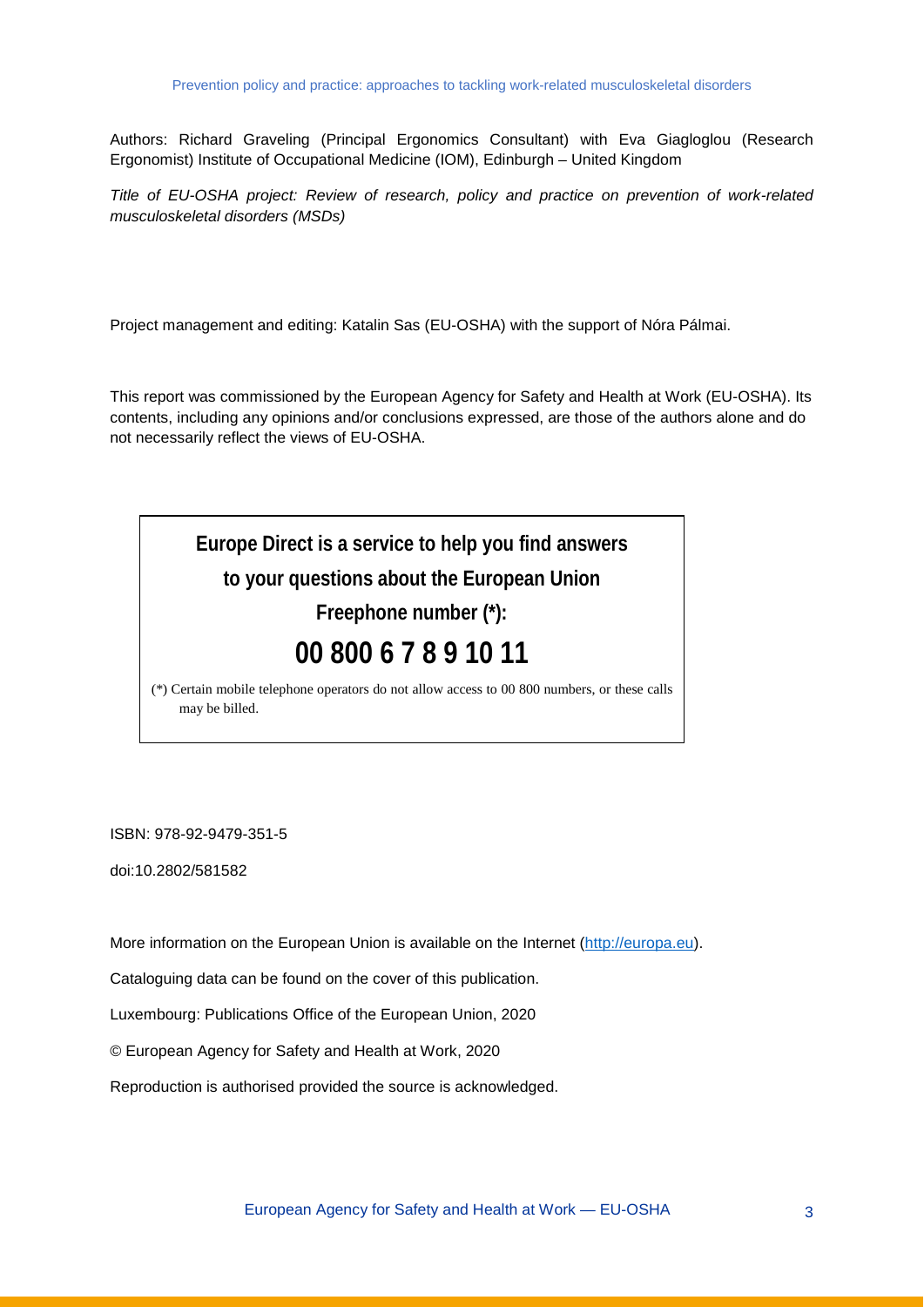## **Table of Contents**

<span id="page-2-0"></span>

| 1              |     | Introduction: overview of policy-level initiatives fostering preventive action in the workplace in     |  |
|----------------|-----|--------------------------------------------------------------------------------------------------------|--|
|                | 1.1 |                                                                                                        |  |
| $\overline{2}$ |     |                                                                                                        |  |
| 3              |     |                                                                                                        |  |
|                | 3.1 |                                                                                                        |  |
|                | 3.2 |                                                                                                        |  |
|                | 3.3 |                                                                                                        |  |
|                | 3.4 |                                                                                                        |  |
|                | 3.5 |                                                                                                        |  |
| 4              |     |                                                                                                        |  |
| 5              |     |                                                                                                        |  |
|                | 5.1 |                                                                                                        |  |
|                | 5.2 |                                                                                                        |  |
| 6              |     |                                                                                                        |  |
|                | 6.1 |                                                                                                        |  |
|                | 6.2 |                                                                                                        |  |
|                | 6.3 |                                                                                                        |  |
| $\overline{7}$ |     | Analysis: pulling it all together – what policy actions have the potential to help in the planning and |  |
|                | 7.1 |                                                                                                        |  |
|                | 7.2 | Policy actions and drivers for the planning and execution of interventions for the prevention          |  |
|                | 7.3 |                                                                                                        |  |
| 8              |     |                                                                                                        |  |
|                |     |                                                                                                        |  |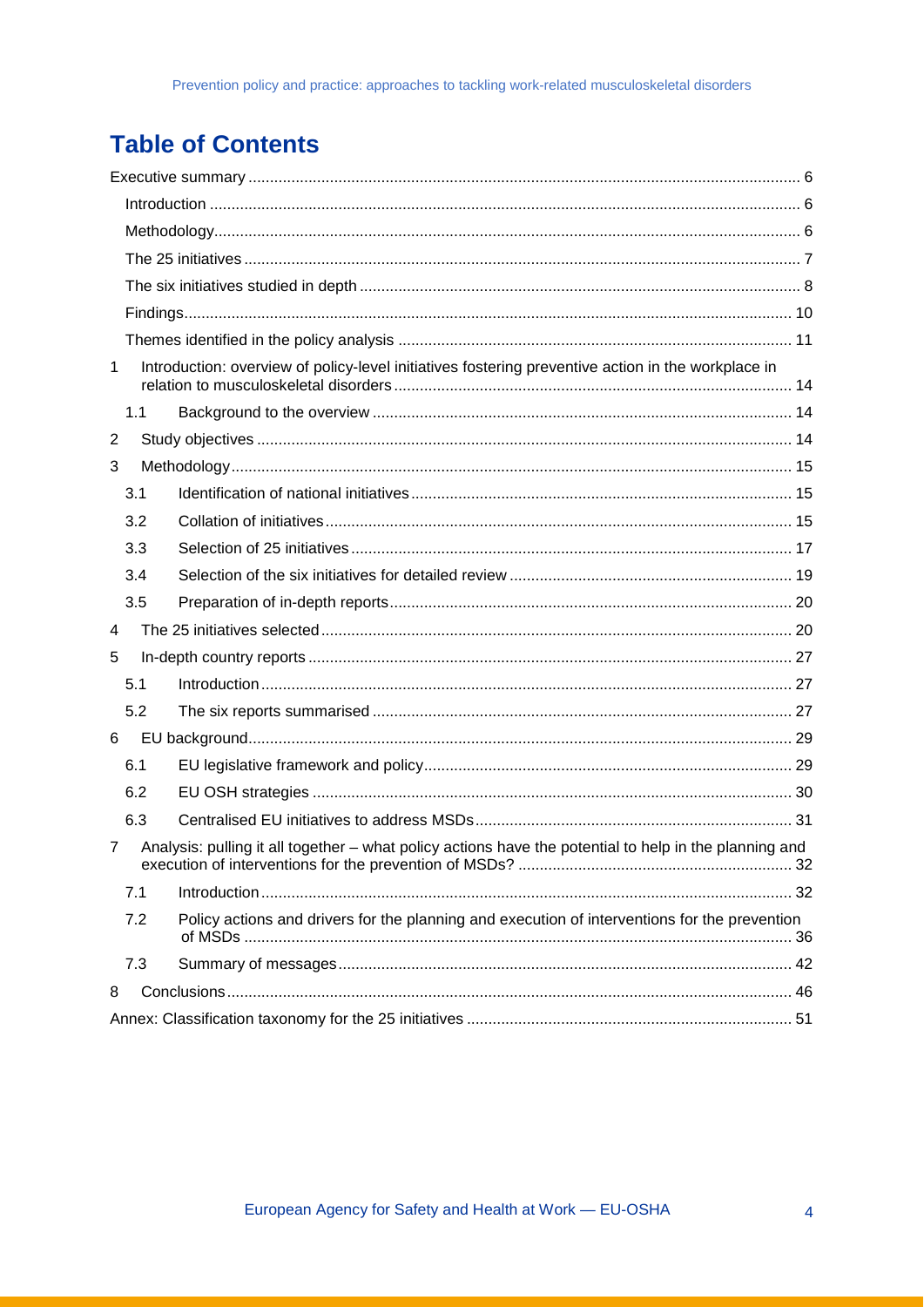Prevention policy and practice: approaches to tackling work-related musculoskeletal disorders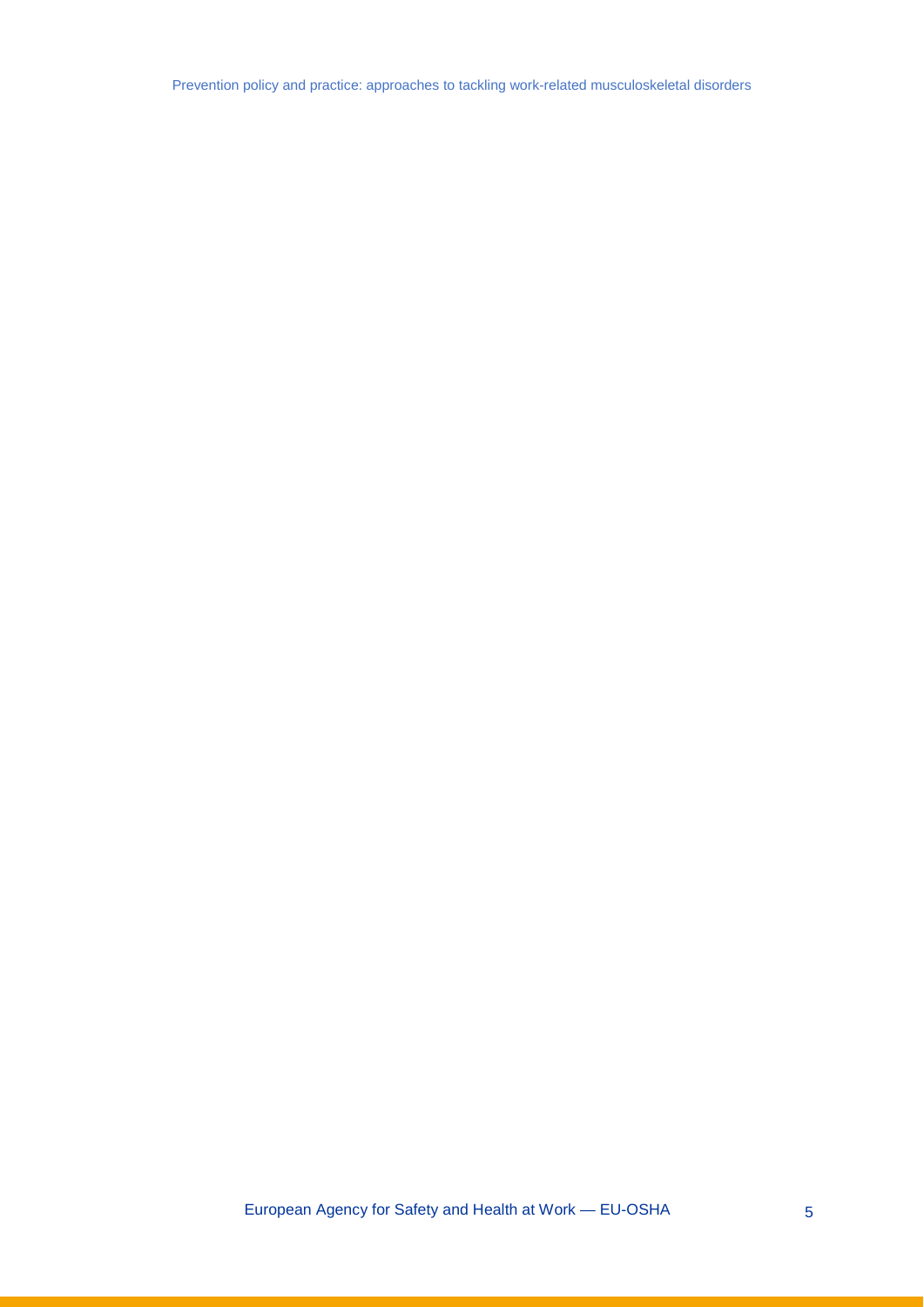## **Executive summary**

## <span id="page-4-0"></span>**Introduction**

The project entitled 'Review of research, policy and practice on prevention of work-related musculoskeletal disorders' aimed to gain a more complete understanding of the occupational safety and health (OSH) challenges in tackling work-related musculoskeletal disorders (MSDs). The intention of the project was to provide a better understanding of the conditions under which strategies, policies and actions to address MSDs are most effective. To achieve this goal, a range of policy-level strategies and initiatives that were used by major stakeholders, including regulators and regulatory agencies, social partners, professional bodies and preventive services were identified. Following their identification, an analysis was undertaken to determine how these various strategies were adapted to the conditions and needs of different beneficiaries (e.g. in different sectors).

To complement this analysis, the resources that were developed and used in the initiatives described were reviewed, with a view to identifying the factors that contributed to their success or failure (including any barriers to their implementation).

## <span id="page-4-1"></span>**Methodology**

-

The starting point for this study was a list of intervention initiatives. This list was compiled from responses of the national Focal Points (FOPs) ([1](#page-4-2)) of most European Union (EU) Member States ([2](#page-4-3)) to a questionnaire sent to them by the European Agency for Safety and Health at Work (EU-OSHA). The FOPs were asked to list up to 10 policy-level OSH initiatives carried out over the period 2010-2018. These initiatives needed to be expressly or mainly related to the prevention of work-related MSDs, or to public health initiatives on the prevention of MSDs, and needed to include a significant OSH component.

Over 140 interventions were reported, and these were supplemented with a number of initiatives that were not initially reported by Member States, and some further initiatives from a limited number of non-European countries. Exclusion and inclusion criteria were drawn up and used to select 25 initiatives to be examined further. As part of this selection process, a key consideration was to ensure there was a good range of types of initiative. However, no attempt was made to present a balanced geographical spread, as it was felt that the suitability of initiatives was the overriding factor.

The 25 initiatives were drawn from 14 different countries (including three non-European countries: Australia, Canada and the USA). These represented a wide variety of types of action, ranging from awareness-raising campaigns (including some aimed at schoolchildren or other young people) to direct interventions through inspection and enforcement action. The initiatives from the non-European countries were chosen for their innovative approaches that complemented those undertaken in the EU countries.

Following this selection process, desk research was carried out based on material supplied by the FOPs and from a number of other sources, including interviews with those responsible for the initiatives. On the basis of this material, 25 short summary reports were prepared covering each of the initiatives selected.

Initially, the plan was to restrict the selection of initiatives to those that had undergone some form of formal evaluation to establish their impact. However, it became apparent that very few had been through a systematic and thorough evaluation process and so this criterion was not strictly applied.

Building on this initial work, initiatives from six European countries were chosen for more detailed analysis. The selection was based on the original 25 initiatives selected but, in some instances, the decision was made to broaden the reach of the evaluation to reflect the overall policy or strategy in the

<span id="page-4-2"></span><sup>1</sup> Nominated by each government as EU-OSHA's official representative in that country, the FOPs are typically the national competent authorities for safety and health at work and are primary contributors to the implementation of EU-OSHA's work programmes.

<span id="page-4-3"></span><sup>&</sup>lt;sup>2</sup> At the time of publication of this report, the United Kingdom is no longer a Member State of the European Union. Nevertheless, it was still part of the European Union when the research was carried out in 2018-2019; therefore, henceforth in this report, the United Kingdom is referred to as a Member State.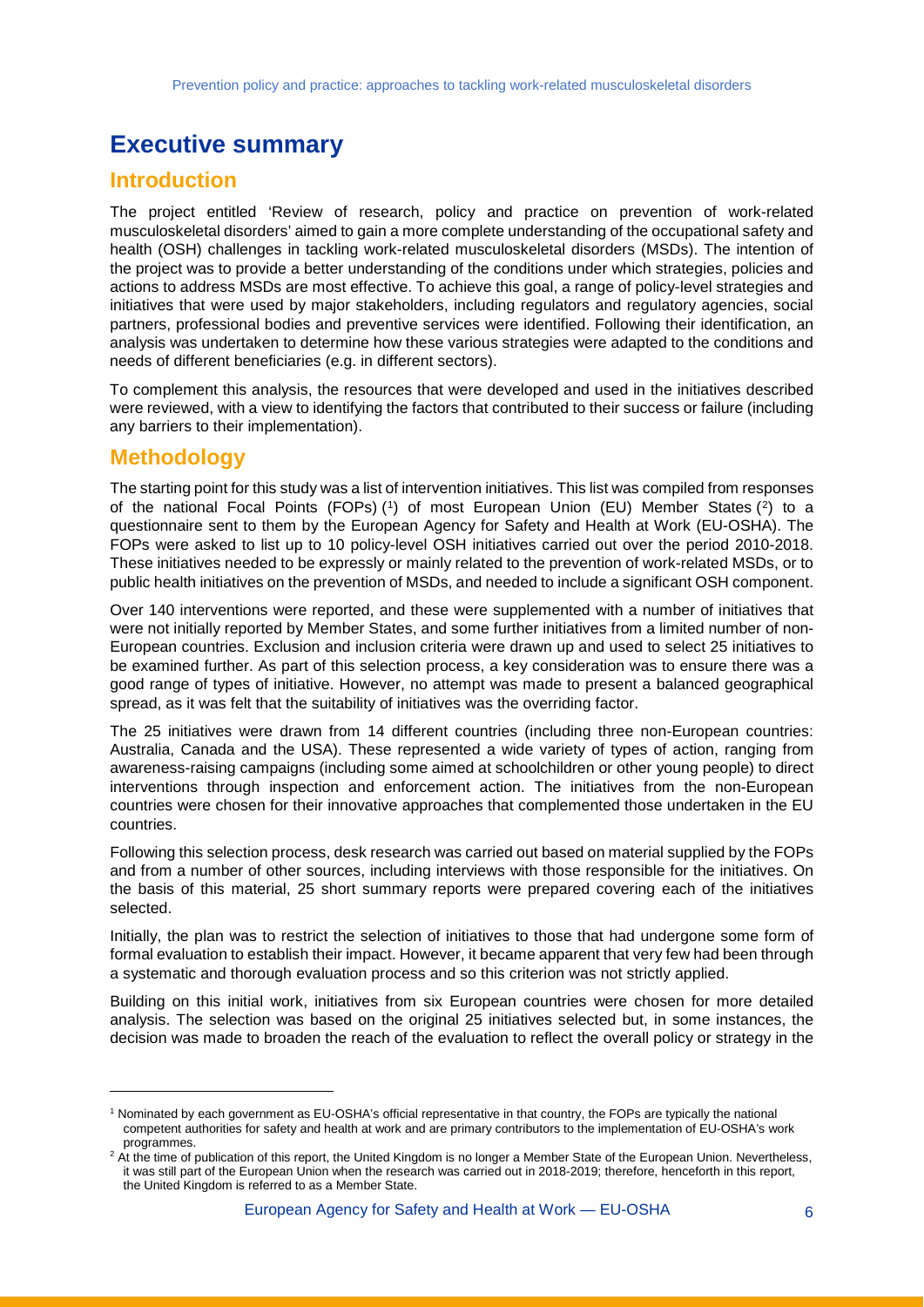country selected, not just the initiative selected. The six countries selected then also served as the focus for in-depth analysis of the practical experiences of implementing MSD prevention actions in workplaces.

These six reports are available at [https://osha.europa.eu/en/themes/musculoskeletal-disorders.](https://osha.europa.eu/en/themes/musculoskeletal-disorders)

Material for these in-depth reports was derived from further desk research and explorations of publicly available material, complemented by interviews with relevant stakeholders in the countries concerned.

### <span id="page-5-0"></span>**The 25 initiatives**

The original 25 initiatives are representative of what has been done, and what can be done, for preventing MSDs in the workplace. The initiatives were selected to be as varied as possible, in terms of both the intervention and the target group, and they include campaigns, interventions, legislation, inspections, infographic material and financial assistance at the national level that was usually specifically targeted at small and medium-sized enterprises (SMEs).

The initiatives selected were as follows:

| <b>Country</b>     | <b>Title</b>                                                                                                                                        |
|--------------------|-----------------------------------------------------------------------------------------------------------------------------------------------------|
| Australia          | A participative hazard and risk management (APHIRM) toolkit for the prevention<br>of musculoskeletal disorders                                      |
| Austria            | Campaign/Support scheme for micro and small enterprises - AUVAsicher                                                                                |
| Austria            | Healthy working in the HORECA sector - Prevention of psychological and<br>ergonomic strain: a targeted campaign of the Austrian Labour Inspectorate |
| <b>Belgium</b>     | Campaigning on musculoskeletal health: 'When a worker suffers, the whole<br>company is affected' and 'Well-being at work in the federal truck'      |
| Belgium            | Intervention typology and guidance on preventing musculoskeletal disorders                                                                          |
| Canada             | Development of a new prevention guideline for musculoskeletal disorders for<br>Ontario                                                              |
| Denmark            | The Danish National Job & Body Campaign                                                                                                             |
| <b>Denmark</b>     | A strategy for working environment efforts up to 2020 - Risk-based inspections                                                                      |
| Denmark            | Preventing low back pain in bricklaying work                                                                                                        |
| France             | Epidemiological monitoring of work-related health problems: Cohorts Coset-MSA<br>and Coset-Independents                                             |
| France             | TMS (troubles musculo-squelettiques) Pros and assistance of regional<br>coordinators                                                                |
| Germany            | The prevention campaign of German Social Accident Insurance (DGUV) -<br>'Think of me - Your back' ('Denk an mich - Dein Rücken')                    |
| Germany            | Prevention makes you strong - including your back (Prävention macht stark -<br>auch Deinen Rücken)                                                  |
| Germany            | The Preventive Health Care Act of 2015 (Präventionsgesetz)                                                                                          |
| Italy              | Economic Incentive Programme                                                                                                                        |
| <b>Netherlands</b> | National Social Programme on Working Conditions (MAPA) - Sub-programme<br>on physical workload                                                      |
| Netherlands        | Sustainable Physical Work Network                                                                                                                   |
| <b>Norway</b>      | 3-2-1 Together for a good working environment                                                                                                       |
| Norway             | Be prepared! (Føre var!) — Norwegian Labour Inspection Authority project to<br>prevent work-related musculoskeletal disorders                       |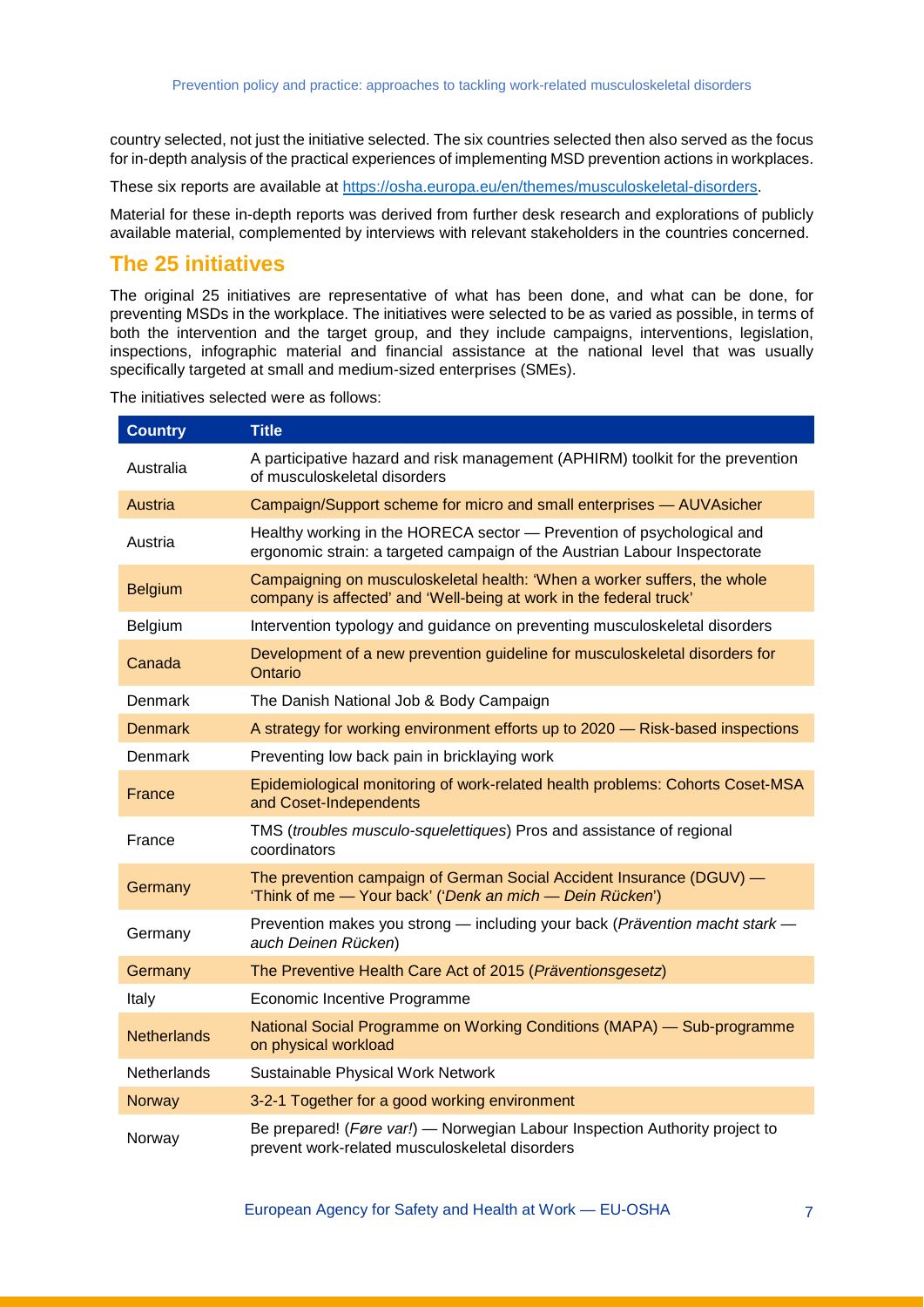#### Prevention policy and practice: approaches to tackling work-related musculoskeletal disorders

| <b>Country</b> | Title                                                                                          |
|----------------|------------------------------------------------------------------------------------------------|
| Spain          | Programme to prevent ergonomic and psychosocial risks in the health and social<br>care sectors |
| Spain          | Good practice guidelines for on-foot shellfish workers                                         |
| Sweden         | Women's work environment                                                                       |
| Sweden         | Provisions and general recommendations for the prevention of musculoskeletal<br>disorders      |
| UK.            | Helping Great Britain Work Well strategy and Work Programme on MSDs                            |
| USA            | NIOSH Musculoskeletal Health Cross-Sector Program                                              |

## <span id="page-6-0"></span>**The six initiatives studied in depth**

As noted above, following a preliminary examination of the 25 initiatives selected, the initiatives of six EU Member States were selected for in-depth appraisal. They are briefly summarised below.

### *Austria*

The prevention of MSDs has been a fundamental goal of the Austrian Workers' Compensation Board (*Allgemeine Unfallversicherungsanstalt* — AUVA) since 2007. In 2009-2010, AUVAsicher (AUVA's longterm assistance programme for SMEs) focused specifically on MSDs in response to the increased incidence of MSDs and (frequent) related absences from work in Austria. AUVAsicher is underpinned by the fact that SMEs are legally obliged to make use of safety-related and occupational-medical counselling services.

The challenges faced by SMEs in understanding and addressing workplace safety and health are well recognised. The approach of this intervention, by placing specific legal obligations on such employers, presents an interesting concept that might have value for other Member States. The MSD initiative adopted through the AUVAsicher scheme therefore provided an interesting case study for in-depth appraisal.

The target group for AUVAsicher was Austrian SMEs with up to 50 employees (or up to 250 when employees worked in several branch offices). The consultation targeted personnel in SMEs involved in worker protection, workers and employers themselves, workers' representatives and safety advisors.

Implemented through the regular OSH services provided by AUVAsicher to SMEs, the initiative aimed to reduce the incidence of MSDs in three ways, namely through (1) increasing awareness among employers and employees on the prevention of MSDs, (2) proposing and implementing measures to prevent MSDs in enterprises and (3) providing information and instruction.

## *Belgium*

The aim of the campaign 'When a worker suffers, the whole business is affected' was to raise awareness of MSDs and of the tools that can be used to prevent them. It was set up in response to a relatively static (high) incidence of MSDs in Belgian workplaces. This campaign reflected an ongoing national strategic approach that, in recent years, has adopted an increasingly holistic approach to work and health, integrating wellbeing at work and seeking to broaden the 'reach' of MSD messages beyond the narrow focus on workplaces. Although the use of promotional campaigns is not new, the broader dimension of Belgium's initiatives was considered valuable and could be used as a template by other countries. In previous years, the ministry developed a series of MSD prevention brochures for different professions and jobs. The website and the outreach activities promoted the use of these materials.

The focus of the campaign 'Well-being at work in the federal truck' in 2015-2016 was on MSDs and it specifically targeted students in secondary education. The aim was to provide information about MSDs and their causes, and how they can be prevented.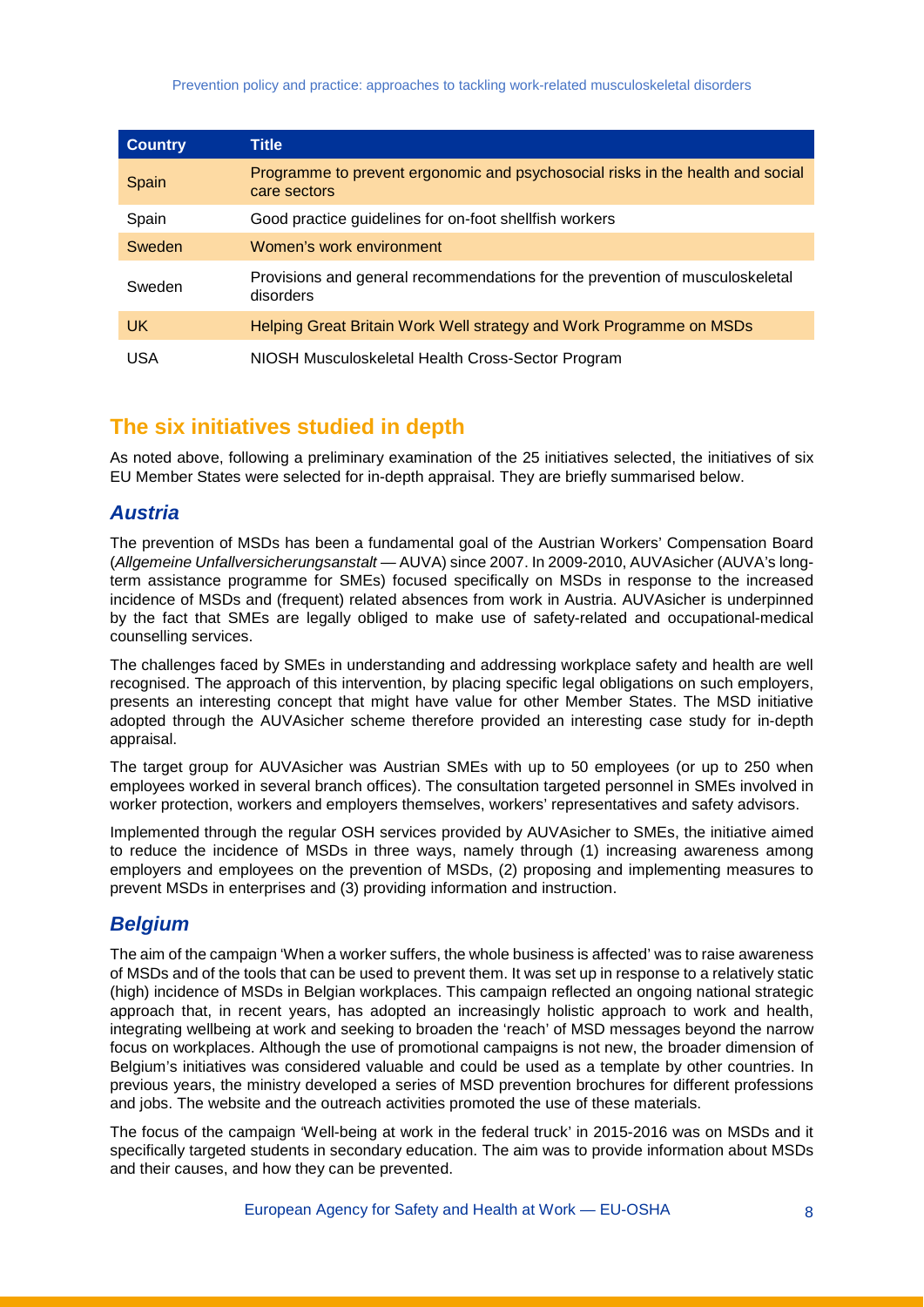## *France*

The current national strategic plan on health at work adopts a strong focus on the prevention of workplace risk and includes a specific action on the design of equipment and workplaces. MSDs have a major economic effect on French businesses, accounting for 87 % of all work-related illness. Prompted by the burden imposed by MSDs, Health Insurance — Occupational Risks (*Assurance Maladie Risques Professionnels*) launched a national-level prevention programme in 2014, TMS (*troubles musculosquelettiques*) Pros.

The objective of the programme was to tackle work-related MSDs. It offered businesses support for the development of an action plan to put in place effective MSD prevention measures to reduce the prevalence of work-related MSDs. This strong emphasis on prevention through design is widely recognised as being particularly effective in the long term and this initiative was therefore considered worthy of more detailed appraisal. This initiative was considered within the wider national context, as in France a number of other initiatives have been implemented, such as an initiative to improve the epidemiological surveillance of occupational risks in France (the CONSTANCES population-based epidemiological cohort and the COSET programme).

### *Germany*

Although the incidence of work-related MSDs appears to have fallen in Germany in recent years, it remains high and further action is required to address this and reduce the resultant burden. In 2015, Germany passed an act to strengthen health promotion and preventive health care, namely the Preventive Health Care Act (*Präventionsgesetz*). It stipulated that a National Prevention Strategy (*Nationale Präventionsstrategie*) needed to be developed by the country's different health insurance funds, to be implemented through a National Prevention Conference (*Nationale Präventionskonferenz*, NPK). It therefore provided a strong legal basis for cooperation between social security institutions, federal states and local authorities in the field of prevention and health promotion, as it provided a framework for the development of recommendations and common goals in this area. Goals developed under the National Prevention Strategy needed to take into account the goals of the Joint German Occupational Safety and Health Strategy (*Gemeinsame Deutsche Arbeitsschutzstrategie*, GDA). As a result of the concrete coordination and planning activities required by this law and the budget associated with it, this act has laid important groundwork for MSD prevention in the workplace.

This policy approach, namely collaboration at a strategic level between different partners that is enshrined in legislative provisions, helps to ensure a degree of consistency and coordination that would not be possible if each organisation worked in isolation on individual initiatives. As there is a widespread trend in many European countries (and further afield) towards adopting a more holistic view of health and work, it was considered pertinent to explore this integrated systematic approach in greater depth.

### *Sweden*

Prompted by statistics that showed that women are disproportionately affected by MSDs, in 2011 the Swedish Government tasked the Swedish Work Environment Authority (SWEA — *Arbetsmiljӧverket*) with investigating the topic of 'women's work environment' (government decision A2011/2209/ARM). The assignment encompassed a number of projects, with the aim of building an evidence-based plan of action. These projects involved knowledge generation and the dissemination of that knowledge to key players, namely those who had the power to change working conditions and the work environment. The assignment was for the period 2011-2014, and its focus on gender and work has become now 'mainstreaming' and embedded in the national strategy for MSDs prevention.

In September 2014, SWEA received another assignment: to further develop the lessons learned from the previous assignment in order to improve safety and health in mainly female-dominated sectors (e.g. one of the aims was to 'create and make accessible tools for risk assessment with a special focus on women's work environment'). This would benefit not only women but also men working in those sectors. In 2015, SWEA was given further funding to continue this work and to develop sustainable procedures for including the gender perspective in OSH management.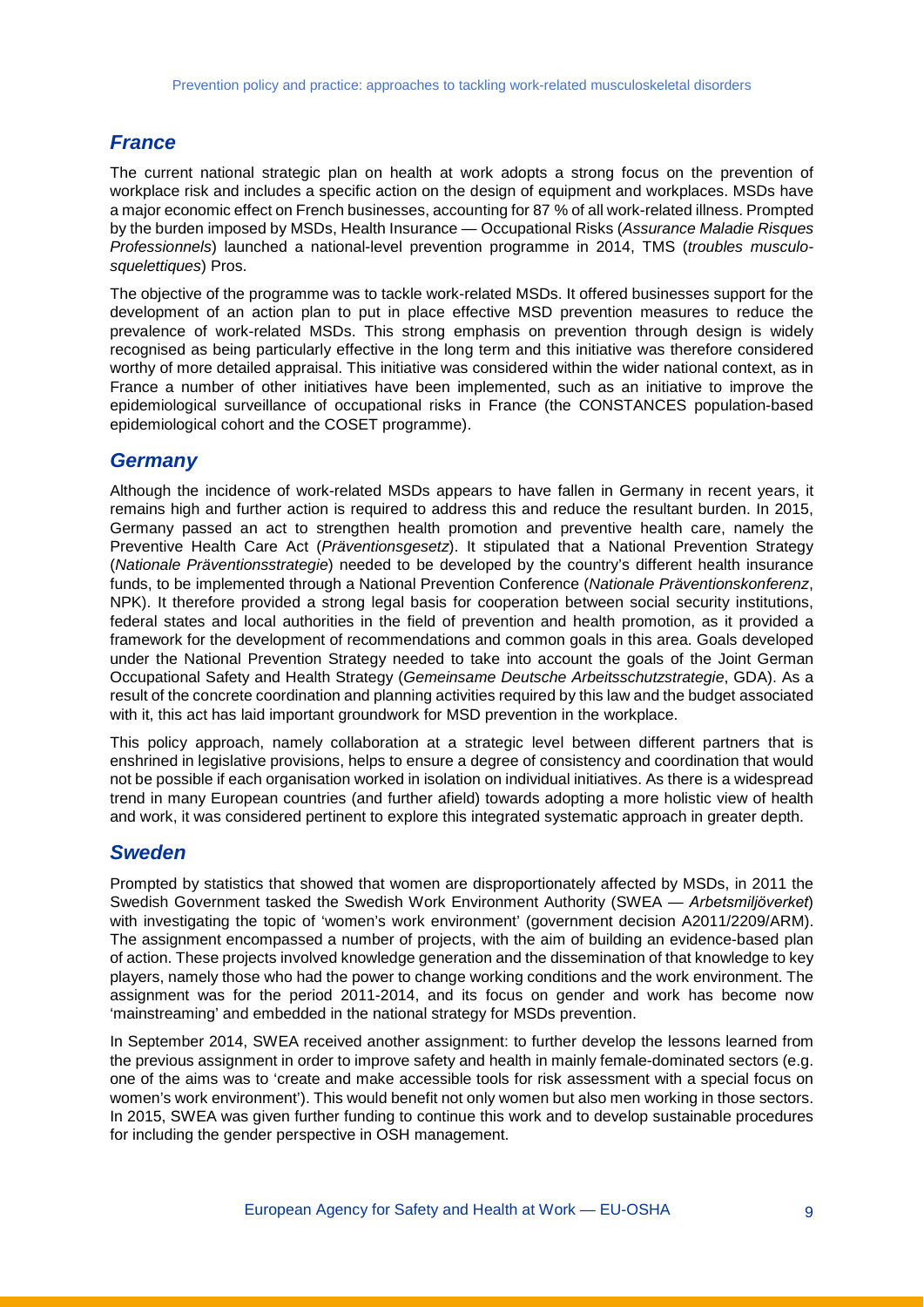These initiatives had several mutually reinforcing aims: first, to increase knowledge and awareness of the status of women's occupational health, including their higher risk for developing MSDs, and, second, to develop better methods of highlighting the risks of MSDs in SWEA's inspections. This increased knowledge and awareness is also expected to translate into greater gender-sensitivity in workplaces and ultimately into an improved work environment for both women and men. This enhanced gendersensitivity places Sweden ahead of many of its European neighbours and, therefore, this approach was explored further to establish lessons that might be of value elsewhere.

## *United Kingdom*

The incidence of work-related ill health in the UK remains unacceptably high and MSDs continue to be a major component of this. As the latest in a series of strategies and initiatives, the strategy 'Helping Great Britain Work Well' was launched in 2016 and will be in place until 2021. It defines six priority themes, one of which tackles work-related ill health ranging from cancer and other long-latency diseases to stress and MSDs. Key elements of this theme have included earlier prevention, which is the most cost-effective strategy, and a greater focus on health issues at work.

This strategy is operationalised through the comprehensive Health and Work programme of the Health and Safety Executive (HSE), which has three health priority plans. The plan for MSDs summarises the UK's current position in relation to MSDs, sets priorities and expected outcomes and defines actions to achieve these priorities and outcomes. In addition, sectoral plans were drawn up to define the HSE's focus over the next 3-5 years. These cover 19 industry sectors and reflect both the three health priorities and the direction set out in the 'Helping Great Britain Work Well' strategy. Employers, trade unions and professional bodies provided input into the development of the sectoral plans.

The policy approach adopted in the UK is focused on enabling and informing, encouraging employers to take action and to address risks, rather than taking the more prescriptive approach adopted in many other EU countries. In the context of concerns about gaps in prescriptive legislative provisions in many EU Member States, this strategy was considered a viable alternative and so was selected for further evaluation.

## <span id="page-8-0"></span>**Findings**

-

Some of the selected interventions had been monitored over the course of their implementation and information on their implementation had been collected (e.g. publicity campaigns that documented the 'reach' of the publications used or the number of visitors to exhibitions). However, no evaluations of their impacts, documenting their success (or failure) in reducing the prevalence of MSDs at work, could be identified for any intervention. One barrier to any such evaluation that emerged during the exercise was the poor quality (or complete lack) of viable data that such an assessment could be based on. Many countries therefore instead have to rely on EU surveys such as the European Working Conditions Survey (EWCS) ([3\)](#page-8-1) together with data on workplace injuries collated by Eurostat.

The 2015 EWCS included questions on the extent to which individuals were subject to work exposures to MSDs, such as carrying or moving heavy loads, as well as self-reported health problems over the preceding 12 months. These included one question on backache and two questions on muscular pains in the upper and lower limbs. Although providing a useful general picture of the prevalence of MSDs, the data provide little insight into specific causes (e.g. manual handling).

Like the EWCS, Eurostat's Labour Force Survey (LFS) ad hoc module on accidents at work and other work-related health problems is carried out fairly infrequently, namely every 6 to 8 years. Again, this makes it difficult to use the data to gauge the impact of a relatively short intervention. Eurostat houses a further database relating to accidents at work (European Statistics on Accidents at Work — ESAW), into which data are collated annually, including data on 'injuries' to the back. However, as the database defines an injury as 'a discrete occurrence in the course of work which leads to physical or mental harm', it does not include the cumulative injuries that are the cause of many back problems.

<span id="page-8-1"></span><sup>&</sup>lt;sup>3</sup> The EWCS covers, in addition to the EU Member States, other countries; these differ across surveys, but, in 2015 (the sixth survey), five EU 'candidate' countries together with Norway and Switzerland were included.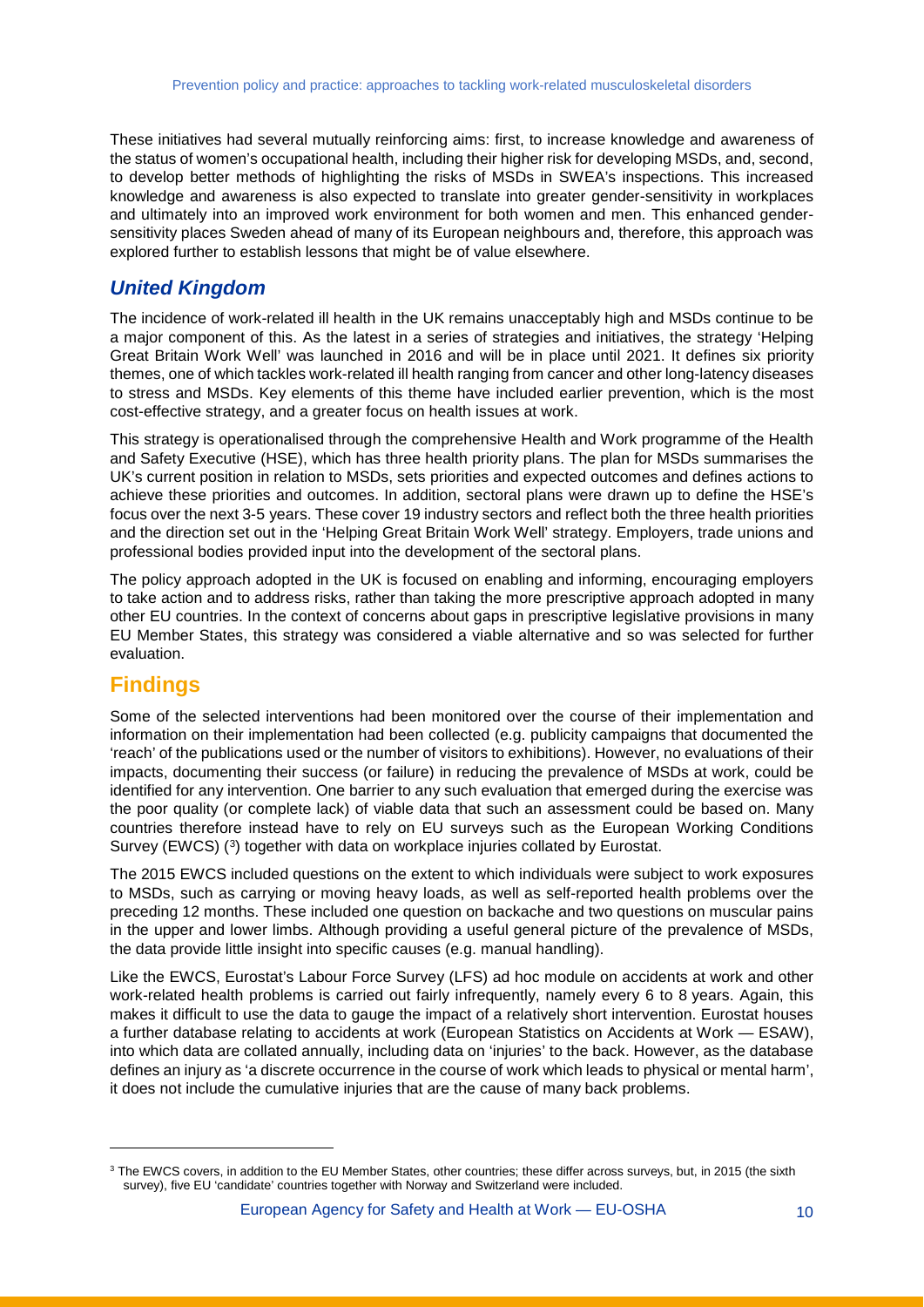Although some national data provide limited additional insights, the inadequacies of such data present challenges. In many instances, for example, the data are limited to officially recognised MSDs. Therefore, the data present an incomplete picture of the overall prevalence of MSDs and their impact on individual sufferers and those who employ them, as well as on national support infrastructures such as health care and rehabilitation services.

A further limitation of such cross-sectional data is that it is not possible to infer causality from these data sources. The evaluation report on the implementation of the Manual Handling Directive ([4](#page-9-1)) referred to this problem. In considering the effectiveness of the directive, it concluded:

It is not possible to determine the extent to which these reported injuries and health problems are directly associated with manual handling activities.

The same report continued:

-

Statistical data sources relevant to manual handling risks are not ideal as they usually focus on injuries without reference to the underlying cause.

Although the initiatives in question were all felt to have been successful (and, as shown by reports from follow-up visits, those that directly engaged with and were used in workplaces did seem to have evoked real change), there was no evidence to demonstrate their overall effectiveness in reducing the prevalence of MSDs.

From the detailed analysis of the policy initiatives in the six selected countries, including interviews and material from focus group records, several themes emerged that reflected the success factors and challenges in policy-level interventions. As noted above, these did not reflect measurable success (as this could not be assessed), but factors of significance were identified, namely factors that would be valuable to take into account in any future programme of interventions.

One overarching issue that transcends individual interventions is the question of legislation and its benefits. Some countries have detailed legislation requiring employers to engage in certain actions to address workplace hazards and risks relevant to MSDs, although there are pressures to provide more prescriptive legislation specific to MSDs, covering a more comprehensive range of MSD risks than is already the case. Such pressures were apparent in comments made during focus groups that were carried out as part of the present project, and were documented as part of the *ex post* evaluation of the EU OSH directives ([5\)](#page-9-2). However, legislation cannot be presented as a solution to the difficulties in reducing the prevalence of MSDs, because there is evidence from a number of countries (as reported in the focus groups) that employers do not adequately respond to existing legislative requirements, and a significant minority of companies fail to engage with the process at all.

## <span id="page-9-0"></span>**Themes identified in the policy analysis**

A series of central themes has emerged from this research and these should underpin future policylevel interventions to prevent MSDs in the workplace.

### *Top-level prioritisation, commitment and resourcing*

The complexity and multifactorial nature of MSDs means that they cannot easily be addressed by one actor acting in isolation within the national occupational health infrastructure. To be successful, policies need commitment and prioritisation from all actors, starting at the top. In the case of national activities, this might involve government/political prioritisation, although, in the case of industry-specific initiatives, commitment from stakeholders within the industry, rather than from government, is more likely to be effective. Such commitment is unlikely to be effective without adequate resourcing to ensure that it is carried through into concrete action.

<https://ec.europa.eu/social/main.jsp?catId=148&langId=en&moreDocuments=yes>

European Agency for Safety and Health at Work — EU-OSHA 11

<span id="page-9-1"></span><sup>4</sup> DG Employment, Social Affairs and Inclusion (2015) Evaluation of the Practical Implementation of the EU Occupational Safety and Health (OSH) Directives in EU Member States — Report by Directive: Directive 90/269/EC on the minimum health and safety requirements for the manual handling of loads where there is a risk particularly of back injury to workers.

<span id="page-9-2"></span><sup>5</sup> DG Employment, Social Affairs and Inclusion (2017) Evaluation of the Practical Implementation of the EU Occupational Safety and Health (OSH) Directives in EU Member States: Main Report, available at: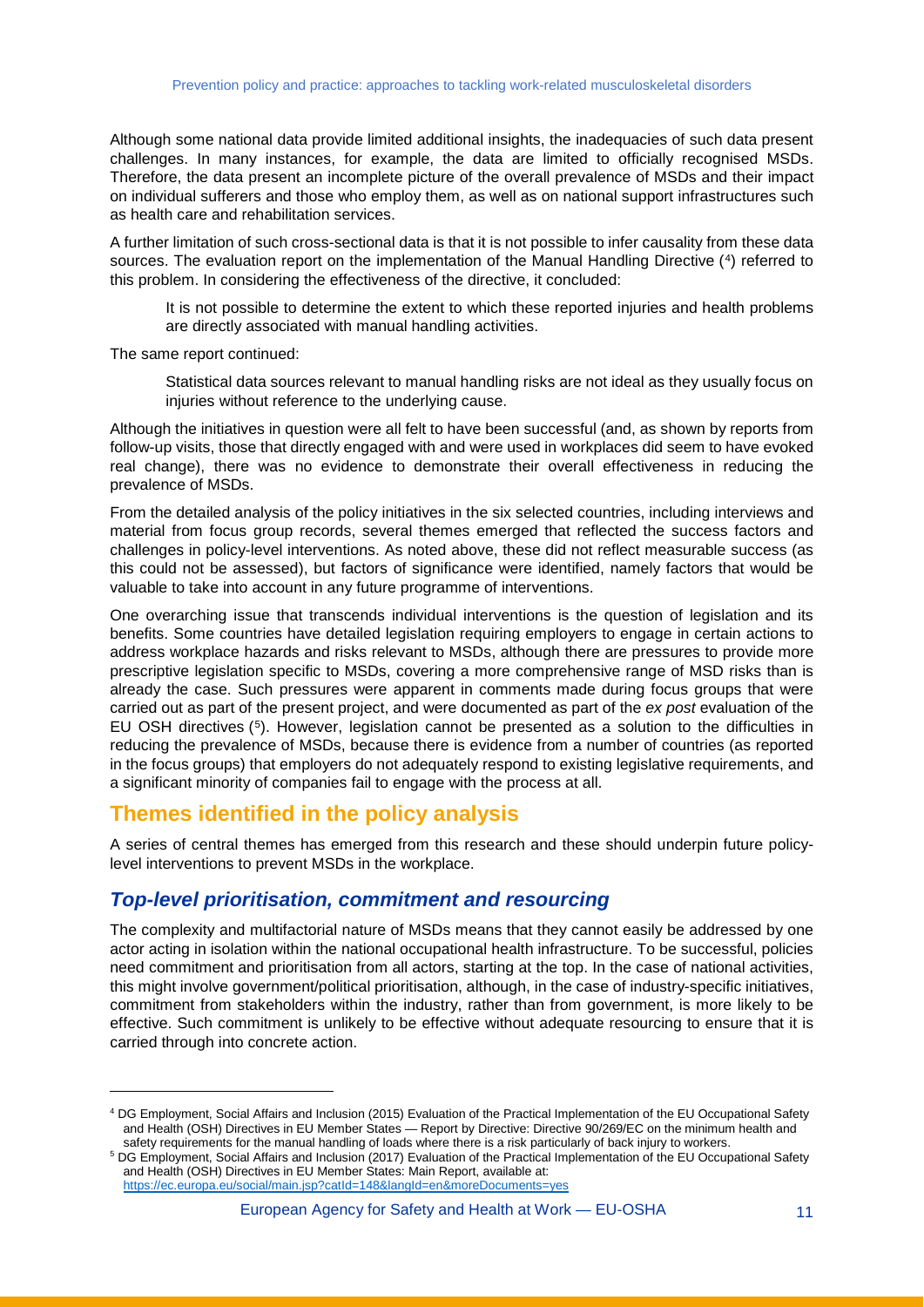#### *Encouraging collaboration among stakeholders*

Involvement in a process helps people to become committed to that process. This applies whether a strategic-level intervention or an individual workplace intervention is planned. Whatever the level of intervention and action, there is undoubted value in involving all stakeholders in identifying risks and in identifying, developing and introducing risk control or prevention intervention strategies (or workplace measures).

#### *Incentivising positively*

Both negative and positive incentives appear to be effective in successful workplace change. Their degree of effectiveness relies substantially on the national culture and the perception of change. There is widespread support for the role of formal inspection — and with it the threat of punitive action when failings are identified. However, in one country (France), it was suggested that an inspection was seen by employers as so unlikely that it ceased to present any motivation.

Although information and education are valuable, they are, at times, insufficient, especially among smaller businesses that lack expertise in-house. Therefore, direct support and guidance, either in-kind or financially, can provide a positive incentive for employers to take action.

Despite many efforts to publicise the benefits of workplace interventions (through cost-benefit analyses), businesses can see them as intrusive, invasive and disruptive (and this is one reason why they frequently use training as a 'solution'). Focused support (including financial incentives where appropriate) can help to provide an incentive for change and encourage the adoption of more effective preventive measures.

#### *Coherent planning*

Too often, interventions have been carried out without due consideration of the intervention logic or the development of a theory of change to describe and illustrate how and why the desired change is expected to happen. Policy-level interventions need coherent planning, with the intervention logic clearly thought out and explored without neglecting the fact that MSD prevention is one part of the integrated actions needed to promote safety and health in the workplace.

#### *Adopting a wider perspective*

There is a widespread tendency to compartmentalise issues and this is especially true of MSDs, which are complex. Workers are not isolated individuals within an organisation; generally, a person cannot (or should not) be seen as purely a task performer, without physical, psychological or social perspectives. There is growing recognition of the fact that workers are exposed to MSD risks outside work (e.g. individual workers might have care responsibilities at home involving a degree of lifting and handling) and that their altered susceptibilities as a result must be taken into account in the workplace. A culture that regards the human worker as, in effect, an 'integrating entity' that reacts to a wide range of influences in a variety of scenarios (often referred to as a 'whole life' perspective) is essential. Moving towards a broader approach, whereby occupational health and public health are considered as a unified entity, is considered a positive step, but this is not yet occurring in all Member States.

#### *Providing continuity*

Policy-level actions should not simply stop once they have been completed. They should be continually evaluated and refined, and new (or refreshed) activities should draw on experiences of what has gone before and build on those experiences to improve intervention effectiveness and efficacy.

### *Promoting the preventive approach*

In some countries, there are well-established teams for addressing MSD risks at work. However, in some cases, these teams often act in a responsive, rather than a preventive, manner, initiating action only when a problem arises, rather than taking steps to prevent it from happening in the first place. MSDrelated legislation sets out a preventive pathway, and this should be better encouraged to prevent MSDs from occurring.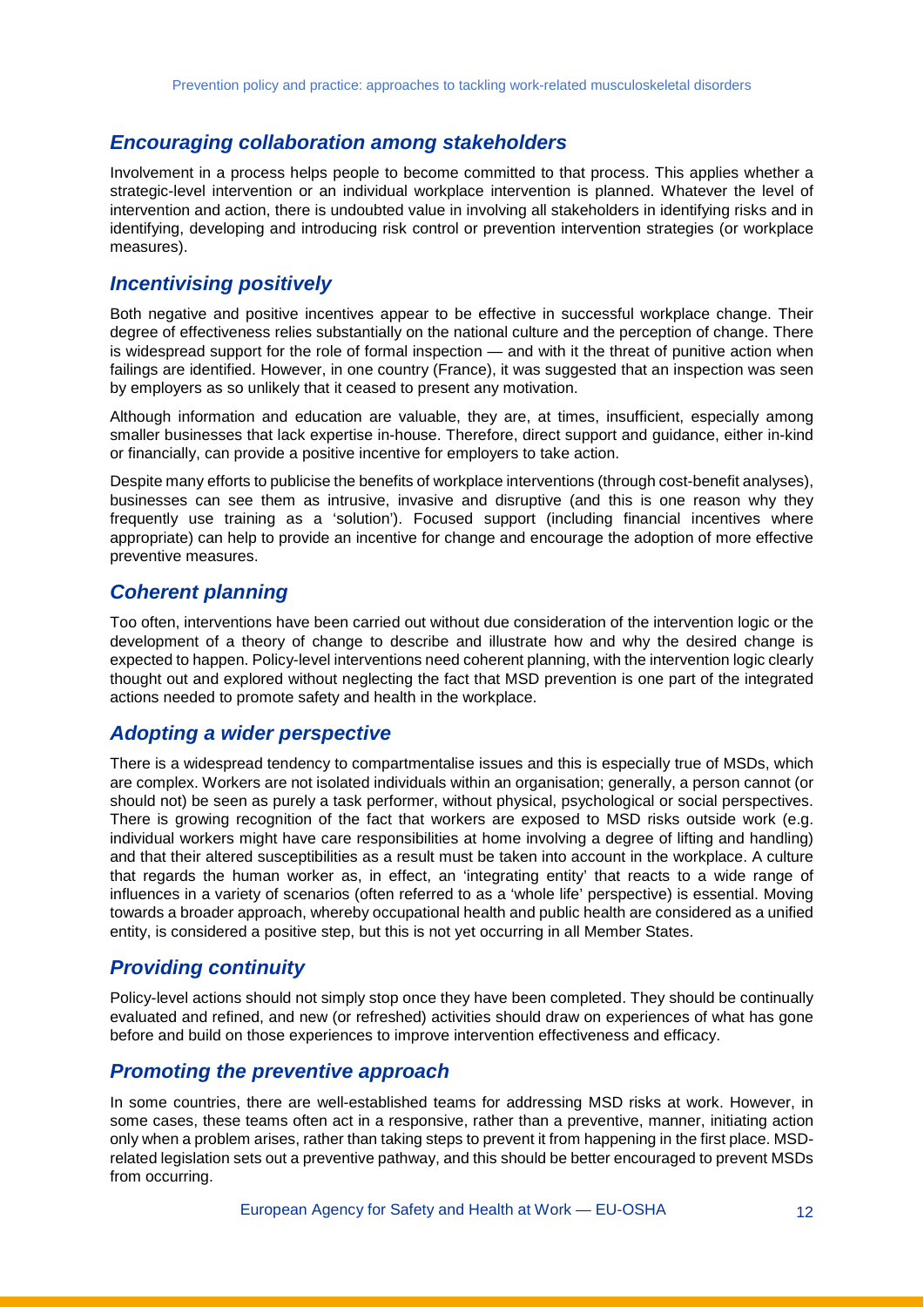The preventive pathway embodied in OSH legislation recognises the importance of primary, secondary and tertiary measures, where appropriate. However, the legislation establishes these as a clear hierarchy, with primary prevention taking priority. Evidence from focus group discussions and experience elsewhere suggests that many employers adopt the 'easy' tertiary measure of manual handling training and do not give adequate consideration to workplace design measures that can 'design out' primary risks. However, it must be acknowledged that measures such as training do have a role to play at times — as do rehabilitation measures designed to help those with injuries return to or remain in employment. A human-centred approach — a central tenet of ergonomics — is essential, with workplaces designed to fit the worker, rather than expecting the worker to fit the workplace.

#### *Strengthening the role of ergonomics and ergonomics teaching*

The need for expertise in ergonomics has been highlighted in this study. Ergonomists are able to liaise with designers, engineers and others to develop solutions and to take an ergonomic approach to risk identification and job redesign. It is important to recognise that the ergonomics discipline does not concern itself only with the physical hazards associated with the immediate workplace; instead, it adopts a 'systems' approach, exploring the roles of work organisation and the wider organisational environment.

This is not to suggest that ergonomics should solely be the responsibility of professional ergonomists. Experience has shown that other disciplines, including design, engineering and psychology, can benefit from ergonomics knowledge and awareness. As well as enabling professionals from those disciplines to apply ergonomics principles in their own work, such knowledge and awareness can help to facilitate communication between the different disciplines. A number of countries are understood to provide ergonomics training to their inspectors, for example. Beyond these professional groups, there are also suggestions that other groups (e.g. workers themselves) would benefit from suitable ergonomics awareness training.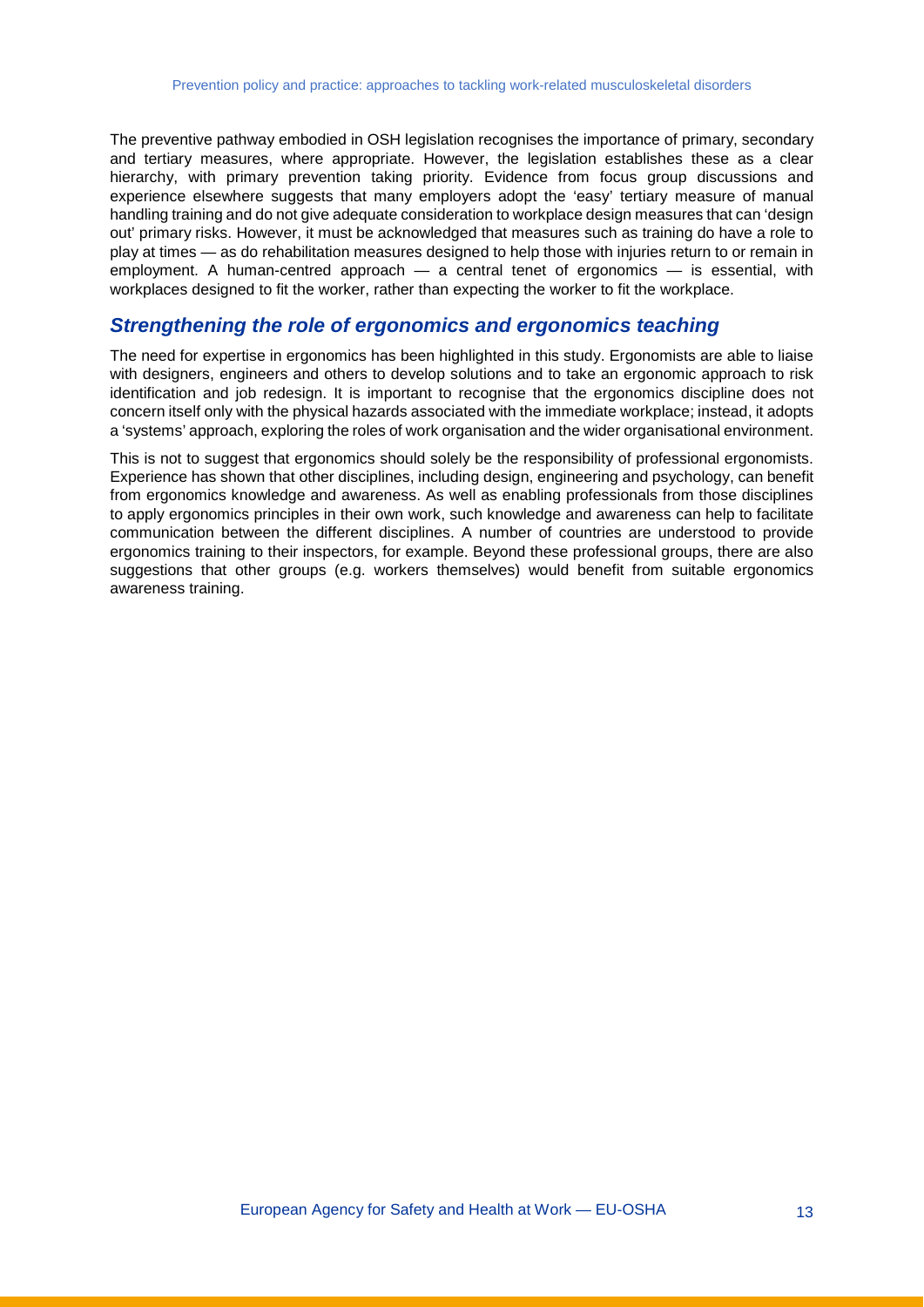## <span id="page-12-0"></span>**1 Introduction: overview of policy-level initiatives fostering preventive action in the workplace in relation to musculoskeletal disorders**

## <span id="page-12-1"></span>**1.1 Background to the overview**

Musculoskeletal disorders (MSDs) are, worldwide, among the most frequently reported ill-health problems in the workplace. The European Agency for Safety and Health at Work (EU-OSHA), recognising the gravity of this phenomenon, carried out the project 'Review of research, policy and practice on prevention of work-related musculoskeletal disorders'. The project comprised three research components. The first was an exploratory literature review that examined the reasons for the continued high prevalence of MSDs in the European Union (EU) and identified gaps in prevention practice. The second (which findings are presented in this report) was an extensive policy analysis, across EU countries and beyond, to gain a better understanding of the conditions under which strategies, policies and actions to address MSDs are most effective. The third was field research carried out in six EU Member States to explore, through focus groups, what was happening at the workplace level and, through interviews, the role of strategies and policies in MSD prevention. This report presents the second part, the policy analysis.

The aim of this component of the project was to gain a more complete understanding of the challenges for occupational safety and health (OSH) policy-makers in tackling work-related MSDs. It was intended to provide a better understanding of the conditions under which strategies, policies and actions to address MSDs are most effective. The project team identified a variety of strategies and initiatives used by stakeholders (including regulators and regulatory agencies, social partners, professional bodies and preventive services) and explored how these strategies were adapted to meet the conditions and needs of different beneficiaries (e.g. in different sectors).

In addition, the resources developed and used in these initiatives, such as guidance, toolkits, training packages, web applications and e-tools, were reviewed to identify factors contributing to their success or failure (including any barriers to their implementation).

The structure of the report reflects this approach, beginning with short descriptions of 25 specific policylevel initiatives that were systematically selected from over 140 such initiatives reported to EU-OSHA by national representatives in the EU Member States. Drawing from both the 25 initiatives selected and the initial information set, six countries were selected for in-depth analysis. These six were selected because they demonstrated a variety of national strategic approaches to the prevention of MSDs that other countries could potentially learn from and adapt for their own purposes. Finally, the evidence accumulated from the 25 short reviews, the six in-depth reviews and other project material (e.g. the focus groups conducted in the third project component) was drawn together to provide an overarching policy overview.

## <span id="page-12-2"></span>**2 Study objectives**

In essence, the objectives of the study were to:

- explore the range of strategies and initiatives used by major stakeholders (including regulators and regulatory agencies, social partners, professional bodies and preventive services);
- **EXECT** investigate the role and effectiveness of strategies, policies, programmes and other policy instruments and identify success factors of and obstacles in their implementation;
- gain a more complete understanding of the challenges for OSH in tackling work-related MSDs and a better understanding of the conditions under which strategies, policies and actions to address them are most effective.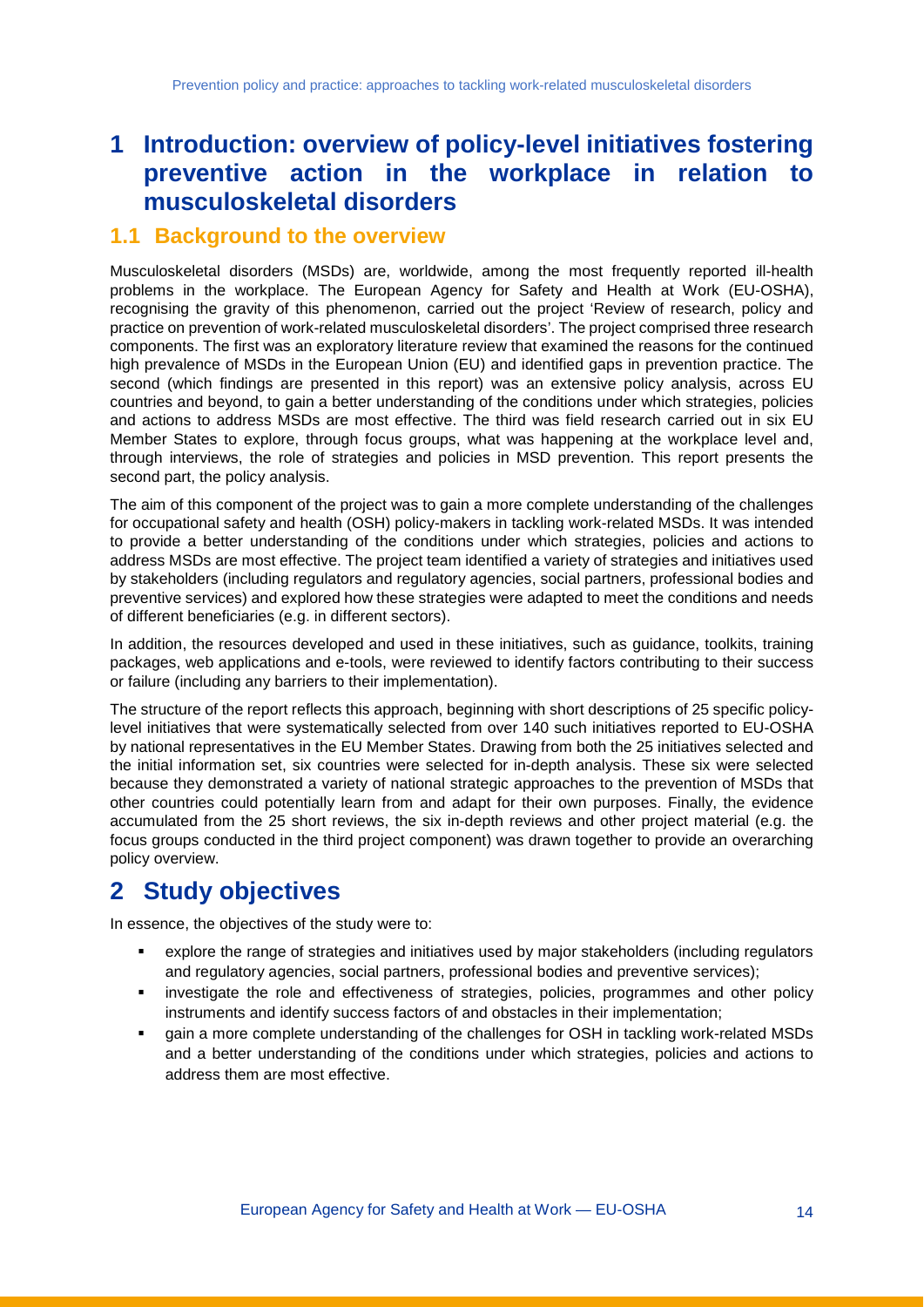## <span id="page-13-0"></span>**3 Methodology**

## <span id="page-13-1"></span>**3.1 Identification of national initiatives**

The starting point for the identification of national initiatives was the responses sent to EU-OSHA by its network of National Focal Points (FOPs)<sup>[6](#page-13-3)</sup> in reply to a consultation questionnaire on policies and practices in the area of MSDs.

The FOPs were asked to list up to 10 policy-level OSH initiatives that were expressly or mainly related to the prevention of work-related MSDs, or to public health initiatives on the prevention of MSDs, that included a significant OSH component. The responses referred to the time period 2010-2018.

To guide respondents, the questionnaire listed categories of initiatives for possible inclusion. This comprised:

- **Example 1** legislation included in OSH strategy;
- **action plans;**
- **•** programmes;
- major research projects;
- quidance;
- campaigns:
- **targeted inspections or other initiatives by the labour inspectorate;**
- social partners' initiatives;
- support schemes for micro and small enterprises;
- initiatives by insurance providers.

## <span id="page-13-2"></span>**3.2 Collation of initiatives**

In total, the FOPs identified 142 initiatives from EU and European Free Trade Association (EFTA) countries as summarised in Table 1. Not all countries submitted a response (Lichtenstein, Luxembourg, Malta and Poland did not do so) and, as shown in the table, some others that did submit a response had no initiatives to report.

|  |  |  |  | <b>Table 1: Focal Points' survey results</b> |
|--|--|--|--|----------------------------------------------|
|--|--|--|--|----------------------------------------------|

-

| <b>Country</b>  | <b>No. of initiatives</b> | <b>Responding institution</b>                                                 |
|-----------------|---------------------------|-------------------------------------------------------------------------------|
| Austria         | 8                         | Federal Ministry of Labour, Health, Social Affairs and Consumer<br>Protection |
| <b>Belgium</b>  | 9                         | Federal Public Service Employment, Labour                                     |
| <b>Bulgaria</b> | 0                         | Ministry of Labour and Social Policy                                          |
| Croatia         | 0                         | Ministry of Labour and Pension System                                         |
| Cyprus          | 3                         | Department of Labour Inspection                                               |
| Czechia         | 1                         | Occupational Safety Research Institute                                        |
| Estonia         | 4                         | Labour Inspectorate of Estonia                                                |

<span id="page-13-3"></span><sup>&</sup>lt;sup>6</sup> Nominated by each government as EU-OSHA's official representative in that country, the FOPs are typically the national competent authority for safety and health at work and are primary contributors to the implementation of EU-OSHA's work programmes.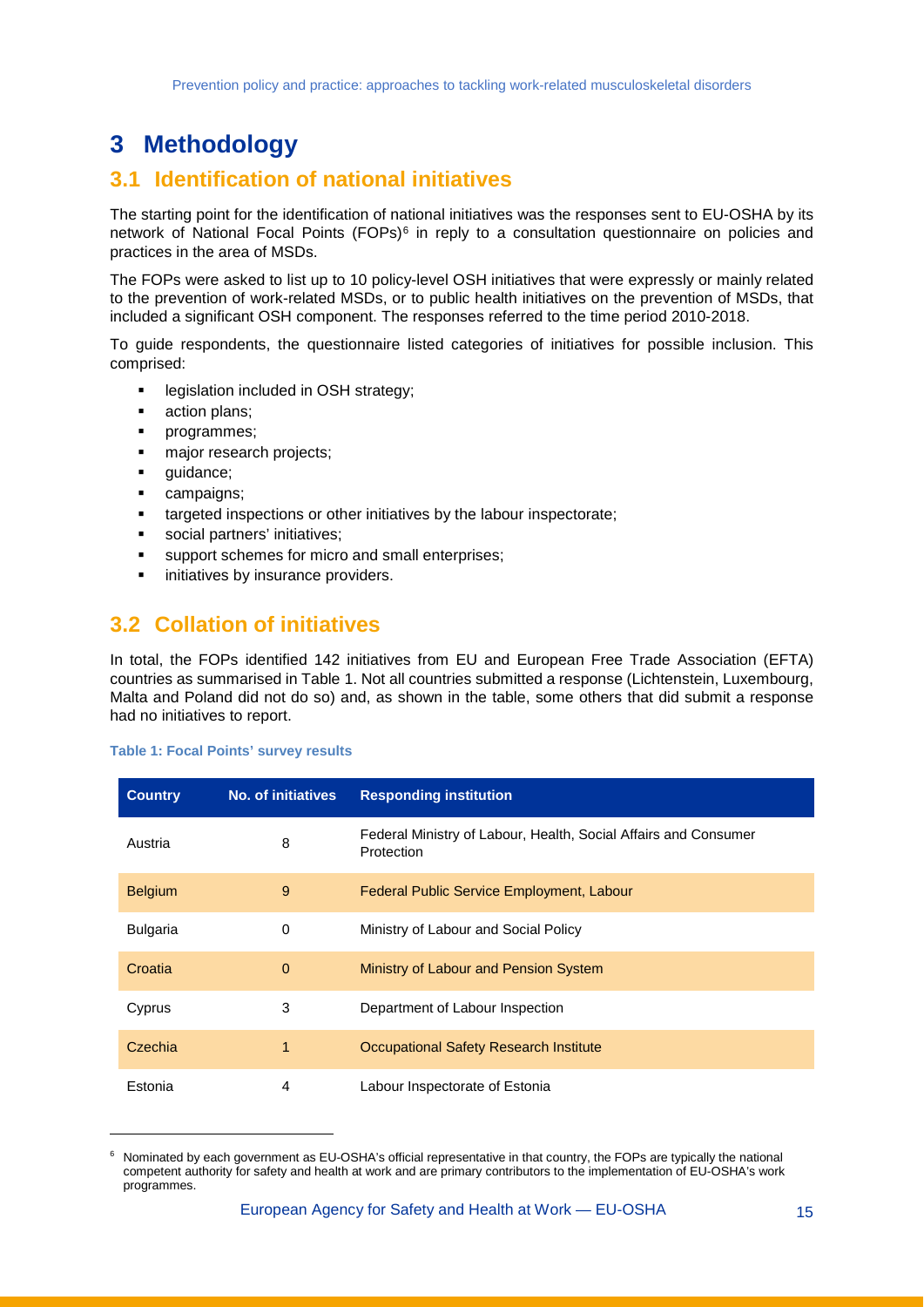#### Prevention policy and practice: approaches to tackling work-related musculoskeletal disorders

| <b>Country</b>     | <b>No. of initiatives</b> | <b>Responding institution</b>                                                                              |
|--------------------|---------------------------|------------------------------------------------------------------------------------------------------------|
| Finland            | 4                         | Ministry of Social Affairs and Health                                                                      |
| France             | 6                         | Ministry of Labour                                                                                         |
| Germany            | 10                        | Federal Institute for Occupational Safety and Health                                                       |
| Greece             | 5                         | Ministry of Labour, Social Security and Social Solidarity                                                  |
| <b>Hungary</b>     | 1                         | <b>Ministry for National Economy</b>                                                                       |
| Iceland            | 8                         | Administration of Occupational Safety and Health                                                           |
| Ireland            | 10                        | <b>Health and Safety Authority</b>                                                                         |
| Italy              | 10                        | National Institute for Insurance against Accidents at Work                                                 |
| Latvia             | 9                         | State Labour Inspectorate of Latvia                                                                        |
| Lithuania          | 6                         | State Labour Inspectorate of the Republic of Lithuania under the<br>Ministry of Social Security and Labour |
| <b>Netherlands</b> | 5                         | TNO - The Netherlands Organisation for applied scientific research                                         |
| Norway             | 7                         | The Norwegian Labour Inspection Authority                                                                  |
| Portugal           | 5                         | <b>Authority for Working Conditions</b>                                                                    |
| Romania            | 2                         | The National Research and Development Institute for Occupational<br>Safety and Health                      |
| Slovakia           | 1                         | National Labour Inspectorate                                                                               |
| Slovenia           | 3                         | Ministry of Labour, Family, Social Affairs and Equal Opportunities of the<br>Republic of Slovenia          |
| Spain              | 10                        | INSSBT - National Institute for Safety and Health at Work'                                                 |
| Sweden             | $\overline{7}$            | Swedish Work Environment Authority                                                                         |
| Switzerland        | 3                         | <b>State Secretariat for Economic Affairs</b>                                                              |
| UK                 | 5                         | <b>Health and Safety Executive</b>                                                                         |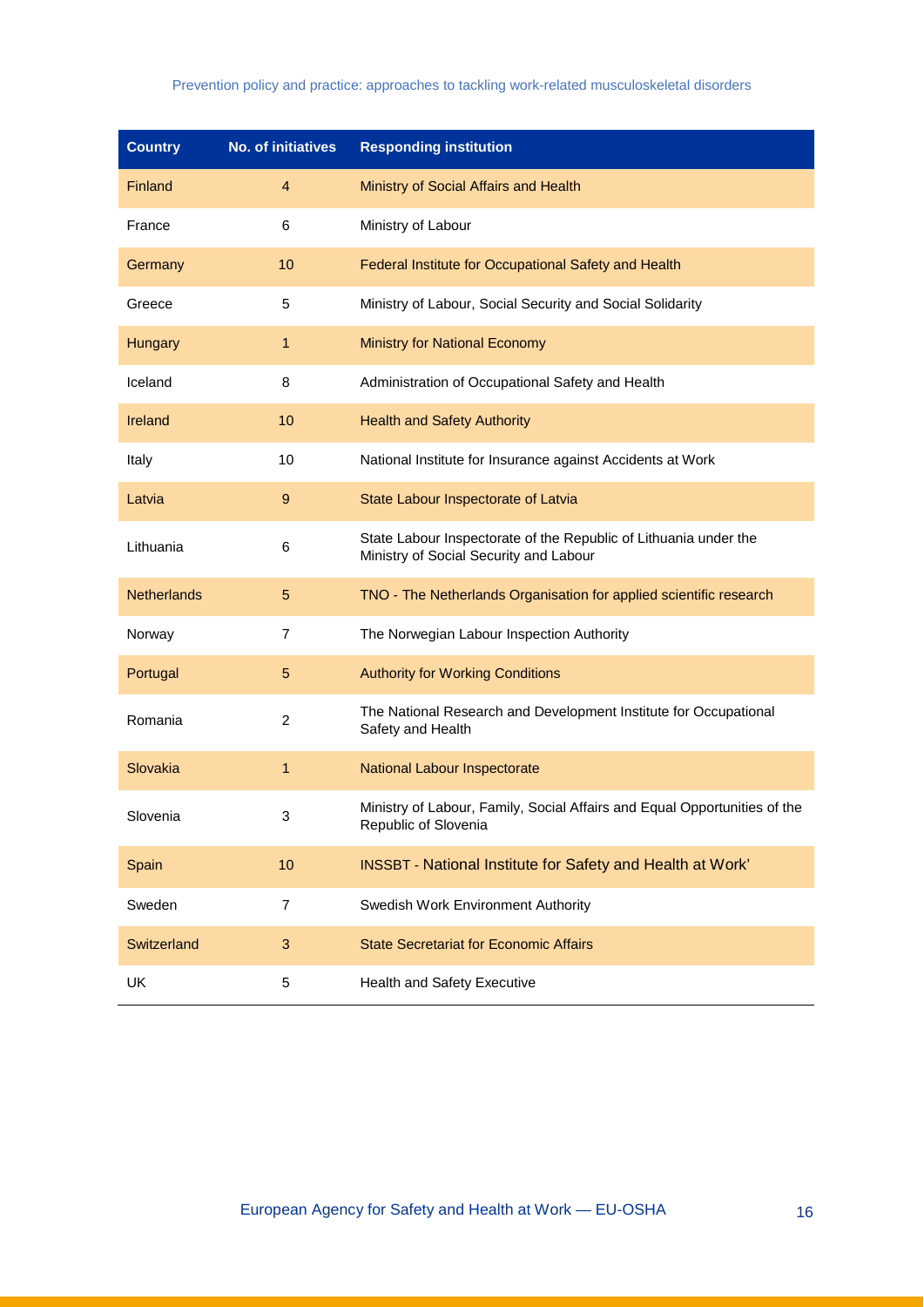## <span id="page-15-0"></span>**3.3 Selection of 25 initiatives**

To facilitate the selection of a suitable set of initiatives for inclusion in the current study, a number of exclusion and inclusion criteria were identified to be applied to the primary list of 142 initiatives as listed in Table 1. The exclusion criteria were developed and applied in the first step.

These exclusion criteria were as follows:

not a policy-level initiative <sup>7</sup>;

-

- not focused on work-related MSD prevention;
- not yet implemented or implemented before 2010.

Initiatives were also excluded when 'MSD prevention' was not mentioned in the textual description of the intervention. Most of the research projects were excluded through this more restrictive application, especially when there was no information on the research results having been applied in a broader policy context.

Through a restrictive interpretation of these exclusion criteria, the original list was reduced to 60-70 initiatives.

As the next step, inclusion criteria were developed and applied to the remaining 60-70 initiatives, to reach the final selection of initiatives. The inclusion criteria were as follows:

- as this was intended to primarily be desk-based research, information needed to be available through contact with the FOP, research papers, an informative web link or other published material readily available;
- **EXEDENT Indications that the initiative had been delivered (or was being delivered) and was not just** planned;
- some level of evaluation of the results/impact of the initiative.

The initial plan was to restrict the selection of initiatives to those that had undergone some form of formal evaluation to establish their impact. However, it became apparent that very few initiatives had actually been through a systematic and thorough evaluation process and so this criterion was not strictly applied.

The assumption was that, if the originators had any evidence of the effectiveness of any specific intervention, this would have been publicised. Nevertheless, the organisation responsible for the initiative was approached to establish if any such material existed and, if so, if it could be shared.

The candidate initiatives from the EU and EFTA countries were supplemented by initiatives from beyond Europe. This resulted in three further initiatives being selected from Australia, Canada and the USA. The rationale for their selection was that they appeared to offer innovative approaches that were complementary to those undertaken in the EU countries.

The list of initiatives proposed for inclusion were discussed and agreed with EU-OSHA. As part of this final selection process, consideration was given to providing a good range of types of initiative. However, no attempt was made to present a balanced geographical spread, as it was felt that the suitability of the initiative was the overriding factor.

A descriptive taxonomy was developed to classify and categorise the selected initiatives. This included the type of initiative, the responsible organisation (promoter), the target strategy and the main focus (workplace or other). The results from this are presented in Annex 1. The taxonomy shows that the 25 initiatives encompassed a wide variety of approaches, in terms of the type of initiative adopted (e.g. enacting specific legislation or conducting focused campaigns), the involvement of different organisations and stakeholders, and the focus of the initiative.

<span id="page-15-1"></span><sup>&</sup>lt;sup>7</sup> Entries were excluded only when they were clearly not related to a policy-level initiative, for example when they described a tool that could then be used as part of an initiative.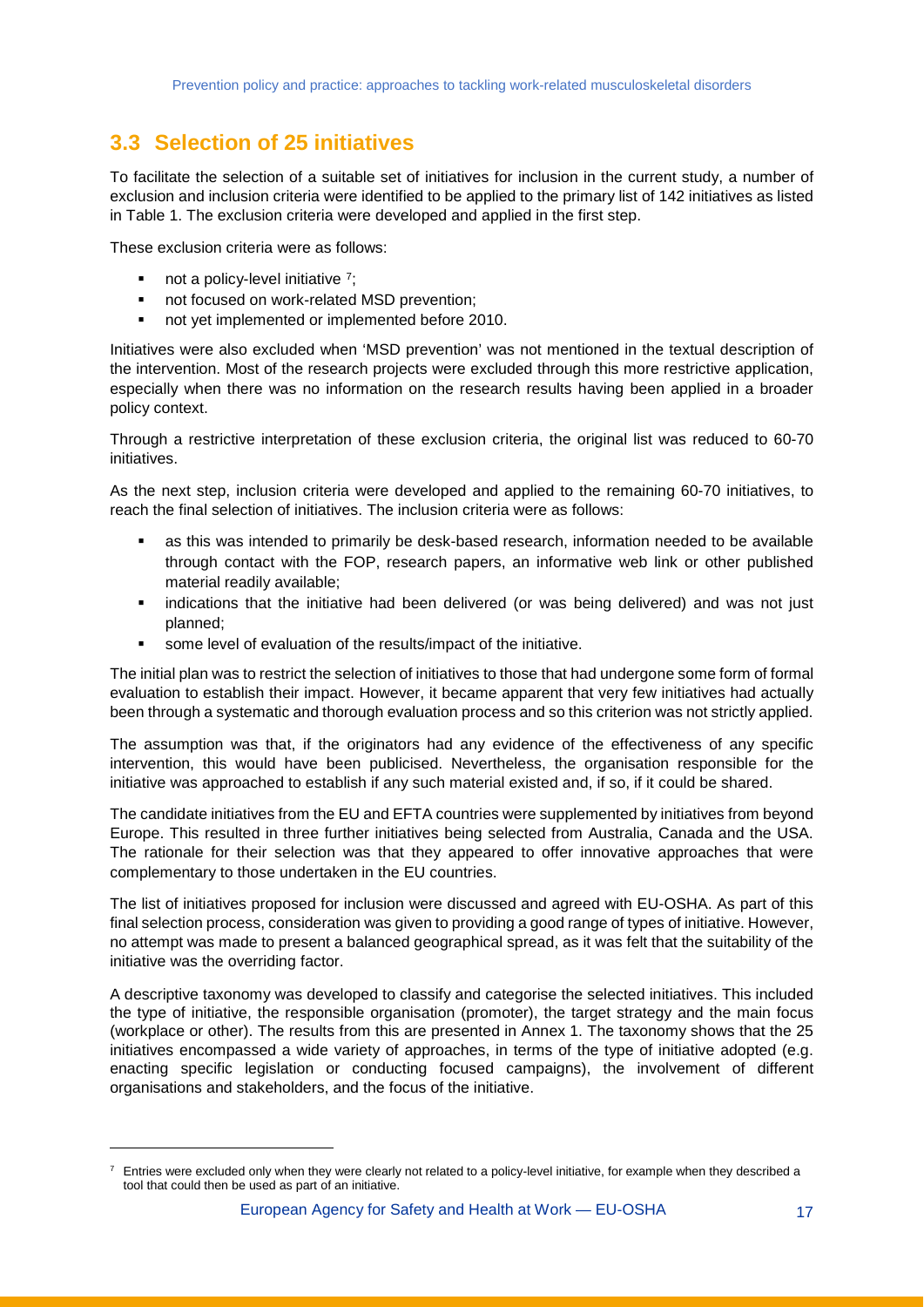The final 25 initiatives chosen and agreed with EU-OSHA were developed into short reports and are listed in Table 2. These short documents are available as stand-alone reports  $8$ .

|  |  |  |  |  | Table 2: Initiatives approved for further evaluation |
|--|--|--|--|--|------------------------------------------------------|
|--|--|--|--|--|------------------------------------------------------|

| <b>Country</b>     | <b>Title</b>                                                                                                                                        |
|--------------------|-----------------------------------------------------------------------------------------------------------------------------------------------------|
| Australia          | A participative hazard and risk management (APHIRM) toolkit for the prevention of<br>musculoskeletal disorders                                      |
| Austria            | Campaign/Support scheme for micro and small enterprises - AUVAsicher                                                                                |
| Austria            | Healthy working in the HORECA sector - prevention of psychological and ergonomic<br>strain: a targeted campaign of the Austrian Labour Inspectorate |
| <b>Belgium</b>     | Campaigning on musculoskeletal health: 'When a worker suffers, the whole company is<br>affected' and 'Well-being at work in the federal truck'      |
| Belgium            | Intervention typology and guidance on preventing musculoskeletal disorders                                                                          |
| Canada             | Development of a new prevention guideline for musculoskeletal disorders for Ontario                                                                 |
| Denmark            | The Danish national job and body campaign                                                                                                           |
| Denmark            | A strategy for working environment efforts up to 2020 - risk-based inspections                                                                      |
| Denmark            | Preventing low back pain in bricklaying work                                                                                                        |
| France             | Epidemiological monitoring of work-related health problems: Cohorts Coset-MSA and<br><b>Coset-Independents</b>                                      |
| France             | TMS (troubles musculo-squelettiques) Pros and assistance of regional coordinators                                                                   |
| Germany            | The prevention campaign of German Social Accident Insurance (DGUV) — 'Think of me<br>-Your back' ('Denk an mich - Dein Rücken')                     |
| Germany            | Prevention makes you strong - including your back (Prävention macht stark - auch<br>Deinen Rücken)                                                  |
| Germany            | The Preventive Health Care Act of 2015 (Präventionsgesetz)                                                                                          |
| Italy              | Economic Incentive Programme                                                                                                                        |
| <b>Netherlands</b> | National Social Programme on Working Conditions (MAPA) - Sub-programme on<br>physical workload                                                      |
| Netherlands        | Sustainable Physical Work Network                                                                                                                   |
| Norway             | 3-2-1 Together for a good working environment                                                                                                       |
| Norway             | Be prepared! (Føre var!) — Norwegian Labour Inspection Authority project to prevent<br>work-related musculoskeletal disorders                       |
| Spain              | Programme to prevent ergonomic and psychosocial risks in the health and social care<br>sectors                                                      |
| Spain              | Good practice guidelines for on-foot shellfish workers                                                                                              |
| Sweden             | Women's work environment                                                                                                                            |
| Sweden             | Provisions and general recommendations for the prevention of musculoskeletal disorders                                                              |
| <b>UK</b>          | Helping Great Britain Work Well strategy and Work Programme on MSDs                                                                                 |
| <b>USA</b>         | NIOSH Musculoskeletal Health Cross-Sector Program                                                                                                   |

<span id="page-16-0"></span><sup>8</sup> Available at[: https://osha.europa.eu/en/related-content/16697/publication/4700%2B173](https://osha.europa.eu/en/related-content/16697/publication/4700%2B173)

-

European Agency for Safety and Health at Work — EU-OSHA 18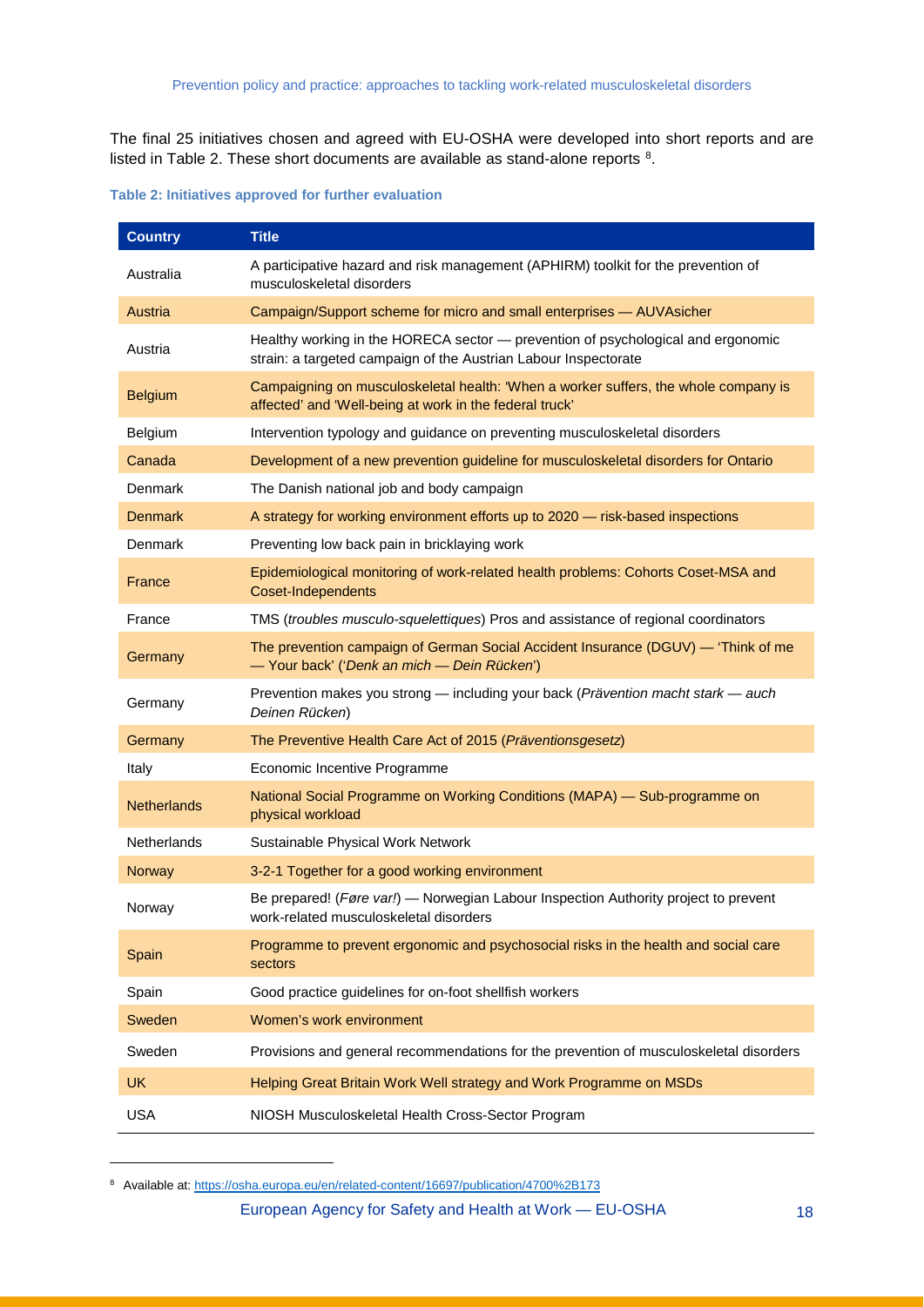Each of the initiatives was described using a standard template, agreed with EU-OSHA, that included:

- a summary of the national OSH legislative background and other relevant contextual information;
- a description of the initiative;
- a summary of the aims of the initiative;
- the stakeholders and organisations that participated;
- what was done and how;
- **u** what the initiative achieved.

Emphasis was also placed on success factors and challenges and the possible transferability of the initiative to other countries or other target groups.

## <span id="page-17-0"></span>**3.4 Selection of the six initiatives for detailed review**

Following the preparation of the short reports, initiatives from six countries were selected for further review.

This selection served two purposes. First, the six countries were selected to provide the basis for the development of in-depth country reports that aimed not only to provide additional material about the initiative, but also to frame the initiative and other national initiatives against the current background of national policies and strategies for MSD prevention. The aim of this overview was to:

- gain a more complete understanding of the challenges for OSH in tackling work-related MSDs and a better understanding of the conditions under which strategies, policies and actions to address them are most effective;
- explore the range of strategies and initiatives used by major stakeholders (including regulators and regulatory agencies, social partners, professional bodies and preventive services) and how these strategies are adapted to the conditions and needs of different beneficiaries (e.g. in different sectors);
- review the resources developed and used in the initiatives described, such as guidance, toolkits, training packages, web applications and e-tools.

The six countries were also selected to provide the basis for the third component of the project (reported elsewhere), namely to explore in detail (through focus groups and interviews) MSD prevention activity in the workplace to provide insight into how the national policies and strategies were reflected among companies (i.e. a focus on practitioners rather than on policy-makers).

The 25 initiatives that had been summarised in the short reports served as the initial raw material to help identify the six countries for in-depth study. However, it was recognised that an important aspect of this next phase was to explore a range of different approaches, with a particular emphasis on a systematic approach to prevention and reflection of a variety of different policy instruments (e.g. cross-policy initiatives, action plans, campaigns, sectoral initiatives, major research programmes that involved workplace interventions, funding schemes, etc.). Detailed discussions of the 25 initiatives were therefore widened to take into account other preventive initiatives adopted within the countries they were drawn from, although, in some instances, the limited number of additional initiatives reported meant that it was not always possible to establish a wider focus of action in a particular country. At this stage, given the dual purpose of this exercise, the non-European countries included in the 25 initiatives were excluded. This left 11 countries that were considered further. It should be noted that the identification of the final six was constrained by the limitations of the initial source material supplied by the FOPs, as some countries made a nil return (or did not submit a response).

The initiatives and approaches selected were from six countries, Austria, Belgium, France, Germany, Sweden and the UK, and comprised the following: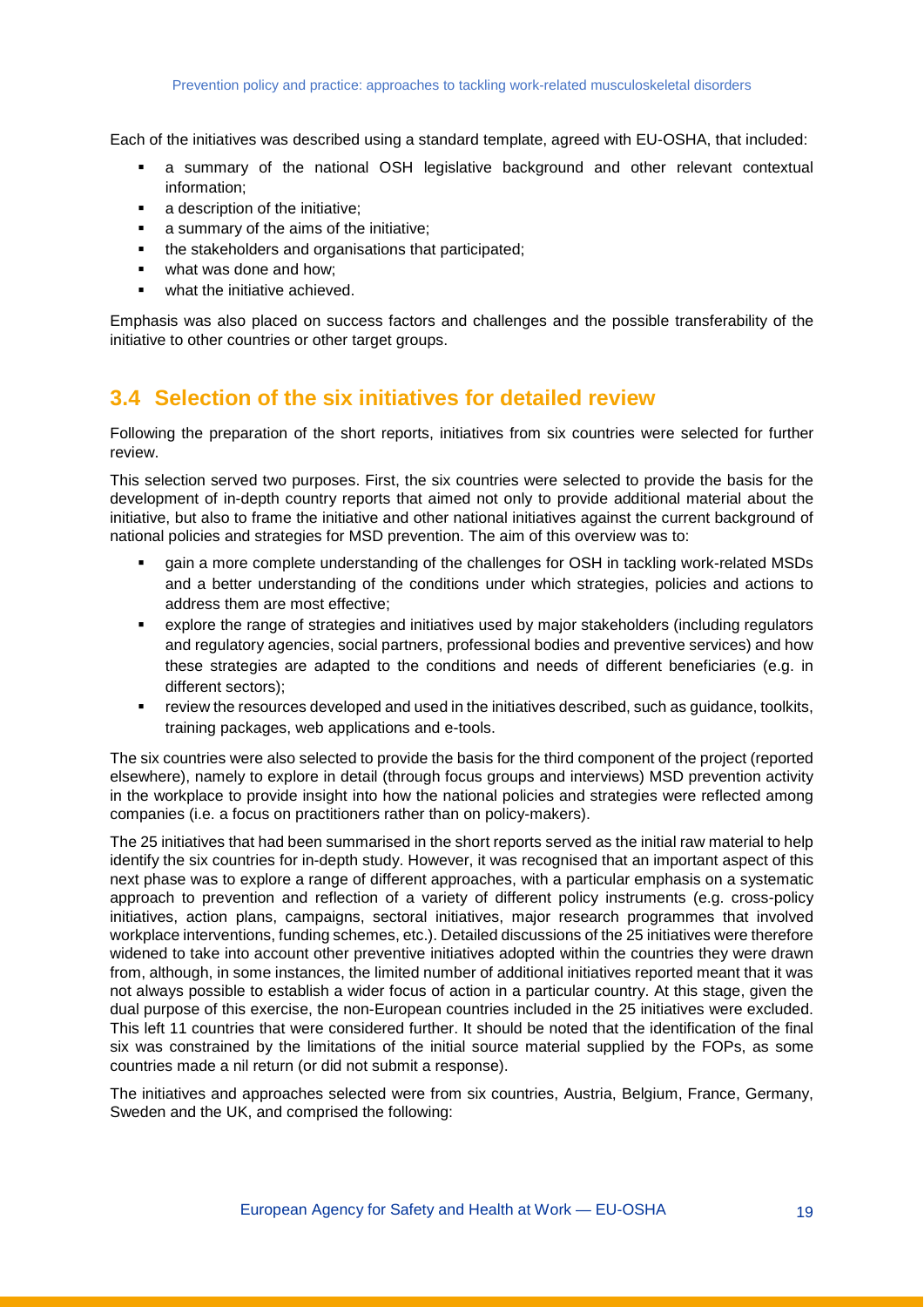- a campaign/support scheme for micro and small enterprises AUVAsicher (Austria);
- the prevention of MSDs as a priority in the national strategy and campaigning on MSD prevention (Belgium);
- the TMS Pros programme and other initiatives to tackle MSDs (France);
- a systematic approach to preventing MSDs, including the Work Programme on Musculoskeletal Disorders of 2013-2018 of the Joint German Occupational Safety and Health Strategy (*Gemeinsame Deutsche Arbeitsschutzstrategie* — GDA) entitled 'Prevention makes you strong — including your back' (Germany);
- the 'Women's work environment' project and MSD prevention initiative (Sweden);
- **the 'Helping Great Britain Work Well strategy on tackling MSDs (UK).**

## <span id="page-18-0"></span>**3.5 Preparation of in-depth reports**

In-depth reports were prepared for the six selected initiatives. These reports incorporated knowledge from the focus groups and the policy-level interviews conducted with the national experts and aimed to investigate further the reality in each Member State. This entailed further desk research to identify, for example, additional MSD statistics (where available), especially in relation to trends in the incidence or prevalence of MSDs, to provide the rationale behind the intervention. These were further refined with the addition of material relating to national policies and strategies for OSH in general and for MSDs in particular. In some instances, published reports were available describing aspects of the initiatives selected, and material from these was also used in formulating the reports.

Investigations aimed to explore the success factors in implementing the approach described, as well as the challenges and obstacles faced. Where appropriate, material derived from focus groups was used to explore apparent gaps between policies and practices at the workplace.

## <span id="page-18-1"></span>**4 The 25 initiatives selected**

Applying the exclusion and inclusion criteria summarised above resulted in the initial list of candidate initiatives being reduced to 28. These were further reduced when preliminary investigations revealed a paucity of additional information on certain initiatives, leaving 25 for reporting as case studies. These are briefly summarised below.

#### **Austria: healthy working in the HORECA sector — prevention of psychological and ergonomic strain: a targeted campaign of the Austrian Labour Inspectorate**

This was an initiative created by the Austrian Labour Inspectorate and included targeted labour inspections in the hotel/restaurant/café (HORECA) and hospitality sector over a 2-year period.

The aim of the initiative was to promote the prevention of psychosocial and ergonomic risks and resulting health problems among workers in the hospitality industry and, in the long term, to reduce the prevalence of these health problems in the sector. The initiative also sought to improve the implementation of workplace risk assessment, safety and health documentation and the application of the principles of risk prevention, as provided for in the Worker Protection Act. In addition to reducing the physical risks associated with MSDs, the initiative was intended to support the implementation of the 2012 European Inspection Campaign 'Prevention of psychosocial risks'.

The initiative targeted various groups of employees (mixed age/gender groups, migrant workers, parttime/full-time/temporary workers, etc.). The hospitality sector is mainly composed of small and mediumsized enterprises (SMEs), which pose particular challenges in terms of awareness and implementation of workplace risk assessments. This is due to a frequent lack of financial resources, time and knowledge to carry out such assessments.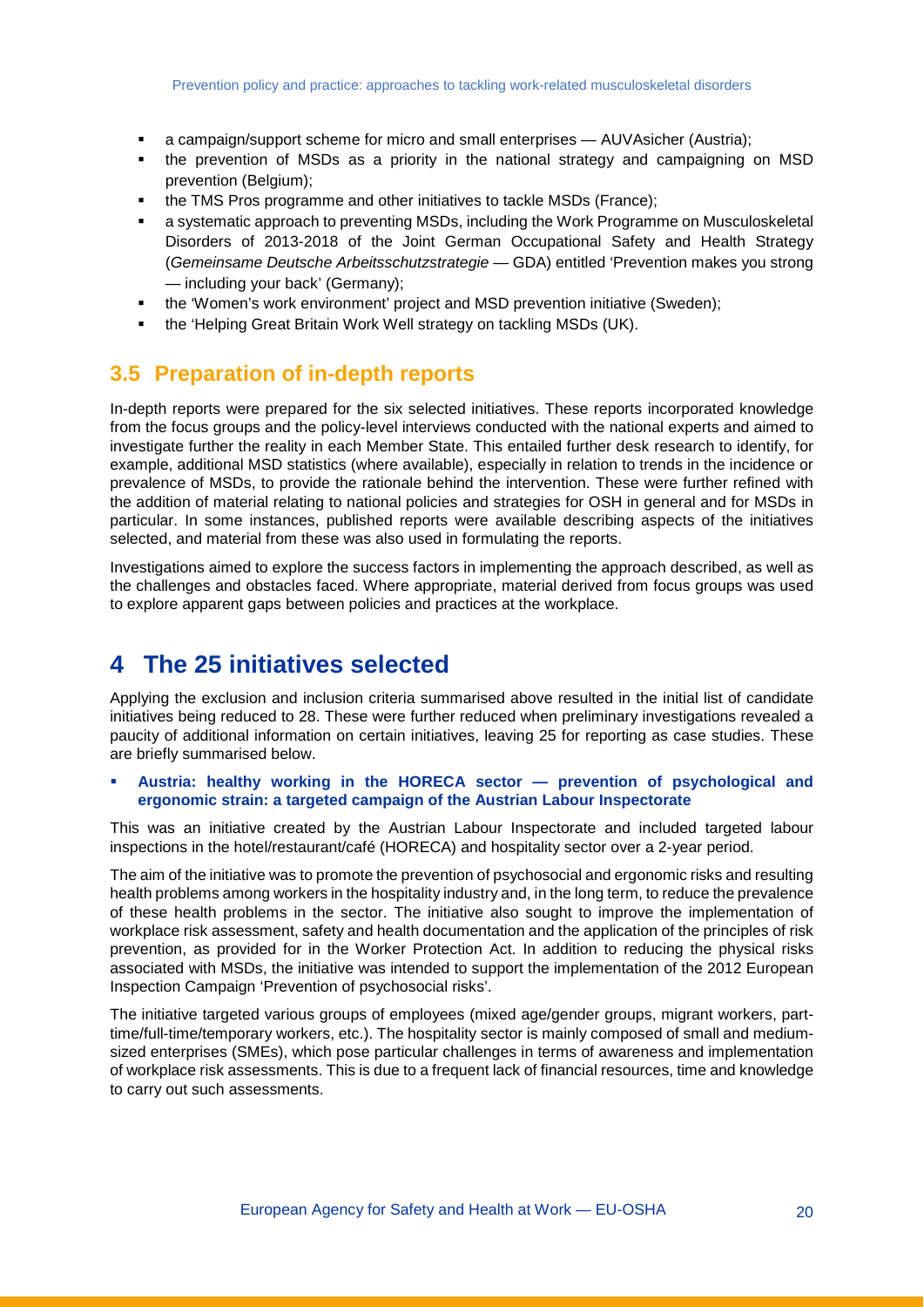#### **Austria: Campaign/Support scheme for micro and small enterprises — AUVAsicher**

The Austrian Workers' Compensation Board (*Allgemeine Unfallversicherungsanstalt* — AUVA) provides assistance to SMEs through 'AUVAsicher' prevention centres in every federal state. AUVAsicher is a prevention model that was initiated by AUVA as a long-term assistance programme to SMEs. The programme was developed following an amendment to the 1994 Health and Safety at Work Act (*ArbeitnehmerInnenschutzgesetz*), requiring SMEs to make use of OSH preventive services.

This specific MSD initiative was carried out in 2009-2010 within the regular preventive services provided through AUVAsicher. The aim of the initiative was to reduce the incidence of MSDs through increasing awareness among employers and employees on the prevention of MSDs, proposing and implementing measures to prevent MSDs in enterprises and providing information on MSD prevention. Following presentations to organisations, there were further consultations on MSD prevention. These consultations targeted those persons in SMEs involved in worker protection, for example certain employees and employers, worker representatives or safety advisors.

#### **Belgium: Campaigning on musculoskeletal health: 'When a worker suffers, the whole company is affected' and 'Well-being at work in the federal truck'**

The Belgian Federal Public Service Employment, Labour and Social Dialogue (FPS Employment) launched its campaign on the prevention of MSDs in November 2015. The campaign slogan was 'When a worker suffers, the whole business is affected! Musculoskeletal disorders (MSDs) are everyone's business! Learn how to avoid them' ('*Quand un travailleur souffre, toute l'entreprise est touché! Les troubles musculosquelettiques (TMS) sont l'affaire de tous. Apprenez à les éviter*'). The campaign encompassed a website, brochures and outreach activities. The campaign concluded in 2016.

The 'federal truck' is a truck owned by the federal government that is fully equipped to carry out awareness campaigns addressing different aspects of wellbeing at work. It travels around Belgium and offers the federal government the opportunity to meet citizens. The truck is run by a campaign team providing support for the preparation and implementation of campaigns. The campaign team's support is available to other federal government services free of charge. In 2015-2016, the truck was campaigning on MSDs and it specifically targeted students in secondary education. The aim was to provide information about MSDs and their causes, and how they can be prevented.

#### **Belgium: Intervention typology and guidance on preventing musculoskeletal disorders**

The Belgian Federal Public Service Employment, Labour and Social Dialogue (FPS Employment), with the support of the European Social Fund, financed a research study on success factors of and barriers and obstacles to interventions to prevent MSDs and psychosocial risks in Belgian companies (2012). The research study aimed to understand the extent to which companies make use of MSD prevention services. The research also covered the prevention of psychosocial risks in the workplace in its scope. Based on the study results, a guide for prevention of MSDs at work with practical examples of interventions was developed and published.

#### **Denmark: The Danish National Job and Body Campaign**

The motivation for this and other similar interventions came from data gathered during the 2000s showing that many people in Denmark had negative beliefs about pain, movement and work. The initiative aimed to raise awareness among public-sector employees about work-related musculoskeletal pain, which is one of the main reasons for work disability and sickness absence in this and other sectors.

The Job and& Body Campaign was developed by the Danish Working Environment Authority during the period 2011-2015 in cooperation with researchers from the National Research Centre for the Working Environment. The strategies for the dissemination of the campaign were planned in cooperation with employers' associations and trade union organisations. The campaign used a variety of networking activities, workplace visits and a mass media campaign to improve beliefs about musculoskeletal pain and work among public-sector employees in Denmark, with the ultimate aim of promoting a balance between demands at work, physical activity, the capacity of the body and overall physical wellbeing.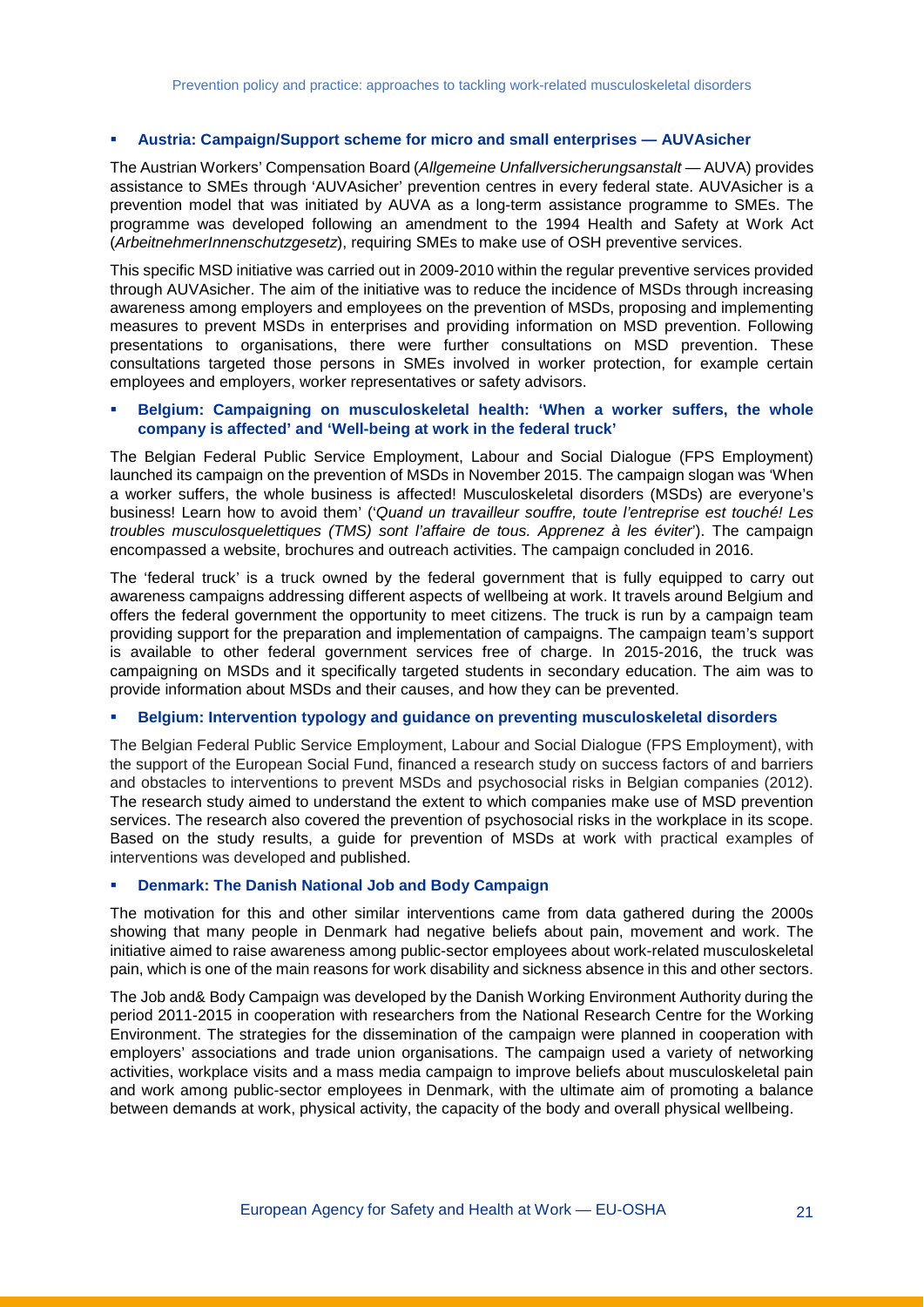#### **Denmark: A strategy for working environment efforts up to 2020 — risk-based inspections**

In 2011, the Danish government (Denmark's Liberal Party and the Conservative People's Party), the Social Democratic Party, the Danish People's Party and the Social Liberal Party agreed on an ambitious strategy for working environment efforts up to 2020. The overall goal of the strategy was to create a good working environment to help improve safety and health at work, and to ensure a long working life for the individual with the least possible absenteeism as a result of health problems. MSDs were one of three areas selected for attention.

As part of this strategy, enterprises were selected for a risk-based inspection using an index model, which contained several indicators to identify those enterprises that had the most serious safety and health issues. Selected companies were subjected to enhanced risk-based inspections in which the general risk-based inspection was extended in order to undertake a thorough and targeted review of the company's ergonomic (covering MSD risks) and psychosocial working environment. The strategy is an integral government strategy, of which social partners have an element of co-ownership through the preparatory discussions and implementation of the initiatives.

#### **Denmark: Preventing low back pain in bricklaying work**

Bricklaying is considered to be a high-risk job in the construction sector. Research showed that a high level of low back pain among bricklayers was due to working in very low or high work postures. This initiative aimed to reduce the range of heights at which bricklaying was carried out by reducing the size of scaffold platform heights for bricklaying from 1.5-metre to 1-metre stages. Reducing the height of work in this way (i.e. reducing the height of each stage and therefore limiting the vertical range over which bricklayers work) was considered to enable a major reduction in the amount of time spent working in high or low postures and would help prevent lower back pain and other MSDs. A critical element of this project was that it was conceived, developed and introduced on the basis of an agreement between the social partners, thus helping to ensure its implementation.

#### **France: Epidemiological monitoring of work-related health problems: Cohorts Coset-MSA and Coset-Independents**

Coset (Cohortes pour la surveillance épidémiologique en lien avec le travail) is a research programme for monitoring work-related ill health. It is a major national-level research programme that monitors the health of economically active people in France. It monitors developments in the health and career of workers from two social security platforms: *Mutualité Sociale Agricole* (MSA), the insurance scheme for the agricultural sector, and *Régime Social des Indépendants* (RSI), the insurance scheme for selfemployed or independent workers. Employees outside these agencies are covered through another epidemiological study called CONSTANCES (which provides a broader perspective, not restricted to workplace health). As the first large-scale and national-level programme for monitoring people's health at work in France, COSET aims to study the whole of the active population, regardless of sector, age or employment status. It also continues to monitor participants' health after retirement to measure longterm health effects. Its objective is to provide a better understanding of the links between occupational exposures and work-related diseases. The programme helps to identify those occupations and working conditions that pose a risk to the health of workers and provides recommendations for the prevention of disease, including MSDs.

#### **France: TMS (troubles musculo-squelettiques) Pros and assistance of regional coordinators**

This is a national-level prevention programme that aims to guide businesses in creating a personalised MSD prevention strategy. It aims to reduce the prevalence of work-related MSDs by supporting enterprises in putting in place effective MSD prevention measures. The project started in 2014 and is run by the Health Insurance — Occupational Risks (*Assurance Maladie-Risques Professionnels*) section of the National Health Insurance Fund for Salaried Workers (*Caisse Nationale de l'Assurance Maladie des Travailleurs Salariés*, CNAMTS), with the participation of and support at the local level from 15 regional offices of the pension and health at work insurance funds (*Caisse Assurance Retraite et Santé au travail*, CARSAT) and *Caisse Régionale d'Assurance Maladie* (CRAM) d'Ile de France).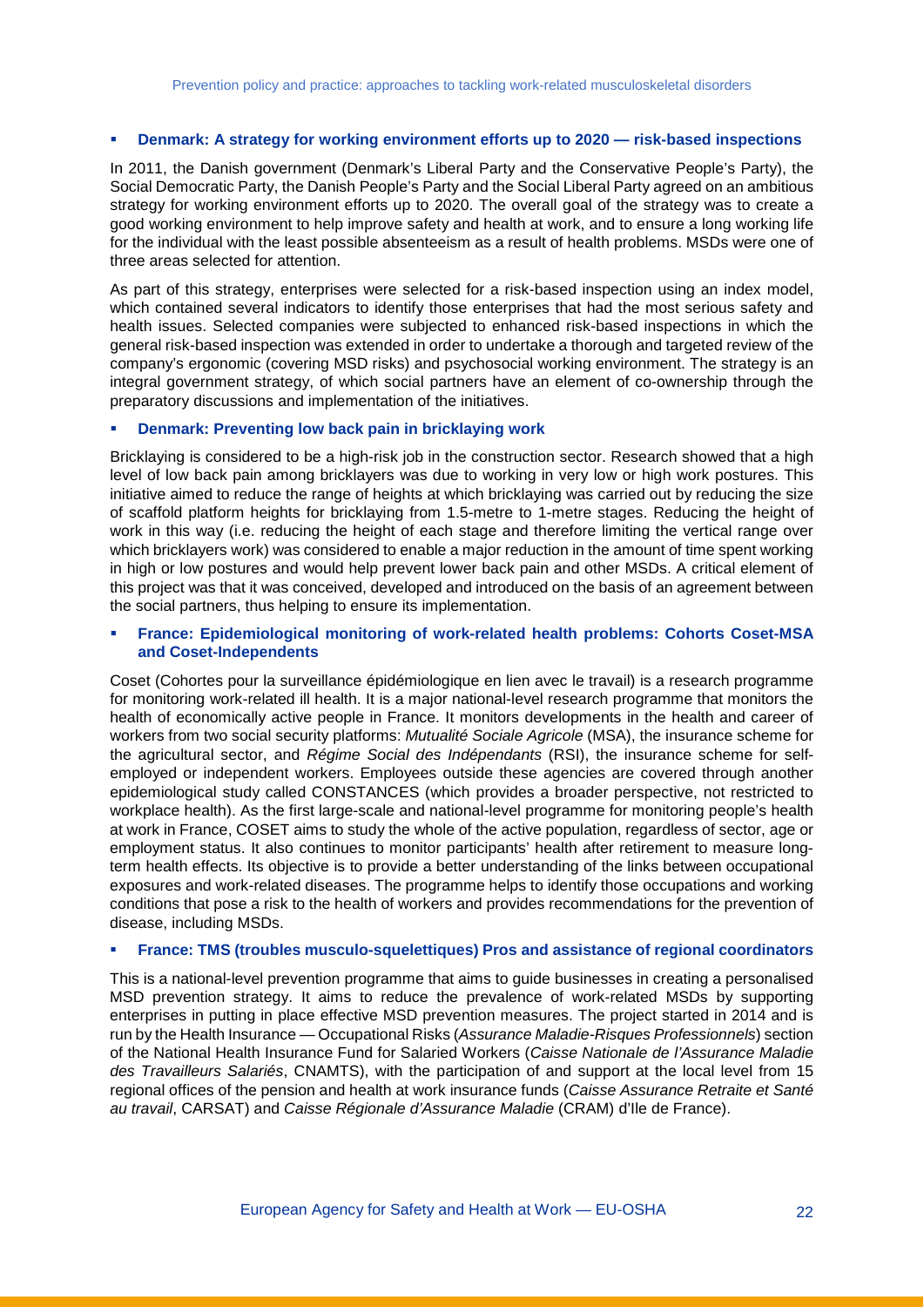#### **Germany: The prevention campaign of German Social Accident Insurance (DGUV) — 'Think of me — Your back' ('Denk an mich — Dein Rücken')**

This campaign focused on physical loads in the workplace, specifically back load, and targeted schools and companies. It was introduced in January 2013 by the German Social Accident Insurance organisation and ran until 2015. The initiative consisted of awareness raising, training and providing information about MSDs due to physical loads, aiming to reduce back load (both at work and in schools). It also targeted strain on the back from other sources, including a lack of exercise, and psychosocial risks. The campaign sought to raise awareness and create change in workplace practices and in the behaviour of individuals in companies and schools, thereby preventing work-related back injuries.

#### **Germany: 'Prevention makes you strong — including your back' ('Prävention macht stark auch Deinen Rücken')**

This action plan was launched in 2013 and ran until 2018. It was part of the working programme of the GDA, which is a concerted, long-term initiative by Germany's Federal Government, federal states (*Lӓnder*) and occupational accident insurance funds to improve OSH in the workplace.

The general goal of the work programme was to reduce work-related musculoskeletal health risks and disorders, focusing mainly on those activities seen as presenting the greatest risk for the development of MSDs, such as lifting and carrying heavy loads, repetitive work and work involving little movement. The strategy to achieve this goal was based on two aspects: improving the prevention culture in enterprises and increasing health literacy on the prevention of MSDs among employees and insured persons.

#### **Germany: The Preventive Health Care Act of 2015 (Präventionsgesetz)**

The Preventive Healthcare Act of 2015 (*Präventionsgesetz*) was passed to strengthen health promotion and preventive health care. It promotes the 'healthy worker' ideal, in which the focus is on promoting the whole health of workers, rather than simply on the prevention of illness. It aims to strengthen prevention and health promotion for all age groups in various settings, in particular where people live, learn and work, focusing strongly on common risk factors and health inequalities. The act also promoted a strategy that included recommendations and goals relating to health promotion and prevention for different target groups; these will be monitored and reported on every 4 years (the first such report will be published in 2019).

#### **Italy: Economic Incentive Programme**

The National Institute for Insurance against Accidents at Work (Istituto nazionale per l'assicurazione contro gli infortuni sul lavoro INAIL) funds preventive action in workplaces through its support for projects aimed at improving safety and health. The scheme 'Support incentives for enterprises' ('Incentivi di Sostegno alle Imprese' — ISI) provides financial support to enterprises and self-employed persons to improve safety and health at work, including for projects tackling the risks posed by manual handling of loads and projects involving the replacement or adaptation of work equipment to meet the latest standards.

The aim of the ISI scheme is to reduce the incidence of work-related accidents and occupational diseases and to improve safety and health at work by providing financial support to enterprises. The scheme provides non-repayable grants to companies for the implementation of projects on safety and health at work, including projects tackling work-related MSDs.

#### **Netherlands: National Social Programme on Working Conditions (MAPA) — Sub-programme on physical workload**

The sub-programme on physical workload forms part of the Social Programme on Working Conditions (*Maatschappelijk programma Arbeidsomstandigheden* — MAPA), a national research and communication programme on working conditions. The aim of the initiative was to assess risks in order to prevent musculoskeletal complaints and to promote sustained healthy, productive work within organisations.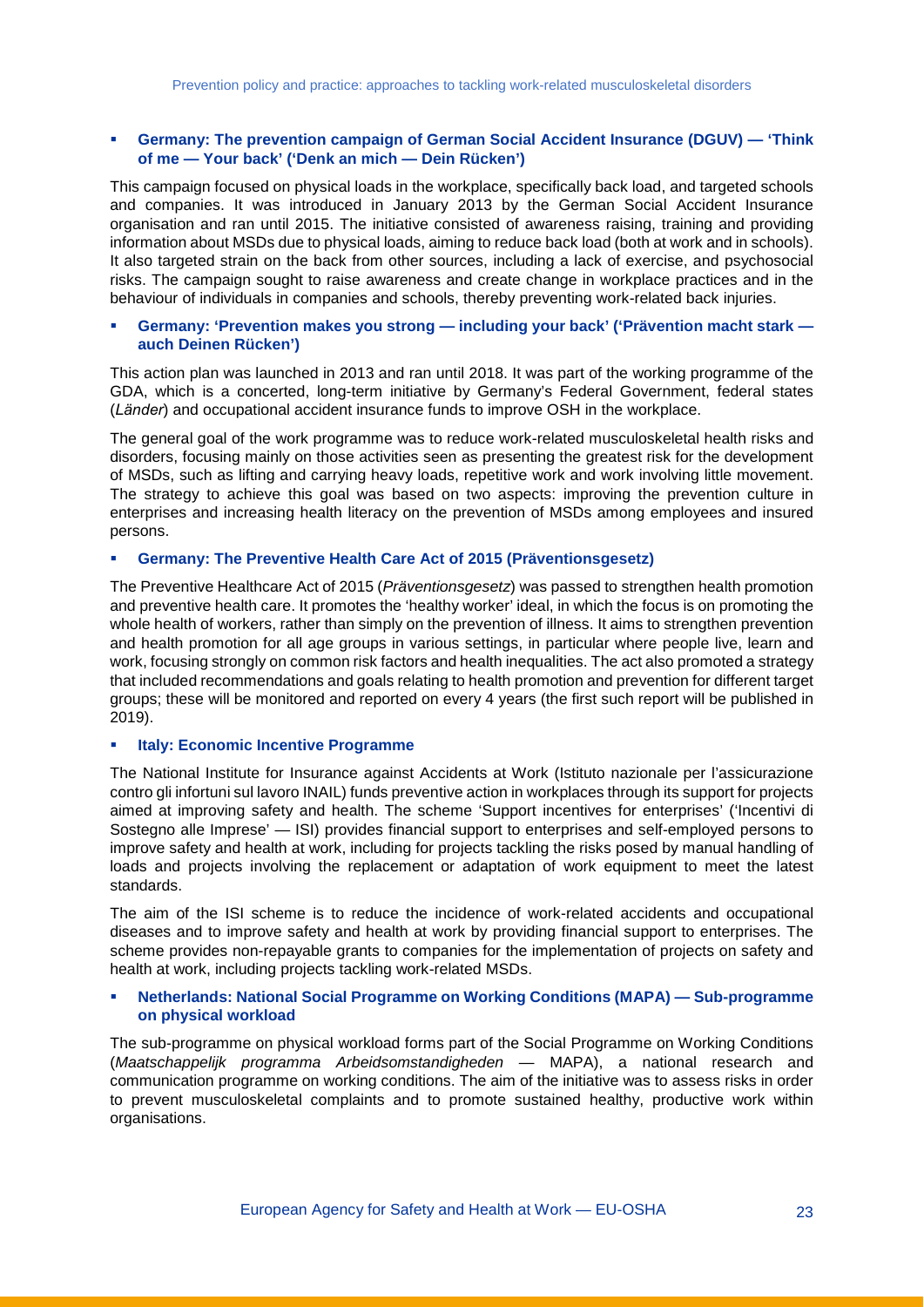The aims of the sub-programme on physical workload were to enhance the capacities of Dutch OSH professionals and prevention officers in SMEs. To develop, implement and evaluate digital tools for companies to assess physical load and improve the level of physical load at work; to collect and disseminate good practices on improving situations with high physical load, by organising networking sessions and workshops; and to develop knowledge on future aspects of physical load, such as sensory systems and robotics.

Risk assessment tools and a checklist were developed to help companies assess risks of MSDs and identify preventive measures, providing them with user-friendly methods that could be applied without specific prior knowledge or training. The Inspectorate of Social Affairs and Employment also uses these tools as a basis for its enforcement policy to avoid discrepancies.

#### **Netherlands: Sustainable Physical Work Network**

This initiative aims to promote safety and health at work through a bottom-up process of sharing knowledge of effective initiatives and measures implemented by organisations and companies. The overall aims are to promote sustainable employability by supporting organisations in reducing and managing physical workload in a responsible manner and to prevent absenteeism.

This campaign consisted of bringing together organisations and companies that had an interest in tackling physically demanding work and that wanted to share their knowledge and experiences about their working methods and approaches. The exchange of knowledge and experiences was based on the 'pay it forward' principle. This means that organisations and companies shared their knowledge and experience with colleagues free of charge, with the baton then passed on to the next organisation.

#### **Norway: 3-2-1 Together for a good working environment**

The project '3-2-1 Together for a good working environment – 3 parties, 2 branches, 1 goal' was a collaboration between the Norwegian Labour Inspection Authority (*Arbeidstilsynet*), the Norwegian Labour and Welfare Administration (NAV), employers' and workers' organisations and industry. The project lasted 3 years (2007-2010) and was managed by the Labour Inspection Authority. It focused on improving the working environment, reducing sick leave and increasing the retirement age in two chosen sectors: the meat and poultry industry and nursing homes. In both sectors, MSDs account for the highest proportion of medical problems leading to early retirement and sick leave (with mental illnesses being the next largest category); therefore, these issues were a particular focus for the project. The nursing home sector was of particular concern, as rates of MSDs are higher in women than in men, not only among older workers but also among relatively young workers.

#### **Norway: Be prepared! (Føre var!) — Norwegian Labour Inspection Authority project to prevent work-related musculoskeletal disorders**

The aim of this initiative was to help businesses to systematically prevent MSDs in the work environment. It consisted of targeted inspections to assess the measures taken by employers to prevent MSDs and awareness raising of the need for risk assessment and the implementation of appropriate preventive measures. The inspections were performed in the sectors with a high risk of workers developing MSDs and focused on aspects of prevention.

#### **Spain: Programme to prevent ergonomic and psychosocial risks in the health and social care sectors**

The programme was developed within the framework of the 'II Plan of occupational health in Navarra 2007-2012'. It aimed to promote and encourage psychosocial risk assessments, especially in combination with exposure to ergonomic risk factors, taking into account the most appropriate method in each case and ensuring the participation of workers and their representatives. It aimed to improve the working conditions of social care workers caring for dependent older people.

The programme was structured in several phases, which included site visits and information, awareness-raising and training sessions, and the development of tools to disseminate the results.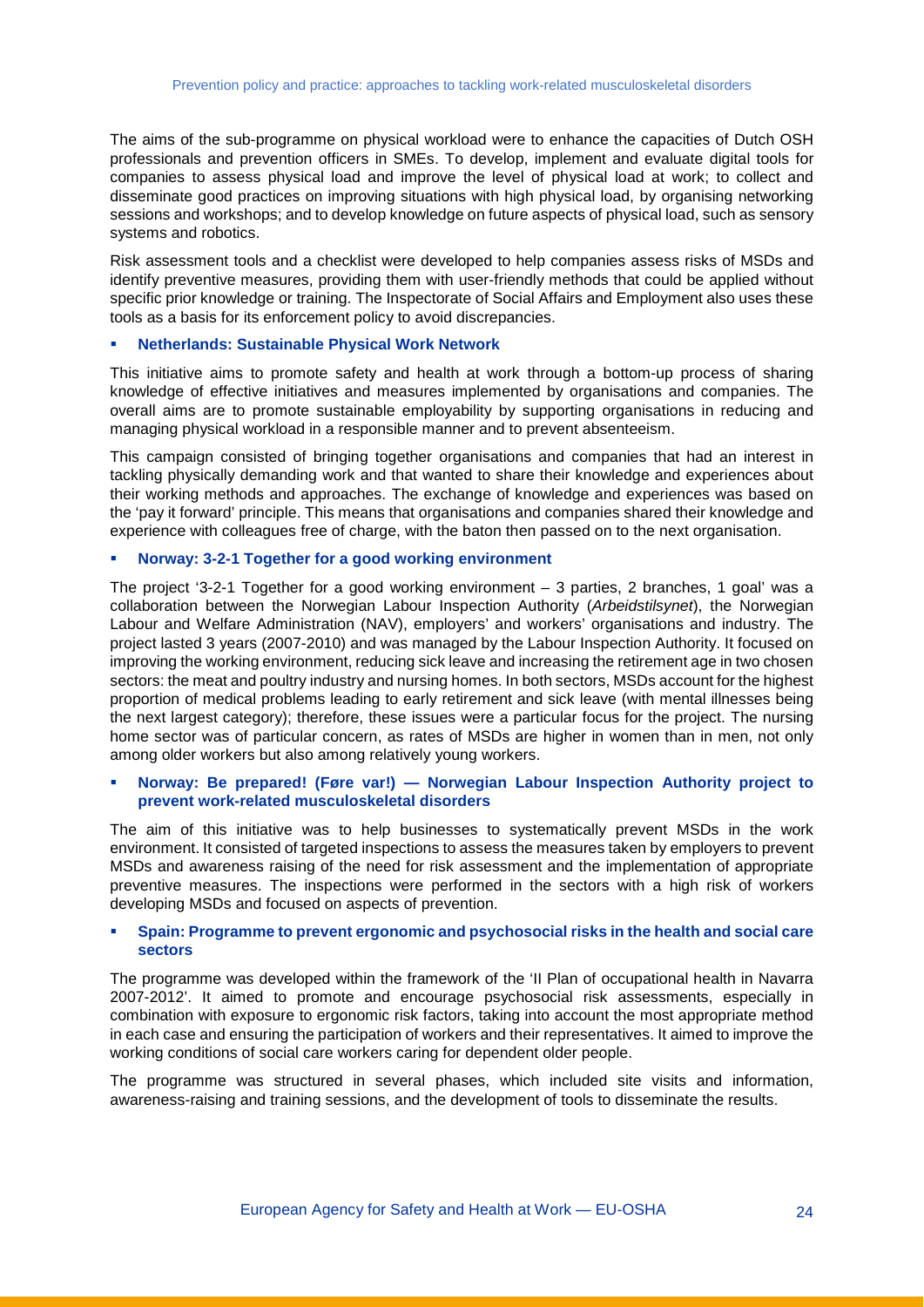#### **Spain: Good practices guidelines for on-foot shellfish workers**

During the period 2006-2010, the Galician Institute of Occupational Safety and Health (*Instituto Gallego de Seguridad y Salud Laboral* — ISSGA) put in place several important measures to address muscle overloads and MSDs, in response to the fact that these accounted for approximately one-third of the total number of accidents in Galicia. In 2010, the ISSGA carried out a statistical analysis of injuries due to overexertion, taking into account the types of activities during which these occur and incorporating a gender perspective and an assessment of long-term impacts.

The ISSGA set up a plan to improve the health and working conditions of on-foot shellfish harvesting workers in Galicia. This was within the framework of other actions carried out by the ISSGA, such as an analysis of work injuries due to overexertion, the publication of educational material (an audio-visual publication on the prevention of MSDs in shellfish harvesting) and a campaign on the prevention of occupational risks related to overexertion in the hospitality and commerce sectors.

Shellfish harvesting involves the extractive activity of gathering shellfish. More than 4,600 people (including some 4,100 women) in the Galicia autonomous community are employed in 'on-foot shellfish harvesting'. The project aimed to analyse the current health situation and risk factors affecting on-foot shellfish harvest workers (including those relating to MSDs) in order to identify the needs of the workers and to develop guidelines for best practices to prevent MSDs.

#### **Sweden: Women's work environment**

In 2011, the Swedish Government gave an assignment to the Swedish Work Environment Authority (SWEA — *Arbetsmiljӧverket*) on the topic of 'women's work environment' (government decision A2011/2209/ARM). The assignment encompassed a number of projects to build an evidence-based course for action. These projects involved knowledge generation and the dissemination of that knowledge to key players who had the power to change working conditions and the work environment. The assignment was for the period 2011-2014.

In September 2014, SWEA received another assignment to take the lessons learned from the previous assignment and develop these further, in order to increase safety and health in mainly female-dominated sectors (e.g. 'create and make accessible tools for risk assessment with a special focus on women's work environment'). This would benefit not only women but also men working in those sectors.

In 2015, SWEA was given further funding to continue the work and to develop sustainable procedures for including the gender perspective in OSH management. Previously, the focus had been on the work environment in female-dominated activities but, in this new assignment, the scope was widened, responding to the question of where, namely in which sectors, the project would be most effective in obtaining sustainable results.

The initiatives had several mutually reinforcing aims, namely to increase knowledge and awareness about the status of women's occupational health, including their higher risk for developing MSDs, and to develop better methods of highlighting the risks of MSDs in SWEA's inspections. This increased knowledge and awareness is also expected to translate into greater gender sensitivity in workplaces and ultimately into an improved work environment for both men and women.

#### **Sweden: Provisions and general recommendations for the prevention of musculoskeletal disorders**

In 2012, SWEA issued provisions and general recommendations on ergonomics for the prevention of MSDs. The provisions apply to every activity in which employees may be subjected to loads and to other working conditions that may have an adverse effect on the musculoskeletal system. They are binding on employers, and failure to adhere to the provisions may result in prosecution and fines (upon inspection by SWEA). The general recommendations are not binding. They serve to inform employers of the appropriate ways of fulfilling the requirements and to provide practical solutions. They relate to employers' obligations to investigate possible health-endangering or unnecessarily fatiguing repetitive work and to take the necessary measures to reduce the risk of MSDs in employees.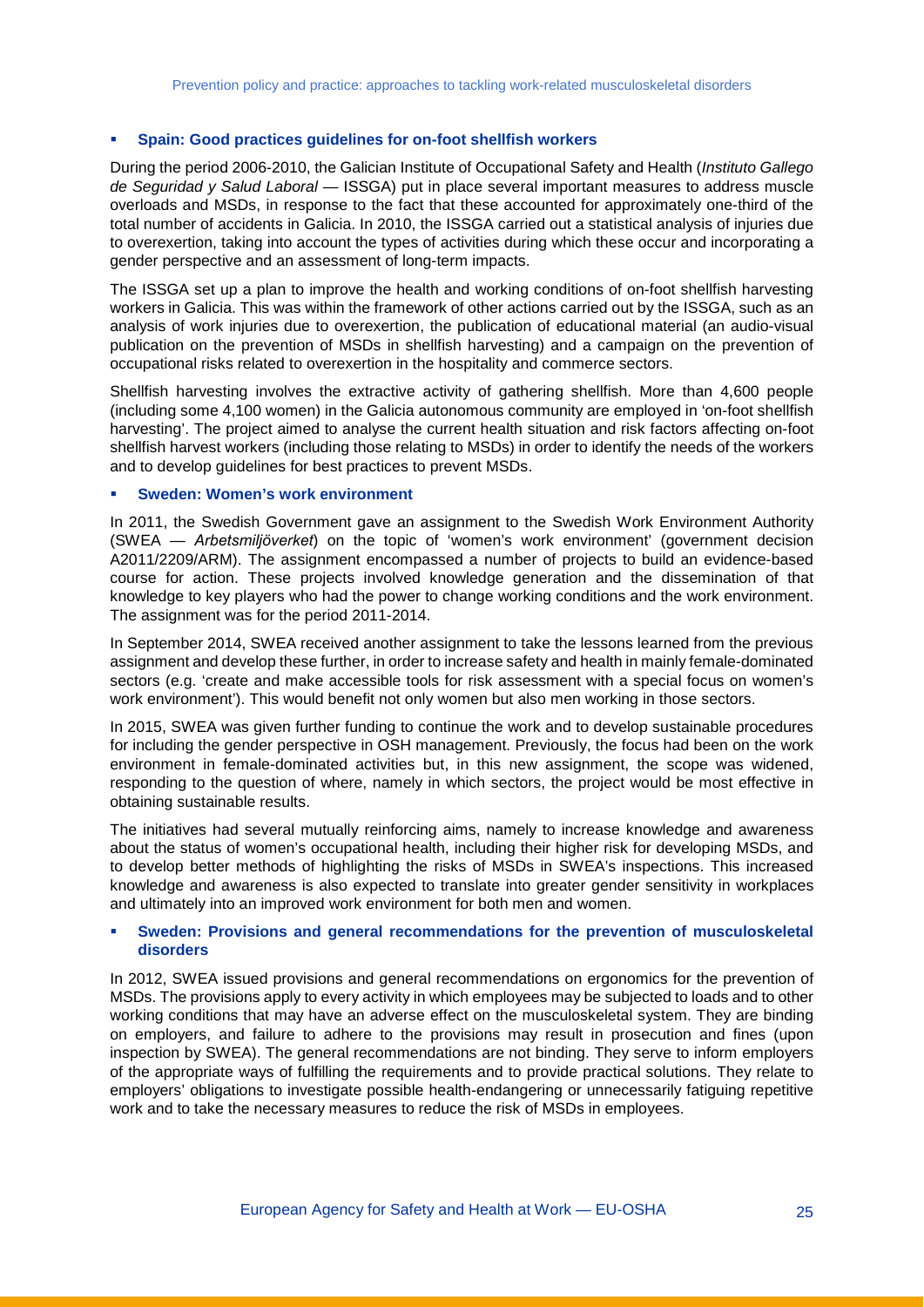#### **United Kingdom: 'Helping Great Britain Work Well strategy and Work Programme on MSDs**

The strategy 'Helping Great Britain Work Well' was launched in 2016 and will be in place for 5 years (until 2021). The strategy defines six priority themes, one of which tackles work-related ill health, ranging from cancer and other long-latency diseases to stress and MSDs. Key elements of this theme have included earlier prevention, which is the most cost-effective strategy, and a greater focus on health issues at work.

Within this strategy, the MSD priority plan was developed and introduced. This plan included a series of 'outcomes and priorities', encompassing improvements in preventing and controlling exposure to MSDs, a shift in emphasis towards risk elimination/reduction through design, an increased regulatory profile, research and development of new thinking on the risks from new, flexible ways of working, and crossindustry learning about 'what works'.

#### **USA: NIOSH Musculoskeletal Health Cross-Sector Program**

In 2010, the National Institute for Occupational Safety and Health (NIOSH) put in place a major programme targeting the prevention of work-related MSDs. The NIOSH 'musculoskeletal health crosssector program' works with a range of partners from industry, labour and academia on an agenda that combines research and prevention to act in various sectors.

The ultimate aim of the programme is to reduce the burden of work-related MSDs through research and by providing support for companies to reduce risks and for practitioners to improve the efficacy of workplace interventions. The specific objectives of the programme are to address risk factors for workrelated MSDs through improved assessment methods, develop and evaluate the effectiveness of interventions, use workers' compensation data to better understand risk factors, and disseminate information on effective risk control methods and technologies.

#### **Australia: A Participative Hazard and Risk Management (APHIRM) Toolkit for the prevention of Musculoskeletal Disorders**

According to Safe Work Australia (2016), the frequency rates of 'serious claims' for work-related injury declined by 31 % between 2000/01 and 2012/13. However, the proportion of these claims that related to MSDs remained the same — approximately 60 %. Across the same time period, the median time at work lost as a result of serious MSD claims increased by 35 %, from 4.3 to 5.8 working weeks, while the median amount of compensation for serious MSD claims increased by 59 %, from AUD 5,600 in 2000/01 to AUD 8,900 in 2012/13. The overarching aim of the research was to develop more effective evidenceinformed risk management procedures to reduce the incidence of work-related MSDs. The APHIRM toolkit was designed for use in medium-sized to large businesses, thereby helping to transfer current knowledge of the effective management of MSD risks into the workplace.

#### **Canada: Development of a new prevention guideline for musculoskeletal disorders for Ontario**

Musculoskeletal disorders are the most prevalent type of lost-time work injury reported to the Workplace Safety and Insurance Board in Ontario. MSDs account for 42 % of all work-related injuries, 42 % of all lost-time claim costs and around 50 % of all lost-time days. The MSD Prevention Guideline for Ontario, which included a resource manual and a prevention toolbox, was developed in 2005-2006 under the auspices of the Occupational Health and Safety Council of Ontario, and proved to be an important resource for workplaces. In 2016, a multi-stakeholder initiative led by the Centre of Research Expertise for the Prevention of Musculoskeletal Disorders CRE-MSD) at the University of Waterloo was launched. The project aimed to develop a new MSD Prevention Guideline for Ontario, with the overall objective of preventing the development of MSDs of non-traumatic origin, which result in major costs for businesses and society as a whole.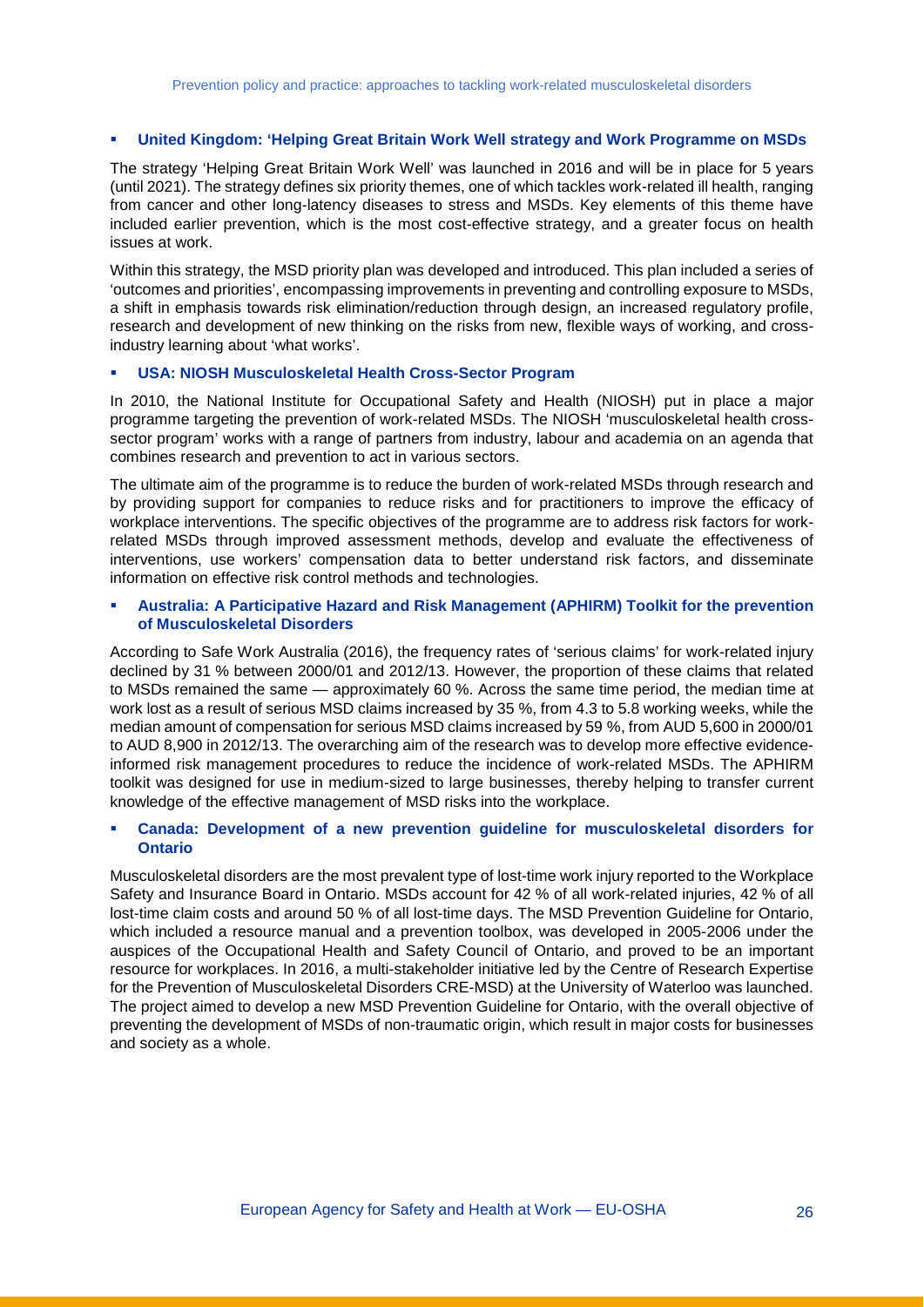## <span id="page-25-0"></span>**5 In-depth country reports**

## <span id="page-25-1"></span>**5.1 Introduction**

As noted in section 3.4, six specific initiatives (or integrated policy approaches) were selected for indepth analysis. These were selected because they provided good examples of consistent and sustained thinking.

The detailed reports on each of these individual analyses are published separately and are available through EU-OSHA webpage at the address [https://osha.europa.eu/en/themes/musculoskeletal](https://osha.europa.eu/en/themes/musculoskeletal-disorders)[disorders.](https://osha.europa.eu/en/themes/musculoskeletal-disorders) In each case, the approach adopted in the initiative was explored and assessed to identify themes and challenges that could be used to inform an overall assessment of prevention policies. The issues considered included the probable scope or reach of the initiative and the constraints that might apply in transferring an approach to other countries.

It should not be assumed that an approach that targeted a specific sector or group of sectors (including perhaps presenting sector-specific solutions) would be less effective overall than one that sought to address the prevention of MSDs more generally.

Section 7 presents some of the lessons learned and messages to take forward, taking into account not only the six in-depth studies but also the remainder of the 25 initiatives, namely those not selected for this detailed treatment.

### <span id="page-25-2"></span>**5.2 The six reports summarised**

### *5.2.1 Austria: AUVA support schemes — AUVAsicher and AUVAfit and other initiatives tackling MSDs*

AUVA provides assistance to SMEs through AUVAsicher prevention centres located in each of the nine federal states. Safety experts from these centres visit companies and inform and advise them on safety solutions. The initiative summarised here addressed the prevention of MSDs in SMEs. It was carried out in 2009-2010 within the regular preventive services provided through AUVAsicher, adopting a particular focus on MSDs. Its specific aims were to provide information on MSDs and MSD prevention, increase awareness among employers and employees on MSD prevention and present, discuss and implement measures against MSDs in enterprises.

### *5.2.2 Belgium: Prevention of MSDs as a priority in the national strategy and campaigning on MSD prevention*

Following on from an earlier strategy, the 'Belgian National Strategy for Wellbeing at Work 2016-2020' was introduced. This strategy acknowledges that musculoskeletal problems continue to be the most frequently reported adverse health effects at work. In response to this strategy, FPS Employment launched its campaign on the prevention of MSDs in November 2015. In a concerted campaign, a wide variety of materials were used, some of which were developed specifically for the campaign while others were adopted from previous work. In parallel with this, use was made of the 'federal truck' for a further campaign, namely a truck owned by the federal government that is equipped to carry out awareness campaigns. In 2015-2016, it was used to campaign on MSDs. There has therefore been a sustained approach over almost 20 years, which has provided valuable continuity, with material developed as part of earlier activities being adopted for later campaigns.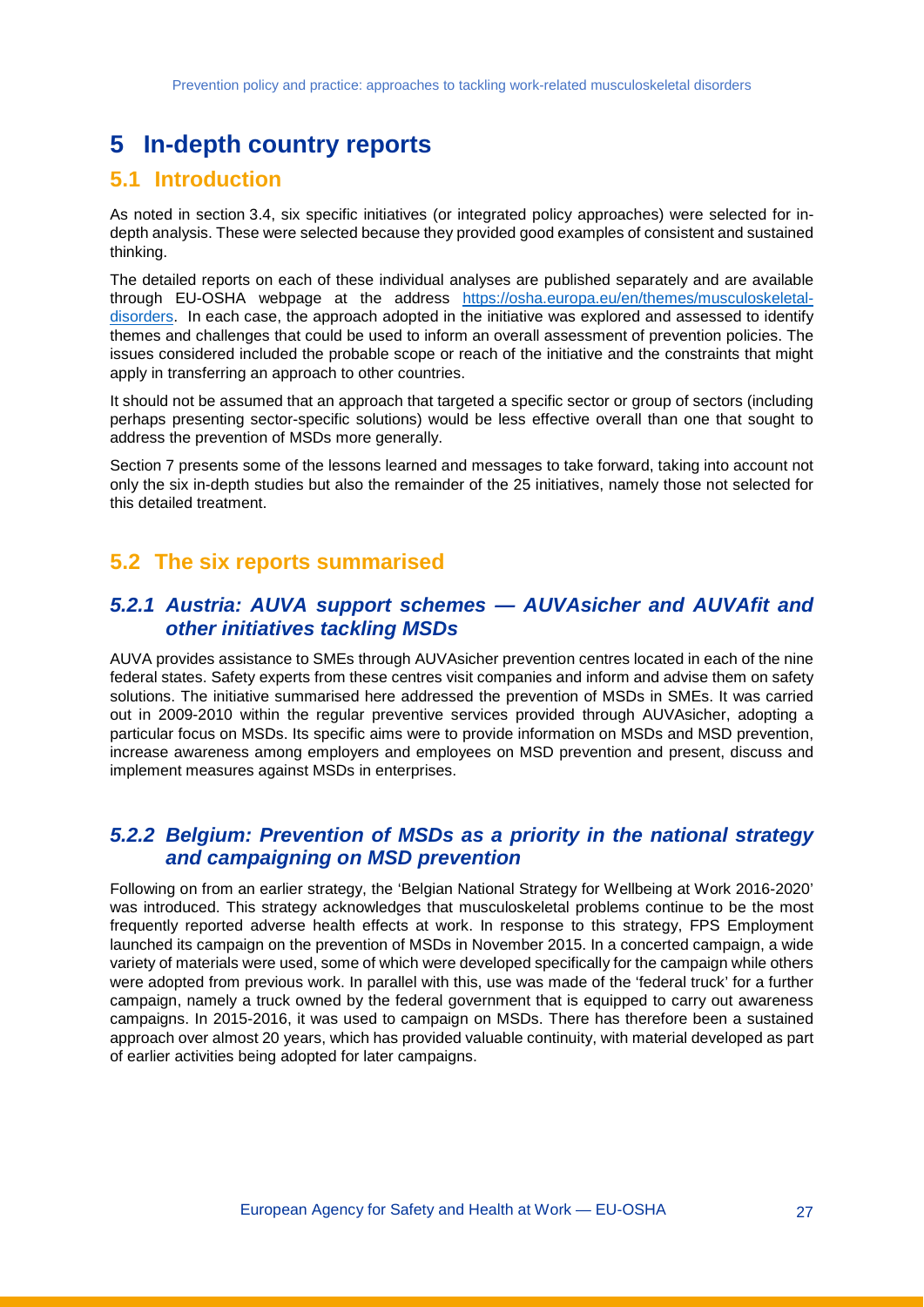#### *5.2.3 France: The TMS Pros programme and other initiatives to tackle MSDs*

The policy-level intervention TMS Pros offers businesses support to prevent work-related MSDs. The programme uses an online platform on which employers have a personal workspace where they can follow their progress. Enterprises with fewer than 50 employees can apply for co-financing of 70 % of the costs of training an internal project manager on MSD prevention, and for commissioning an MSD study or action plan tailored to their needs. Once they have developed an action plan with someone qualified in MSD prevention, they can also apply for 50 % co-financing to buy the technical equipment needed to implement the plan. The innovative elements of this initiative include the provision of individual support tailored to the needs of each company and the financial support provided for SMEs. The strong emphasis of this support on prevention through design is one that is widely recognised as being most effective in the long term. Other initiatives to tackle MSDs have been implemented, such as an initiative to improve the epidemiological surveillance of occupational risks in France (the CONSTANCES population-based epidemiological cohort and the COSET programme).

#### *5.2.4 Germany: A systematic approach to preventing MSDs*

Germany has adopted national legislation aimed at improving worker health in general (and musculoskeletal health in particular), providing a multifaceted approach. Collectively, these legislative provisions all address (either directly or indirectly) different aspects of MSD prevention. Some are specifically focused on a particular source of MSD risks, while others address wider MSD risks but are still MSD focused. A strong aspect of the policy approach adopted is collaboration at the strategic level between different partners, helping to ensure a degree of consistency and coordination that would not be possible if each organisation worked in isolation on individual initiatives.

#### *5.2.5 Sweden: Women's work environment and MSDs prevention*

The national OSH strategy in Sweden can be seen against a background of developments towards what became known as 'mainstreaming'. With mainstreaming pervading all government thinking, gender and work therefore emerged as a theme reflecting this wider perspective.

Against this strategic background and the gender inequality in health problems that has been demonstrated, SWEA was assigned a project on 'women's work environment'. The assignment encompassed a number of projects to build an evidence-based course for action involving knowledge generation and the dissemination of that knowledge to key players, including labour inspectors. The assignment's aims included increasing knowledge and awareness about the status of women's occupational health (including their higher risk for developing MSDs) and developing better methods of highlighting the risks of MSDs. This increased knowledge and awareness was expected to lead to greater gender sensitivity in workplaces and an improved working environment for both men and women.

### *5.2.6 United Kingdom: the 'Helping Great Britain work well' strategy and tackling MSDs*

The policy approach adopted in the UK is focused on enabling and informing, encouraging employers to take action and to address risks, rather than taking the more prescriptive approach adopted in many other EU countries. This is reflected in a series of policy initiatives and actions dating back over more than 20 years, of which the present strategy is the latest. The current policy approach is complex, with the overall strategy being 'Helping Great Britain Work Well'. A major element of this strategy is the three health priority plans, of which MSD prevention is one. MSDs are thus being addressed not just through specific activities under the MSD priority plan but also within other activities undertaken as part of the broader approach embodied in the health and work programme and in the sector-specific plans also developed as part of the 'Helping Great Britain work well' strategy. This integrative approach recognises the importance of not 'compartmentalising' MSD risks into a single focus.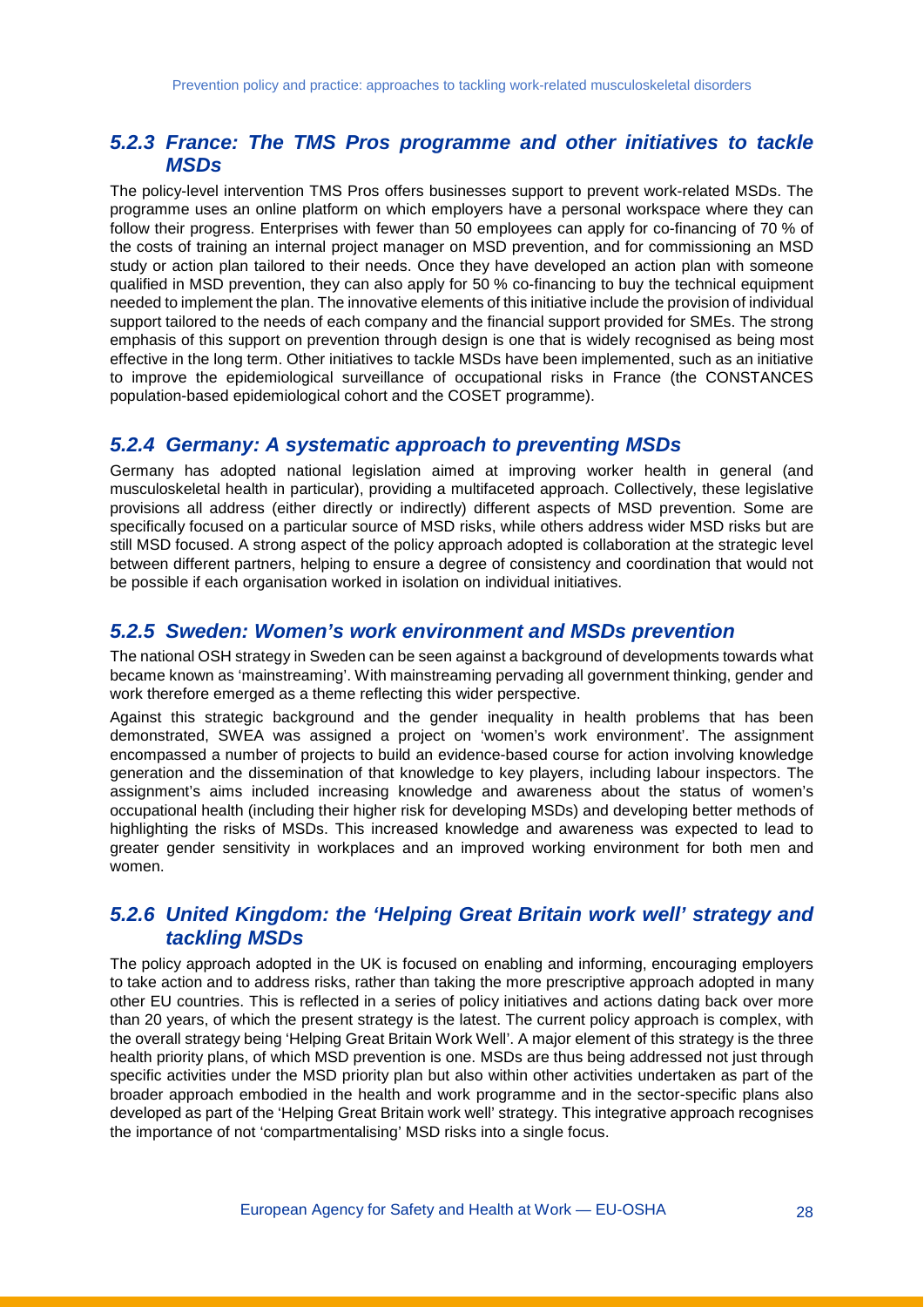## <span id="page-27-0"></span>**6 EU background**

-

## <span id="page-27-1"></span>**6.1 EU legislative framework and policy**

National legislative provisions and policies concerned with the prevention of MSDs are strongly influenced by the common legislative framework established by relevant EU OSH directives. This framework is based on the Framework Directive (Directive 89/391/EEC on the introduction of measures to encourage improvements in the safety and health of workers at work). This framework establishes the basis for OSH legislation and, importantly, encompasses general duties in respect to risks to safety and health in the workplace. These general duties place requirements on employers that are particularly important for hazards and outcomes for which no specific legislation exists.

The basis for national legislation on specific issues is laid down through a series of individual directives. There are 23 individual directives, each addressing different aspects of workplace risk. Among these, two are specifically directed towards established MSD risk areas, namely the Manual Handling Directive (Directive 90/269/EC on the minimum health and safety requirements for the manual handling of loads where there is a risk particularly of back injury to workers) and the Display Screen Equipment (DSE) Directive (Directive 90/270/EEC on the minimum safety and health requirements for work with display screen equipment). Two further directives also have a significant focus on MSD risks. The Vibration Directive (Directive 2002/44/EC on the minimum health and safety requirements regarding the exposure of workers to the risks arising from physical agents (vibration)) addresses the specific risks arising from vibration exposure including, in the case of whole body vibration, lower back pain. Finally, a further directive, the Work Equipment Directive (Directive 2009/104/EC concerning the minimum safety and health requirements for the use of work equipment by workers at work) also contains relevant provisions (Article 7, 'Ergonomics and occupational health'), although this article is less explicitly directed towards MSD risks than the other directives. This series of directives can be seen as demonstrating the level of EU political commitment to addressing MSDs in the workplace.

A 2007 consultation document (Consultation of the social partners on work-related musculoskeletal disorders) noted that this existing legislative framework did not adequately cover all work situations or ergonomic risk factors, such as repetitive tasks, awkward/static postures, force or contact stress. It suggested that a new directive on MSDs be considered that integrates the provisions of the Manual Handling and DSE Directives and covers these other recognised risks. In doing so it would provide a simplified and more streamlined framework for MSD risk assessment and prevention.

This consultation process did not achieve a consensus and further activity was suspended pending the outcome of a review of all EU OSH directives.

In the meantime, however, this view was reinforced by a report on the EU Strategic Framework on Health and Safety at Work 2014-2020, prepared by the EU Parliament Committee on Employment and Social Affairs (2015) [9](#page-27-2) and subsequently adopted by the European Parliament (2017) <sup>10</sup>. This report and subsequent resolution:

Calls on the Commission to take action on one of the most prevalent work-related health problems in Europe and submit without delay a proposal for a comprehensive legal instrument on musculoskeletal disorders (MSDs) to improve effective prevention and address the causes of MSDs.

Following an extensive study reviewing and evaluating the implementation of all 24 OSH directives [11,](#page-27-4) it was concluded that all of the provisions of these directives had been implemented into national legislation in each of the EU Member States, indicating that the political commitment at the EU level to addressing MSD risks was also reflected in the individual Member States.

European Agency for Safety and Health at Work — EU-OSHA 29

<span id="page-27-2"></span><sup>&</sup>lt;sup>9</sup> EU Parliament Committee on Employment and Social Affairs (2015) Report on the EU Strategic Framework on Health and Safety at Work 2014-2020 (2015/2107(INI)).

<span id="page-27-3"></span><sup>&</sup>lt;sup>10</sup> European Parliament (2017) European Parliament resolution of 25 November 2015 on the EU Strategic Framework on Health and Safety at Work 2014-2020 (2015/2107(INI)) (2017/C 366/09).

<span id="page-27-4"></span><sup>&</sup>lt;sup>11</sup> DG Employment, Social Affairs and Inclusion (2017) Evaluation of the Practical Implementation of the EU Occupational Safety and Health (OSH) Directives in EU Member States: Main Report, available at: <https://ec.europa.eu/social/main.jsp?catId=148&langId=en&moreDocuments=yes>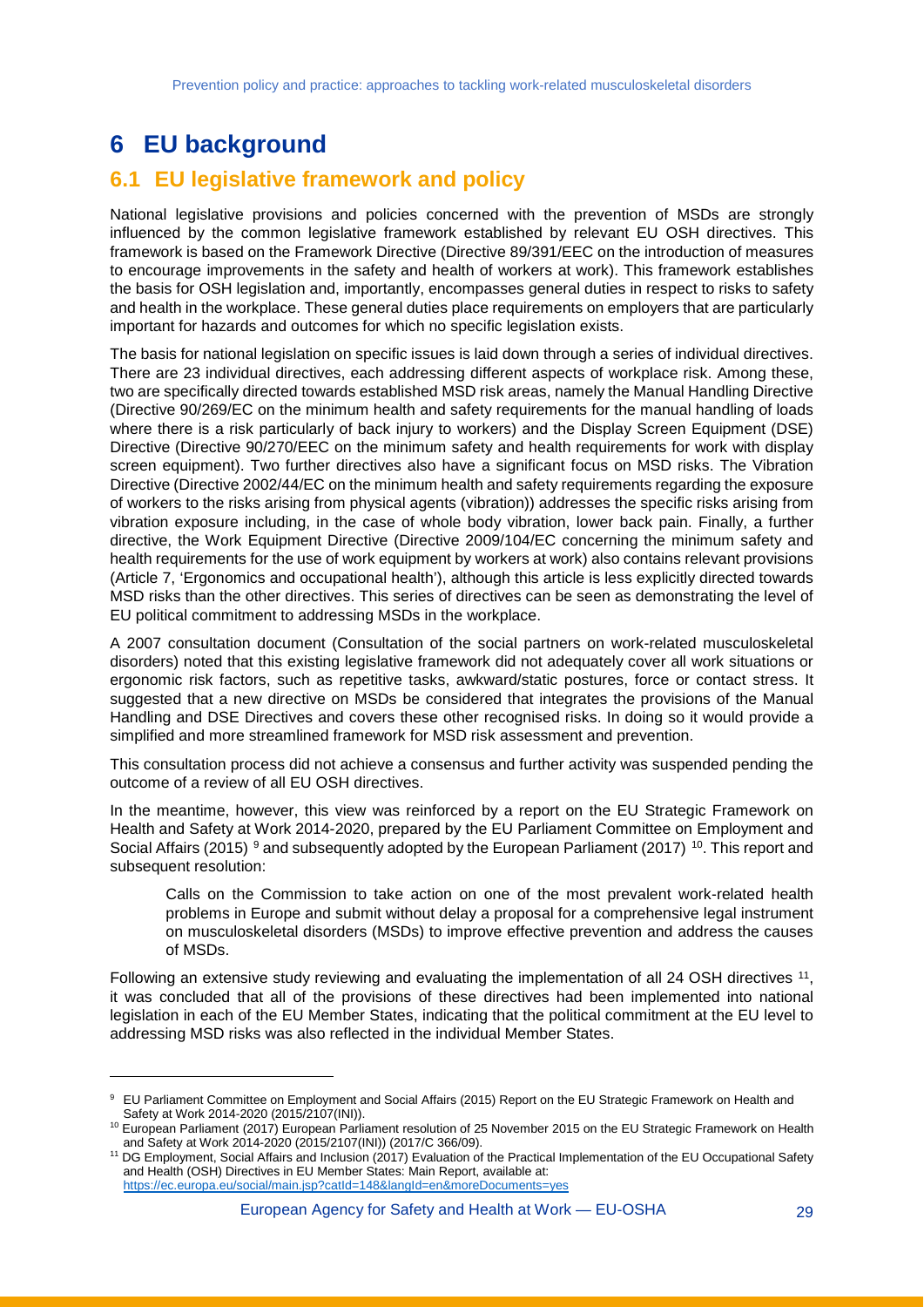However, the same report identified shortcomings in this legislative provision:

One of the criticisms of the Manual Handling Directive from some stakeholders is that it does not adequately address all MSD risks. This is perhaps not surprising given that its subject (scope) is to lay down safety and health requirements for the manual handling of loads. It is clear from any examination of the wealth of published scientific literature that many risks of MSDs do not arise from the manual handling of loads (or from the use of DSE).

The report specifically on the Manual Handling Directive, which was prepared as part of the same evaluation <sup>12</sup>, discussed at some length the reasons for the apparent ineffectiveness of the legislation in reducing MSDs. Although not all Commission papers were made available to the evaluation team, the report noted that there had been extensive discussions within the EU on how best to address those MSD hazards not covered by existing specific individual directives. These discussions had included the replacement of the Manual Handling and DSE Directives with a directive with a broader scope (as discussed by the EU Advisory Committee on Safety and Health at Work and advocated in the consultation document referred to earlier).

As regards the DSE Directive, the main report (i.e. on all 24 directives) noted strong concerns that aspects of this directive were 'very dated' and likely to become more so with technological developments.

The Commission Staff working document (the Commission's Regulatory Fitness (REFIT) evaluation) [13](#page-28-2) that was prepared following the evaluation report cited earlier noted that:

The causes of work-related MSDs are multifactorial and the existing OSH Directives (Manual Handling of Loads, DSE and Vibration) do not address specifically all the potential risk factors, nor do they address all the work activities where such risk factors can occur. In this context, the suggestions expressed in many NIRs [National Implementation Reports] to explore ways to better address these risks and the recommendations of the evaluation study should be given further consideration.

Therefore, it can be seen that, although there is a common minimum legislative framework addressing MSD risks across the EU Member States, that framework has been widely recognised as inadequate. Nevertheless, with a few exceptions (referred to within this document), national legislation adheres to that framework.

## <span id="page-28-0"></span>**6.2 EU OSH strategies**

-

EU OSH strategies provide a common background to the national initiatives, including those for 2002- 2006  $14$ , 2007-2012  $15$  and 2014-2020  $16$  that encompass the 10-year time frame for the selected initiatives and the preceding years.

In its introduction, the Communication on the 2002-2006 strategy recognised the need for a particular emphasis on MSDs called for by the European Parliament. It further assigned priority to MSDs (enhanced prevention of occupational illnesses) and acknowledged a need to investigate concerns regarding the problems, inconsistencies and gaps arising from the existing Community legislation:

<span id="page-28-1"></span><sup>&</sup>lt;sup>12</sup> DG Employment, Social Affairs and Inclusion (2015) Evaluation of the Practical Implementation of the EU Occupational Safety and Health (OSH) Directives in EU Member States — Report by Directive: Directive 90/269/EC on the minimum health and safety requirements for the manual handling of loads where there is a risk particularly of back injury to workers.

<span id="page-28-2"></span><sup>13</sup> DG Employment, Social Affairs and Inclusion, European Commission (2017) Commission Staff working document: Ex-post evaluation of the European Union occupational safety and health Directives (REFIT evaluation) (SWD(2017) 10 Final).

<span id="page-28-3"></span><sup>&</sup>lt;sup>14</sup> Commission of the European Communities (2002) Communication from the Commission: Adapting to change in work and society: a new Community strategy on health and safety at work 2002–2006 (COM(2002) 118 final).

<span id="page-28-4"></span><sup>15</sup> Commission of the European Communities (2007) Communication from the Commission to the European Parliament, the Council, the European Economic and Social Committee and the Committee of the Regions. Improving quality and productivity at work: Community strategy 2007-2012 on health and safety at work (COM(2007) 62 final).

<span id="page-28-5"></span><sup>&</sup>lt;sup>16</sup> European Commission (2014) Communication from the Commission to the European Parliament, the Council, the European Economic and Social Committee and the Committee of the Regions on an EU Strategic Framework on Health and Safety at Work 2014-2020 (COM(2014) 332 final).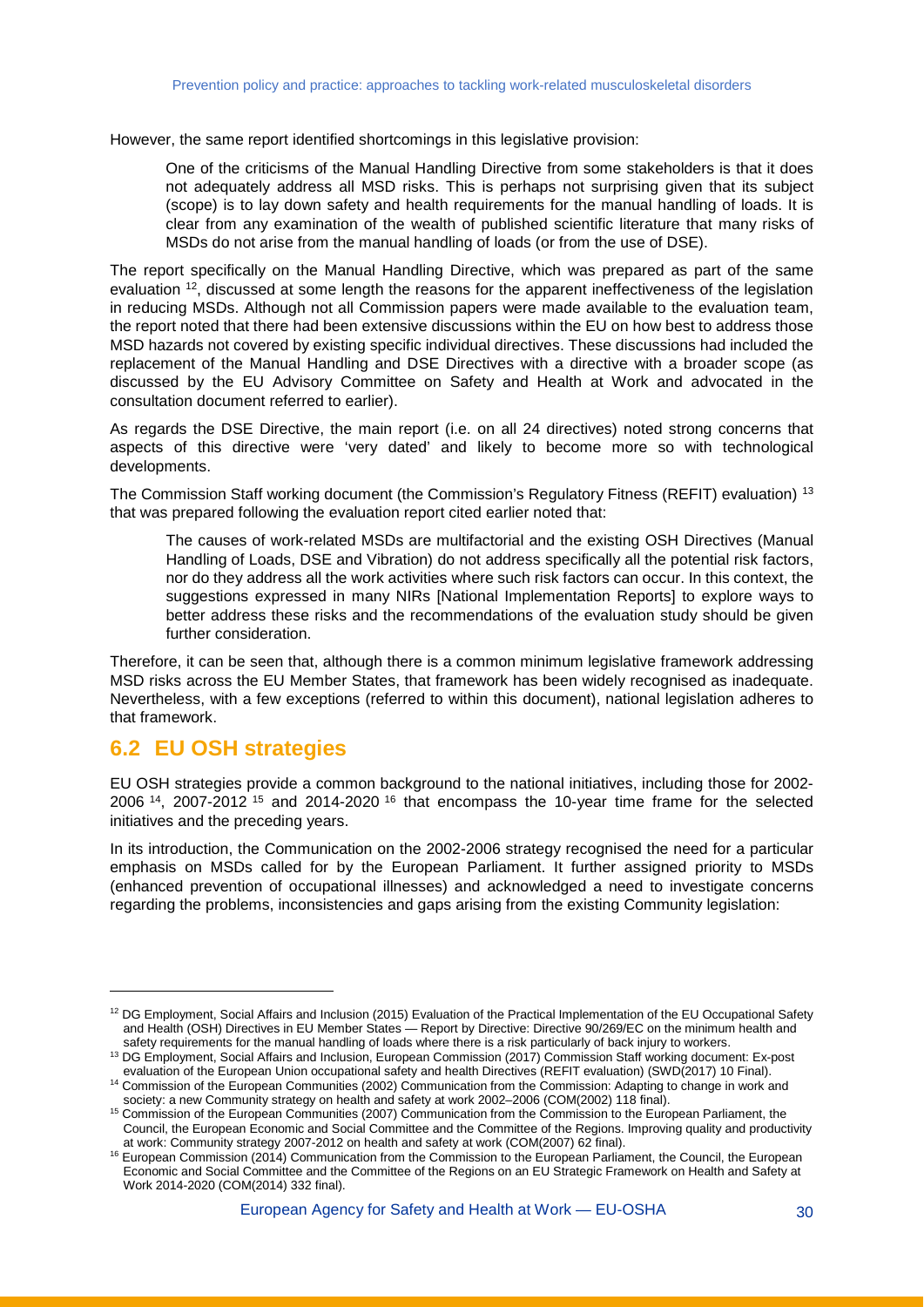… it will submit a communication on musculoskeletal complaints, which will look into the causes of these problems in the light of preventive measures provided for in existing Community legislation (i.e. the directives dealing with heavy loads, computer screen work and vibration), and will propose amendments or new legal provisions in fields in which coverage is still incomplete (e.g. workplace ergonomics).

Recognising that certain types of occupational illnesses, including MSDs, were becoming more common, the 2007-2012 strategy explicitly included MSDs among its research priorities. In addition, within a clause on encouraging the development and implementation of national strategies, it also included a number of additional strands that the initiatives undertaken in the six countries selected for in-depth analysis focus on directly, including:

- encouraging the application of reliable ergonomic principles more effectively to the way in which workplaces are designed and work is organised;
- taking steps to exploit synergies between different policy areas such as public health;
- developing a risk prevention culture at all levels of education;
- encouraging workers to adopt lifestyles that improve their general state of health.

Although it did not explicitly mention MSDs, the 2014-2020 strategy included a lot of material relevant to MSD prevention, including, in particular, recognition of the need for practical support for small and micro companies (which, again, is a feature of a number of the national initiatives explored in this report).

More recently, the Commission report on the modernisation of the EU OSH legislation and policy <sup>[17](#page-29-1)</sup> flagged a need to support micro enterprises and SMEs in complying with OSH rules, as it recognised the lower level of compliance in these groups compared with larger businesses. On MSDs, the Commission recognises that exposure to ergonomics risk factors represents one of the major OSH problems in the EU, with repeated exposure resulting in work-related MSDs. In that report, the Commission aimed to clarify:

"employers' obligation to ensure protection from this type of risks and to take them into account in the risk assessment process, as well as by assisting employers in complying with their obligations".

To achieve this, it aims to work with EU-OSHA and the Advisory Committee on Safety and Health at Work to the European Commission on the identification of good practice for promotion and dissemination.

These strategies and actions serve to provide a strong background at the EU level for national action.

## <span id="page-29-0"></span>**6.3 Centralised EU initiatives to address MSDs**

In addition to the national initiatives explored as part of this report, EU-level initiatives also contribute to the overall effort in Member States to reduce MSD risks in the workplace.

Those conducted by two EU-level organisations are briefly summarised below. Activities including campaigns and the publication of materials (including evidence, guidance and toolkits) are frequently adopted in Member States, providing further material and support for national activities.

## *6.3.1 EU-OSHA initiatives*

-

EU-OSHA has the outlined a mission to:

… develop, gather and provide reliable and relevant information, analysis and tools to advance knowledge, raise awareness and exchange OSH information and good practice which will serve the needs of those involved in OSH[18](#page-29-2).

<span id="page-29-1"></span><sup>&</sup>lt;sup>17</sup> European Commission (2017) Communication from the Commission to the European Parliament, the Council, the European Economic and Social Committee and the committee of the regions: Safer and Healthier Work for All — Modernisation of the EU Occupational Safety and Health Legislation and Policy (COM(2017) 12 final).

<span id="page-29-2"></span><sup>18</sup> <https://osha.europa.eu/en/about-eu-osha/what-we-do/mission-and-vision>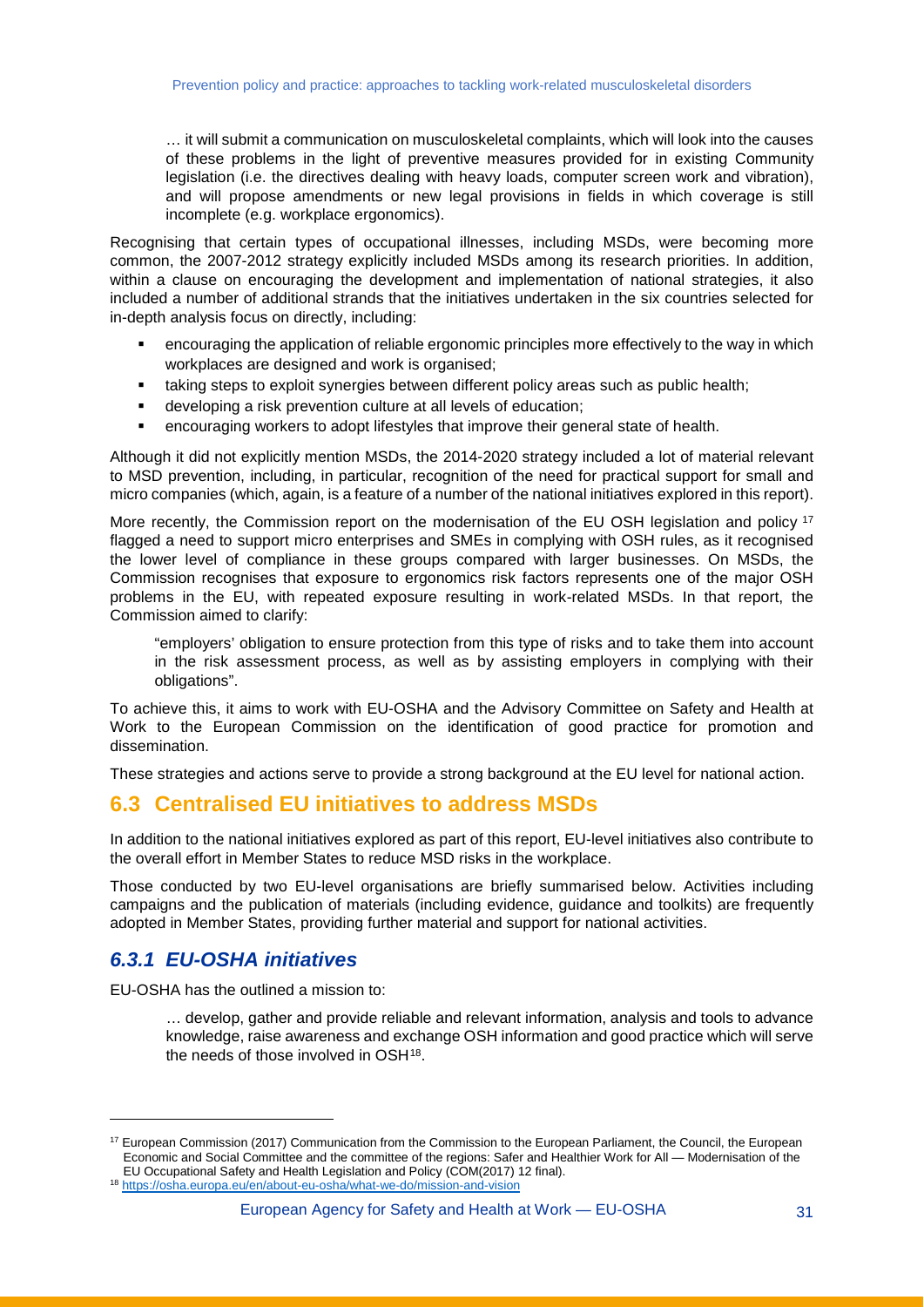As part of that mission, it has carried out a series of campaigns aimed at improving workplaces and reducing risks to safety and health. Two of EU-OSHA's previous campaigns have focused on MSDs, including its very first campaign in 2000. Under the strapline 'Turn your back on musculoskeletal disorders', this first campaign had a specific focus on the effective management of the risks of MSDs.

A second campaign ('Lighten the load', 2007) sought to encourage an integrated management approach to this problem, emphasising the idea that stakeholders should work together to tackle MSDs. As well as continuing to provide support materials relating to risk reduction, this second campaign emphasised the importance of managing the retention, rehabilitation and return to work of those who suffer, or have suffered, from MSDs.

Both campaigns sought to support stakeholders in all Member States through the preparation and distribution of campaign material utilising a wide variety of media and approaches. A new campaign on MSDs will run from 2020 to 2022.

### *6.3.2 Senior Labour Inspectors' Committee (SLIC) initiatives*

The Senior Labour Inspectors' Committee (SLIC) of the EU (comprising representatives of the national labour inspectorates of each Member State) also runs campaigns on selected workplace safety and health issues. A previous campaign (2008-2009) addressed MSDs and ergonomic risks related to the manual handling of loads and, in 2020-2022 (to coincide with the next planned EU-OSHA campaign on MSDs), a further campaign will address the topic of the prevention of work-related MSDs under the theme 'Better enforcing requirements aiming to prevent exposures to risk factors causing musculoskeletal disorders (MSDs)'. It is expected that the new campaign will contribute to awareness raising, knowledge sharing and the exchange of information, practices and experiences, with the ultimate purpose of contributing to enhancing enforcement and activities by labour inspectors in the area of MSDs.

## <span id="page-30-0"></span>**7 Analysis: pulling it all together – what policy actions have the potential to help in the planning and execution of interventions for the prevention of MSDs?**

## <span id="page-30-1"></span>**7.1 Introduction**

### *7.1.1 The source material*

As noted above, the starting point for the identification of national initiatives was the responses provided to EU-OSHA by its team of FOPs, namely people working in each of the EU Member States on behalf of EU-OSHA and providing a channel for national liaison on OSH issues. These responses were submitted by the FOPs in reply to a consultation questionnaire on policies and practices in the area of MSDs.

The responses were received from 27 countries (see Table 1), with the number of initiatives reported ranging from 0 to 10 (the maximum requested). Two countries (Bulgaria and Croatia) provided nil returns, three countries reported only one initiative (Czechia, Hungary and Slovakia) and one country reported only two initiatives (Romania). In instances when only one initiative was reported, this usually comprised a strategy or policy document reflecting the current EU OSH strategy (2014-2020) rather than any specific form of MSD-related intervention. In other cases, countries listed only general OSH initiatives with no explanation for their inclusion.

Although not always possible to determine from the limited details provided, it appeared, in some instances, that the intervention described did not form part of a coherent programme, but instead appeared to be an isolated initiative with little or no indication of any form of continuity or long-term planning. Therefore, even when a number of initiatives were reported, these were often presented as one-off separate initiatives by different actors. There were often no indications of any coordination of the separate initiatives and no apparent continuity between related initiatives.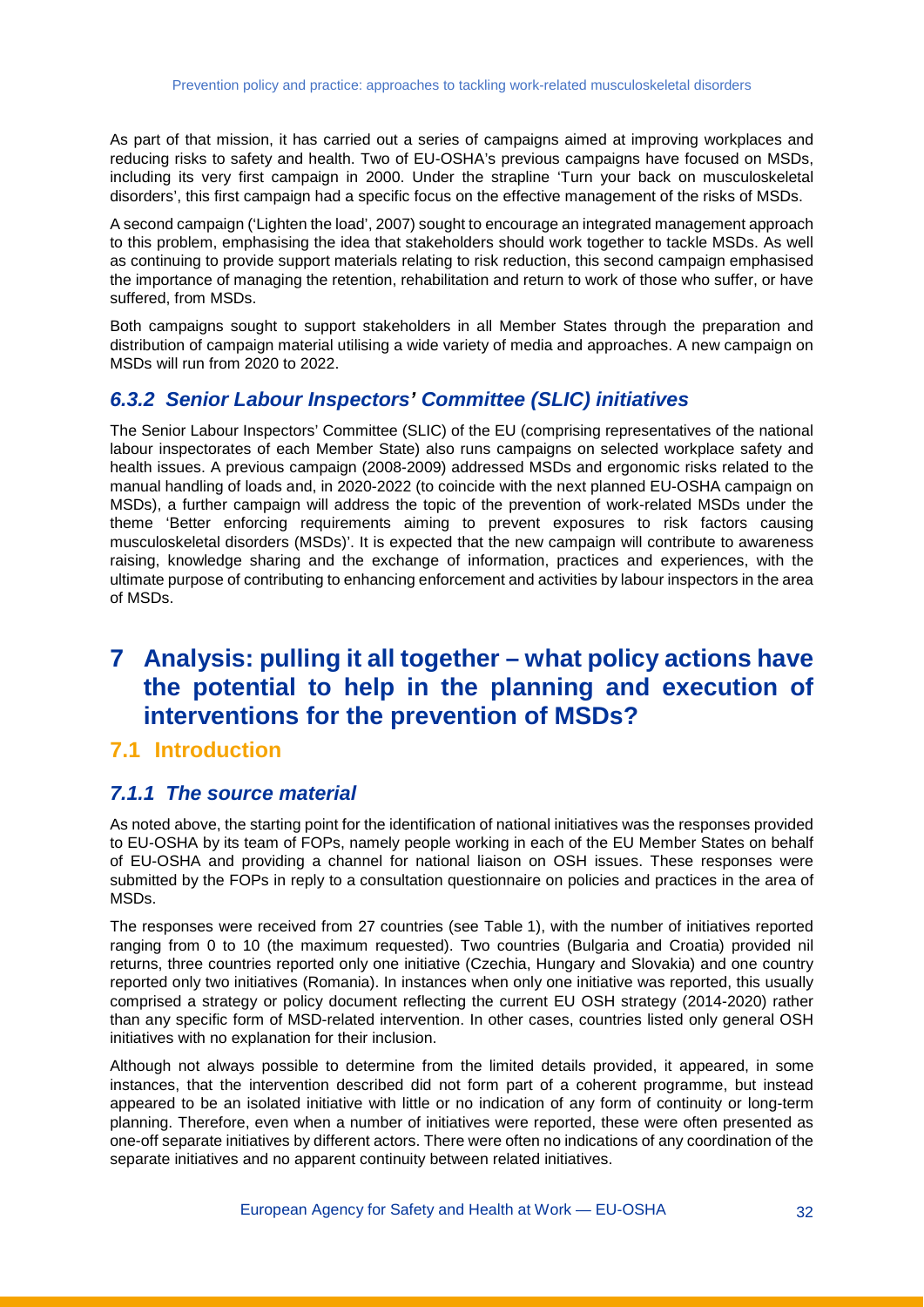Although all Member States have demonstrated a political commitment to addressing MSDs through the implementation of national legislation equivalent to the EU directives, it appears that MSDs have not necessarily been given a high priority at the national level. The reasons behind this are beyond the scope of this review. Against the background of the acknowledged relative importance of MSDs in relation to the health of workers and, through this, the social and financial costs they create, it is salient to note that the FOPs from 6 of the 28 participating Member States had no specific policy-level MSD prevention activities to report and three others reported only legislation, a policy document or a strategy document. A further Member State reported only guidance material relating to the two main EU directives, with no specific strategic action to reinforce this. Therefore, more than one-third of Member States had apparently not considered MSDs to be a sufficiently high priority for meaningful preventive action.

Of the remaining Member States, several demonstrated a rather narrow approach (e.g. relying solely on inspections by labour inspectors), displayed little indication of the translation of legislation and policies into concrete action or appeared to indicate a somewhat narrow focus on a limited number of sectors. Ultimately, although not always easy to judge on the limited information available, perhaps half of the Member States seemed to demonstrate a reasonably comprehensive strategic approach to the prevention of MSDs.

At the highest level, new legislation was introduced to strengthen the national legal framework and fill the perceived 'gaps' in the legislative cover (e.g. in respect of psychosocial risks — sometimes (but not always) including their contributory role in causing MSDs). Campaigns or programmes of action were also an approach common to a number of countries, although the nature of the initiative and its target audience varied between countries. Often, such campaigns involved a number of different features, perhaps combining the preparation and distribution of information and guidance with a targeted campaign of inspections. Inspections and advisory visits were also an approach adopted among those initiatives favouring a more direct style and were a feature of a number of the initiatives examined. Although naturally more labour intensive, these offered the opportunity for direct impact as opposed to the encouragement or exhortation associated with information or awareness campaigns.

The players (those involved in carrying out the initiatives) also varied considerably, with evidence of multi-team working in some initiatives. For example, ergonomics experts were involved in the development of information or advisory material (perhaps including ideas for risk reduction and serving to generate a greater level of awareness) and that material then served as the background for campaigns run by others. Although some players were consistently involved across countries (e.g. the involvement of governments, employers and trades unions), others reflected a specific national element. An example is the involvement of insurers in countries where they are firmly embedded in the advice and enforcement culture. As would be expected, professional players such as safety engineers or ergonomists also made an important contribution, both directly (e.g. in the development of the materials referred to earlier) and indirectly, such as in forming what might be regarded as 'intervention teams'.

Conventional printed material was very common among the material developed and there is some evidence that many employers prefer this 'traditional' approach. However, more innovative techniques were also apparent, often involving an online presence in some form. Innovations in the approach were also apparent in some awareness initiatives, in which attempts were made to raise awareness in groups other than the usual audience of workers, such as in schoolchildren. Awareness raising took many forms, from raising awareness generally of MSDs and their impact, through programmes aimed at raising awareness of risk assessment, to programmes directly addressing risk reduction. Taking this to the highest level, some initiatives not only advised employers on workplace improvements that could be made, but also provided financial support to enable those improvements to be introduced.

As noted earlier, some high-level approaches included the introduction of new legislation, sometimes to fill gaps, but, on other occasions, to strengthen and clarify the roles and responsibilities of employers (perhaps creating a somewhat more prescriptive framework). Although the risks of MSDs and their prevention have come under a lot of investigative scrutiny, there has been a recognition (in some countries at least) that the causes are not fully understood and, among the initiatives selected, there was at least one research programme designed to adopt a longer term perspective aimed at enhancing the evidence base for the factors causing and contributing to MSDs in the workplace.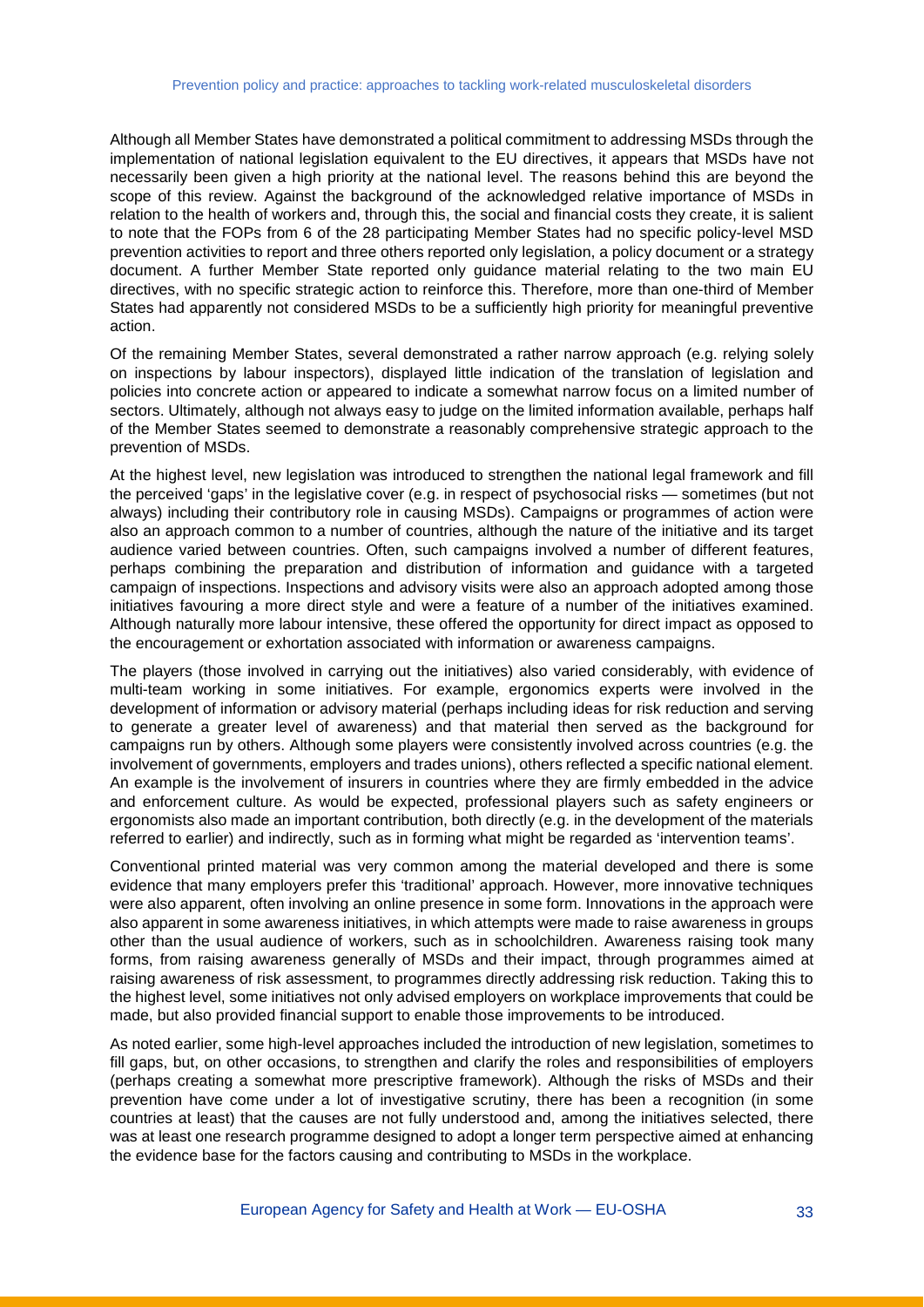Finally, although MSDs are a problem generally across all sectors, there is a recognition that some sectors present more problems than others, usually when the work is less easily controlled and in workplaces in which it is harder to remove or reduce MSD risks in their design. This recognition was also a feature of some initiatives that directed their efforts towards such sectors, although others maintained a more general perspective.

Bearing in mind that the 25 initiatives explored as part of this work were only a fraction of all those initially reported by the national FOPs, they demonstrate the wealth of ideas and approaches brought to bear to serve the common purpose of the prevention of MSDs in the workplace. However, one disappointing aspect was that, in general, there appeared to be little evidence of any formal evaluation of these initiatives in terms of their effectiveness in achieving that aim and preventing MSDs (or reducing their impact). Assessments, where available, were generally limited to some form of documentation of any immediate impact (e.g. the 'reach' of advertising campaigns or the numbers of establishments visited), although, in some instances, tangible improvements to workplaces were apparent that, as assumed by stakeholders (rightly or wrongly), did achieve a meaningful reduction in MSD risk.

The methodology (section 3) describes the process whereby the 142 initiatives were systematically reduced to 25 and then to six countries for in-depth study. The approaches adopted in these six countries differed considerably, with the approach in Germany illustrating the use of legislative measures to encourage a holistic approach, while that in Sweden reflected a very different way of thinking, mainstreaming gender awareness into safety and health thinking. France and Austria both adopted direct support schemes. Although the two schemes adopted very different models, they both prioritised the needs of SMEs.

The initiative adopted for Belgium predominantly sought to inform and raise awareness. However, it reflected a broader target, as it was aimed at not just those in work but also schoolchildren and students, who will form the workforce of the future, thereby taking the message away from being 'just' about work. Finally, although different again, the initiative described for the UK also sought to broaden the message, encouraging all players not to think of 'work health' problems but to again take a more holistic approach (as advocated in Germany), merging thoughts and actions of both public and occupational health.

All six cases appear to demonstrate an important depth of strategic thinking and continuity, factors that are important in providing a sustained approach in encouraging all stakeholders to play their part in reducing the risk of MSDs in the workplace.

## *7.1.2 The EU context*

Section 6 presented the EU background to the issue of the prevention of MSDs, encompassing the legislative provisions, EU strategies and initiatives of two EU organisations (EU-OSHA and SLIC), both of which undertook initiatives focused on MSDs. As also noted earlier, all EU Member States have implemented the provisions of the relevant EU OSH directives into their national legislation and this legislation often featured in the initiatives reported. However, this was typically restricted to the two main directives of the highest (and perhaps most obvious) relevance, the Manual Handling and DSE Directives. In some cases, the initiatives listed were limited to the national legislation incorporating the EU directive provisions or to guidance material focused specifically on the provisions of that legislation.

Initiatives by national inspectorates featured strongly among those listed, with specific inspection campaigns on either MSDs in general or manual handling in particular. General initiatives were almost exclusively directed towards industrial sectors, although those with a manual handling focus sometimes encompassed service sector industries such as care working. Office-based initiatives were much less apparent (despite evidence that the incidence of MSDs is still high in such areas). However, there were few indications that such actions were prompted by (or stemmed from) SLIC actions. This could be because the terms of reference for reporting initiatives were from 2010 onwards and so the relevant period did not coincide with the focused SLIC actions.

The same comment applies to EU-OSHA actions. The previous EU-wide actions took place in 2000 and 2007 and therefore fell outside the stated timescale. However, some countries reported initiatives referring to actions based on online interactive risk assessment (OiRA), although, as the focus of such actions tends to be more general OSH risk assessment rather than MSDs specifically, they were not strictly relevant and it is possible that other countries did not report them for that reason.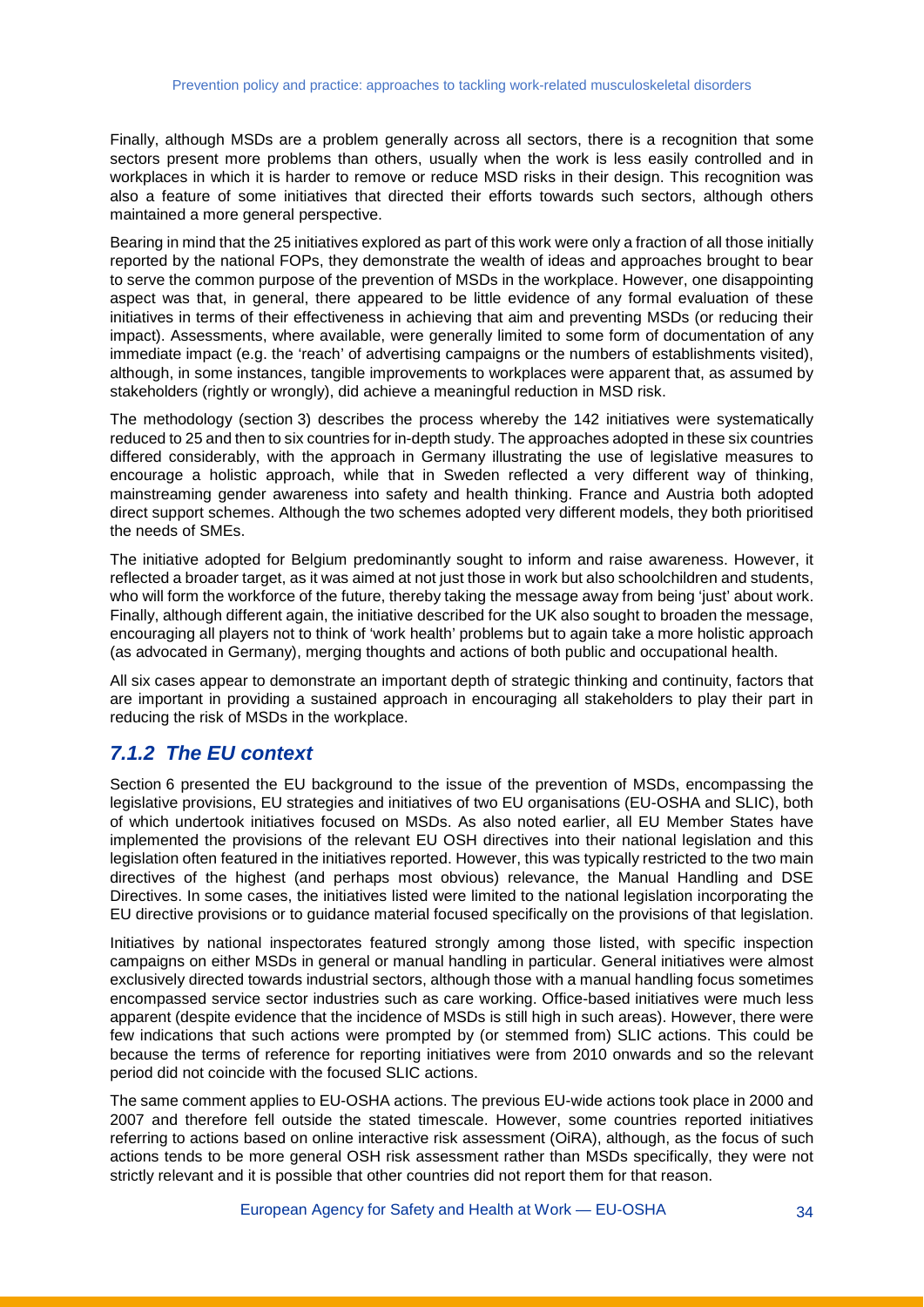## *7.1.3 National policies relating to MSDs*

All Member States have incorporated the provisions of the relevant EU OSH directives in their national policies. However, as reported in the evaluation of the impact of those directives [19](#page-33-0), few have included additional requirements. When they did, these usually related to the scope or extent of application of the provisions (e.g. in defining those workers covered by the provisions) rather than supplementing the provisions themselves. This legislative background provides the basis for many national policies and approaches that focus primarily on the implementation of those provisions (e.g. carrying out risk assessments) with the implicit assumption that this will reduce the incidence of MSDs.

Other than the implementation of the provisions of the EU directives, few Member States have adopted other legislative provisions of relevance, although there are some notable exceptions. Sweden has additional legislation that extends the scope of the MSD risks that have to be addressed, and Germany has made legislative provisions in relation to other services of relevance. One notable issue is the role of psychosocial risks in the causation of MSDs. There is growing recognition of the role of psychosocial risks in the workplace in relation to mental health and wellbeing, and several Member States have adopted legislation to address these (at least in relation to specific risks such as bullying and harassment). However, there is a tendency for such risks to become 'compartmentalised' and to be regarded (and addressed) separately from MSD risks. With the exception of Sweden, no country appears to have recognised the relationship between psychosocial risks and MSDs in their legislative provisions.

The form and content of relevant legal provisions vary between Member States and reflect national cultural and systemic differences. Taking the requirement to enlist the services of 'competent external services or persons' as an example, Spanish enterprises that are considered to be 'at risk' have to set up an internal service that covers at least two disciplines (drawn from occupational medicine, occupational safety, occupational hygiene, ergonomics and psychology). In Austria, all enterprises with more than 50 workers must adopt a prevention service. A third (and less prescriptive) approach is taken in the UK where the form of the prevention services is left to the discretion of employers.

Although the core legislative provisions are the same, these national or cultural differences carry through to policies and strategic approaches (and to some of the initiatives reported). One example of this can be seen in cultural differences in the role of social dialogue, whereby, although the 'right' for such dialogue is enshrined in national law in all Member States, this is often approached in a relatively confrontational manner in some countries. This conflict is in strong contrast with other countries that have a long history and culture of such collaboration, such as Denmark and Sweden.

However, although individual details might vary, a similar core framework can be identified, starting with the legislative provisions and the fundamental core policy of improving the health of the workforce and preventing work-related ill health and injury. Indications are emerging from some countries of the adoption of what can be described as a 'whole health' or 'whole life' approach, whereby the health of the worker at work is recognised as inextricably linked to the health of that individual away from work. National policies and strategies reflecting this are beginning to be formulated, with initiatives to adopt healthy lifestyles being implemented alongside more traditionally focused workplace risk reduction.

The national approaches and initiatives listed by the FOPs, and explored in more detail in some countries as part of this project, can be seen as part of an overall spectrum of action. Taking legislation as the starting point, measures to enforce that legislation (through national inspectorates) play a key role, supplemented by actions aimed at raising awareness of legal obligations and providing information and education vehicles for doing so. Economic incentives and other forms of support, such as assistance in identifying risks, or suitable risk prevention measures serve to encourage compliance further. In parallel, information and education for workers also feature strongly, with countries recognising that workers' involvement, cooperation and commitment are essential for any successful action.

There are indications from this study that some countries, at least, have policies in place (and initiatives reflecting those policies) that reflect this spectrum, although it is not always clear to what extent these

-

<span id="page-33-0"></span><sup>&</sup>lt;sup>19</sup> DG Employment, Social Affairs and Inclusion (2017) Evaluation of the Practical Implementation of the EU Occupational Safety and Health (OSH) Directives in EU Member States: Main Report, available at: <https://ec.europa.eu/social/main.jsp?catId=148&langId=en&moreDocuments=yes>

European Agency for Safety and Health at Work — EU-OSHA 35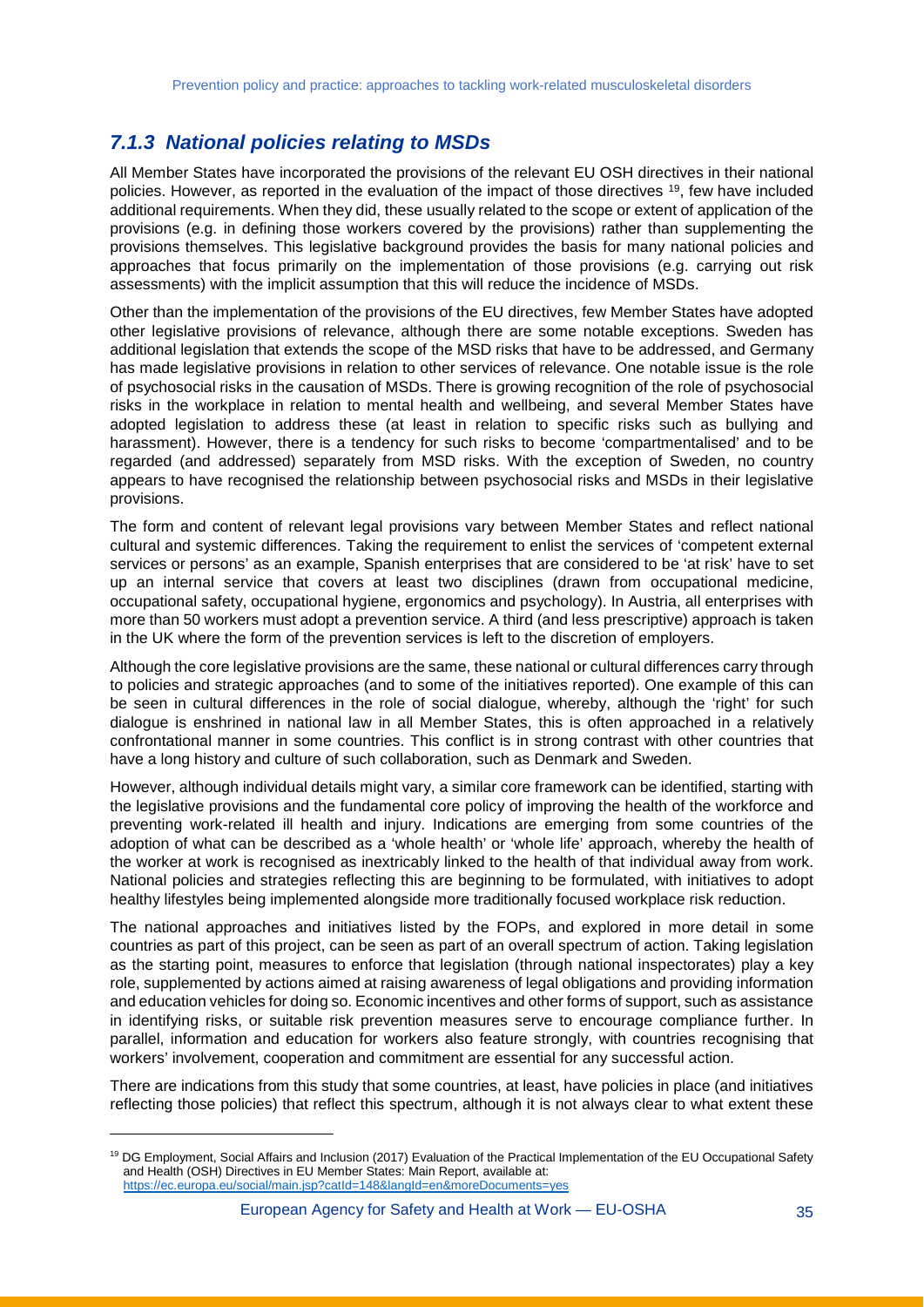are formulated as a coherent strategy. Others, possibly reflecting those countries in which OSH systems are less mature, have only elements of such a spectrum in place.

## <span id="page-34-0"></span>**7.2 Policy actions and drivers for the planning and execution of interventions for the prevention of MSDs**

Drawing on the themes from the six in-depth country studies and their initiatives, a series of key messages were identified that were seen as critical for MSD prevention policies and policy-level interventions. It was considered that attention to these messages (summarised below) would help to maximise the successful outcome of future MSD interventions.

Knowledge gleaned from a variety of sources, including the analyses that were undertaken in formulating the in-depth reports, as well as interviews and focus groups, has been drawn together to formulate these messages. In some cases, project investigations were supplemented by material from the published literature and enhanced by the knowledge and practical experience of members of the project team. In many instances, the actions described here, together with the messages that follow, are not unique to the project. However, it is important to recognise that, in all cases, existing messages have been supported and reinforced by project investigations.

## *7.2.1 Prioritisation and resourcing*

It is recognised that the complexity of MSDs means that they cannot be easily addressed by one actor within the OSH infrastructure acting in isolation. Successful intervention policies and strategies need to come from the top, with effective actions and support from the government down. At the EU level, the European Pillar of Social Rights includes provisions addressing OSH: 'Workers have the right to a high level of protection of their health and safety at work' (principle 10a). This demonstrates a high level of political commitment to this issue. However, workplace safety and health has to compete with many other issues (some of which might be seen as conflicting), meaning that it perhaps does not always attain the necessary level of political priority. Given the financial and social drain on resources generated by MSDs, attention to their prevention arguably needs to be moved higher up the political agenda and assigned a greater priority.

One theme to emerge from a number of the focus groups and interviews was the need for an effective legislative framework. Although all EU Member States have implemented the provisions of the two main OSH directives relating to MSD prevention (the Manual Handling and DSE Directives), several commentators have suggested that these are inadequate, both in their coverage and, to some extent, in their approach. On their coverage, they are seen as inadequate because they do not provide a legislative framework that covers all MSD risks. In relation to the approach adopted, some existing material (within the DSE Directive in particular) is widely recognised as outdated. Findings from this study reinforce those from earlier studies (such as the *ex post* evaluation of the 24 EU OSH directives and the subsequent REFIT report from the Commission) for a need for change and improvement to this legislative framework.

Legislative requirements are seen as powerful drivers in many countries and so improvements to the legislative framework are likely to support their value going forwards. This has been recognised in Sweden, where wider national legislation has been adopted to expand the scope of the MSD risks addressed. Other countries such as Germany have also adopted strategic legislative provisions to support and reinforce MSD risk-reduction actions. It is understood from the focus groups that the Belgian legislature had been looking into developing more comprehensive legislation on MSD risks, but that such action was halted when similar discussions at the EU level were shelved. These EU-level developments were placed 'on hold' pending the reviews/evaluations of the directives that have now taken place. Hopefully, the findings from the current project will provide additional support for the argument that such debates should be re-opened.

Other countries such as the UK, where a culture of guidance rather than prescription prevails, have chosen to rely on extending their available guidance approach to encompass a wider range of risks. However, it seems that many Member States look to the EU to provide the initiative in respect of legislative change.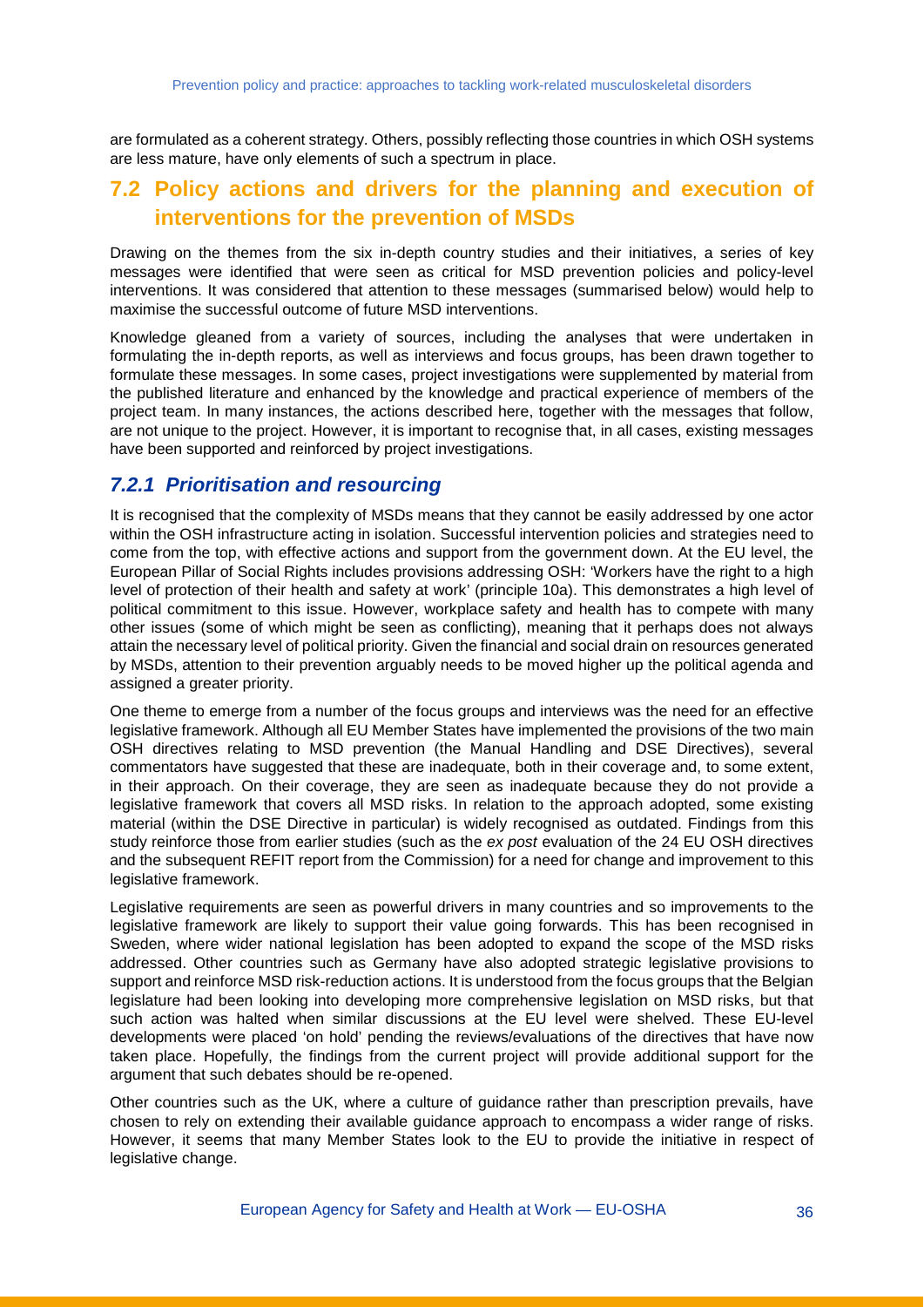Increasing awareness of the potential role of psychosocial factors in causing MSDs has resulted in suggestions that these should be better reflected in legislative provisions and in national policies arising from these. This is distinct from the implementation of legislation addressing the direct consequences of psychosocial risks on mental health and wellbeing, with an increasing number of EU countries enacting such legislation and policies. For example, experience in the UK suggests that, while an increasing number of employers are carrying out MSD-related risk assessments and assessments of psychosocial risks, the two areas of risk are generally regarded as separate issues and the interrelationships are not yet widely recognised. Similarly, relatively recent legislation in Belgium and Austria addresses the potential for psychosocial factors to cause psychological harm but does not reflect the cross-link to MSDs.

However, legislation is likely to be effective only when there is adequate enforcement and, even when legislation is changed, it is clear that there has to be the commitment and resources made available to support that change. Commitment therefore extends beyond the legislative change to ensure that resources are made available to reflect that commitment. As noted above, over a third of MSs do not appear to have accorded MSDs a high enough priority to warrant concerted systematic action.

It is difficult therefore to 'blame' the ongoing high incidence of MSDs on the insufficiencies of the legislation when there are doubts over the extent to which existing legislation is being implemented, or reinforced through focused sustained action.

### *7.2.2 Taking a sustained strategic approach*

It is widely acknowledged that MSDs are a persistent problem and, in some instances, appear to have been unaffected by previous efforts to reduce their incidence that have taken place over many years. It must be acknowledged that national authorities face multiple demands with limited resources (e.g. with issues such as dangerous substances and psychosocial risks currently high on many agendas). However, it appears (as noted above) that, in some countries, MSDs have not been allocated the sustained attention or priority they require, given the relative scale of their financial and social impact. In addition to those Member States that have taken little or no action, indications from some others suggest only limited commitment, with isolated interventions being applied, apparently without a clear underlying focused strategy (although all do have a general OSH strategy in place). In contrast, however, others have adopted a sustained approach with repeated cycles of initiatives and a clear recognition of the importance of MSDs and their prevention within consecutive national OSH strategies.

### *7.2.3 Strategic policies to raise awareness*

While many experts and others acknowledge the value of inspection campaigns, such campaigns often have a limited focus. Understandably, given the restricted resources available, they commonly adopt a specific focus, for example by prioritising recognised high-risk sectors for action. This approach is thoroughly understandable, as it can be seen as maximising the benefit to be derived from limited resources. Following the same reasoning, some countries also tend to prioritise larger employers, on the basis that more workers benefit from their actions. Inevitably, however, such approaches reinforce the view expressed earlier for a tendency among many employers (especially in smaller companies) to regard an inspection as unlikely.

Although concentrating on those sectors in which the risk of MSDs is highest is understandable, it should be recognised that MSDs are a significant problem across all sectors. For example, a number of studies have shown that there is little difference in the incidence of MSDs between 'white collar' office workers and many ('blue collar') industrial sectors (although the impact of MSDs in terms of preventing a worker from being able to work might be greater in the latter). For this reason, adopting a wide focus is essential. Campaigns aimed at raising awareness generally, often accompanied by extensive advisory material on identifying and reducing MSD risks, will therefore tend to have a wider reach than those aimed at a particular sector. Somewhat paradoxically, however, experience has shown such material to be of most value when it is contextualised, namely when risks and solutions are presented within a sectorial (or possibly sub-sector) framework. Although the underlying messages regarding the risks remain the same, strategies that seek to tailor those messages to different sectors, contextualising them to different types of work, will make them more accessible and relevant to employers (and workers) in each sector. As such, they are more likely to be successful in informing, guiding and raising awareness. This is even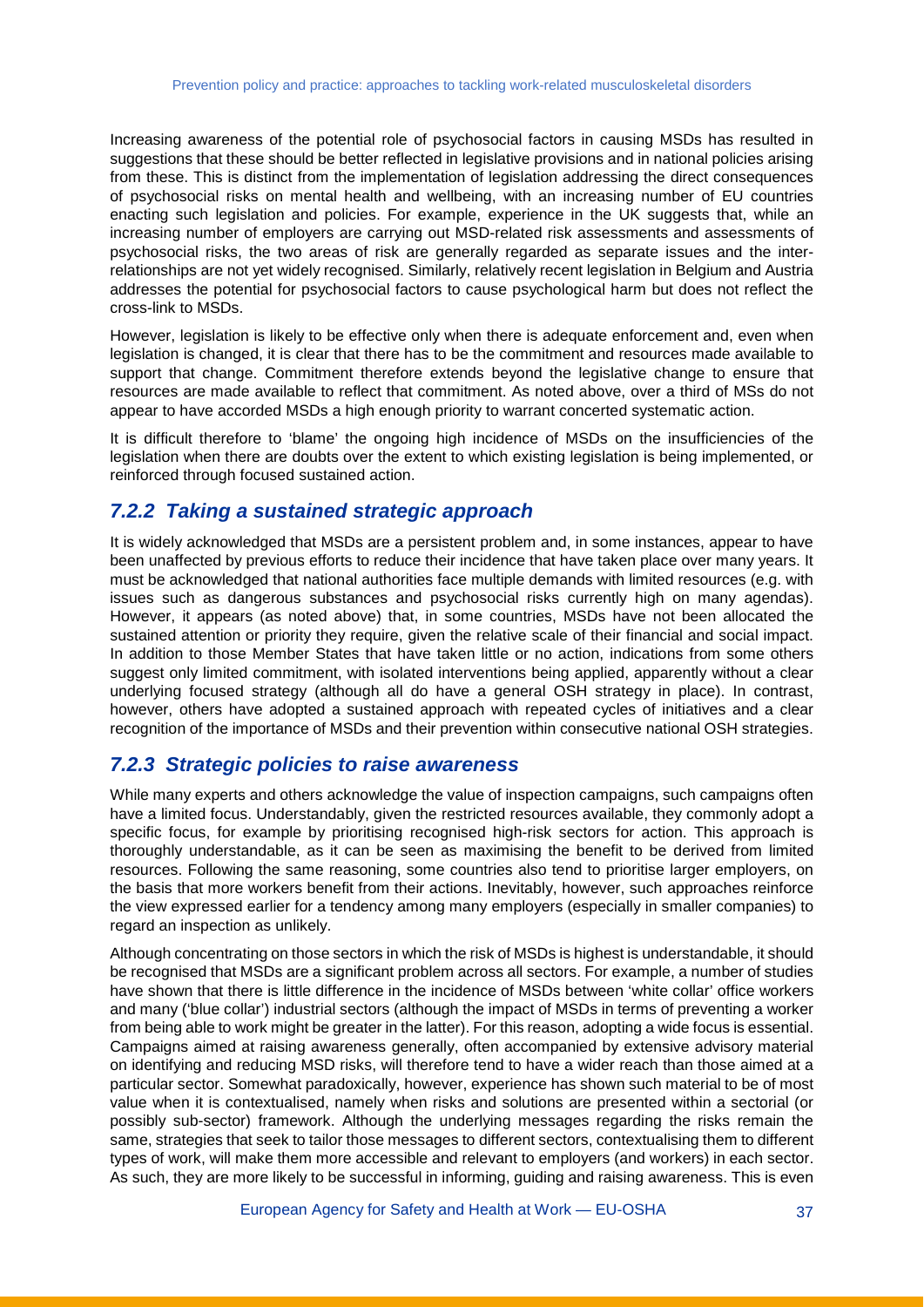more so the case in respect of risk-reduction solutions, as employers need to appreciate that a proposed solution will be practicable for 'their' type of work.

### *7.2.4 Support and incentives*

Although raising awareness is vital, some evidence suggests that it is often not sufficient to motivate employers to take action. There is evidence and expert opinion to suggest that employers, especially those in SMEs, lack the necessary resources (including finances, time and knowledge) to take action. A number of strategic initiatives have recognised this problem and sought to address it in a number of ways. This has included providing expertise in assessing risks and support in identifying solutions and, in some cases, financial support towards the implementation of those solutions. It is commendable that the approach usually adopted is one of working positively with employers (and, importantly, workers), helping them to develop the necessary skills and knowledge in-house rather than 'imposing' solutions. Such strategies will help to provide solutions that are both viable and acceptable to all parties, and will provide greater continuity. It is interesting to note that, despite a number of initiatives in recent years promoting the cost-effectiveness of such actions, both at the EU level and nationally, a clear message identified during the present study was that employers tend to regard design solutions as too disruptive and expensie to implement and fail to recognise the longer term benefits of such actions.

Negative incentives such as penalising employers for failing to take action have been used and these remain a potential 'weapon'. They might indeed be deemed to be valuable, or even necessary, at times. However, they are unlikely to be conducive to the development of a positive collaborative partnership and might encourage employers to tend to deny fault and therefore might counter-productively serve as a barrier to change. Evidence from return visits carried out as part of some of the inspection campaigns, in which a sizable proportion of the companies visited had not taken the recommended action, suggest that, in some countries as least, negative incentives might not have the persuasive power anticipated. On balance, it seems that working positively to change perceptions, attitudes and behaviour is more likely to have a beneficial impact in the longer term than negative incentives.

#### *7.2.5 Collaboration between social partners and other stakeholders*

Tangible support can take many forms, and learning and acquiring knowledge from peer groups can often be a valuable source of such support. A number of the initiatives explored involved, at least in part, the provision of collaborative support and guidance from other stakeholders, especially industry groups. There are numerous examples of national groups working to share knowledge and provide support for MSD prevention initiatives. This is particularly apparent in sectors such as construction and health care, in which MSDs are recognised as a major concern. Such strategies dovetail with the need (referred to earlier) to tailor messages to suit the industry. In some countries, harnessing the OSH knowledge and resources of larger companies to support smaller companies in the same sector provides a strong example of collaboration and cooperation, allowing the knowledge (and expertise) acquired by one (usually larger) employer to be cascaded down.

The 'Sustainable Physical Network' initiative in the Netherlands provides a good example of this. Stakeholder groups can play a significant role in fostering the communication of such ideas, helping smaller businesses in particular to benefit from the actions of others and, importantly, for their employees to share those benefits in terms of improved musculoskeletal health.

The construction sector, with its relatively large proportion of small businesses and, in some countries at least, a long tradition of the use of contractors and sub-contractors, is one in which such approaches have considerable potential (and in which a number such partnerships already exist). There are isolated examples of some major construction projects in which collaboration and coordination of safety and health efforts have been made a contractual requirement. For example, the 2012 Olympics site in London made this a requirement for all companies working on the project. Smaller companies working as sub-contractors reportedly adopted the lessons learned in moving on to other work, thus extending the benefit beyond the immediate 'reach' of the site itself. Although not essential, there are obvious benefits of such collaboration taking place within a sector, as issues such as applicability and viability are more easily addressed.

The benefits of such collaborative working can be seen particularly in those countries that have a culture of support and collaboration, rather than antagonism and opposition, enabling all stakeholders to

European Agency for Safety and Health at Work — EU-OSHA 38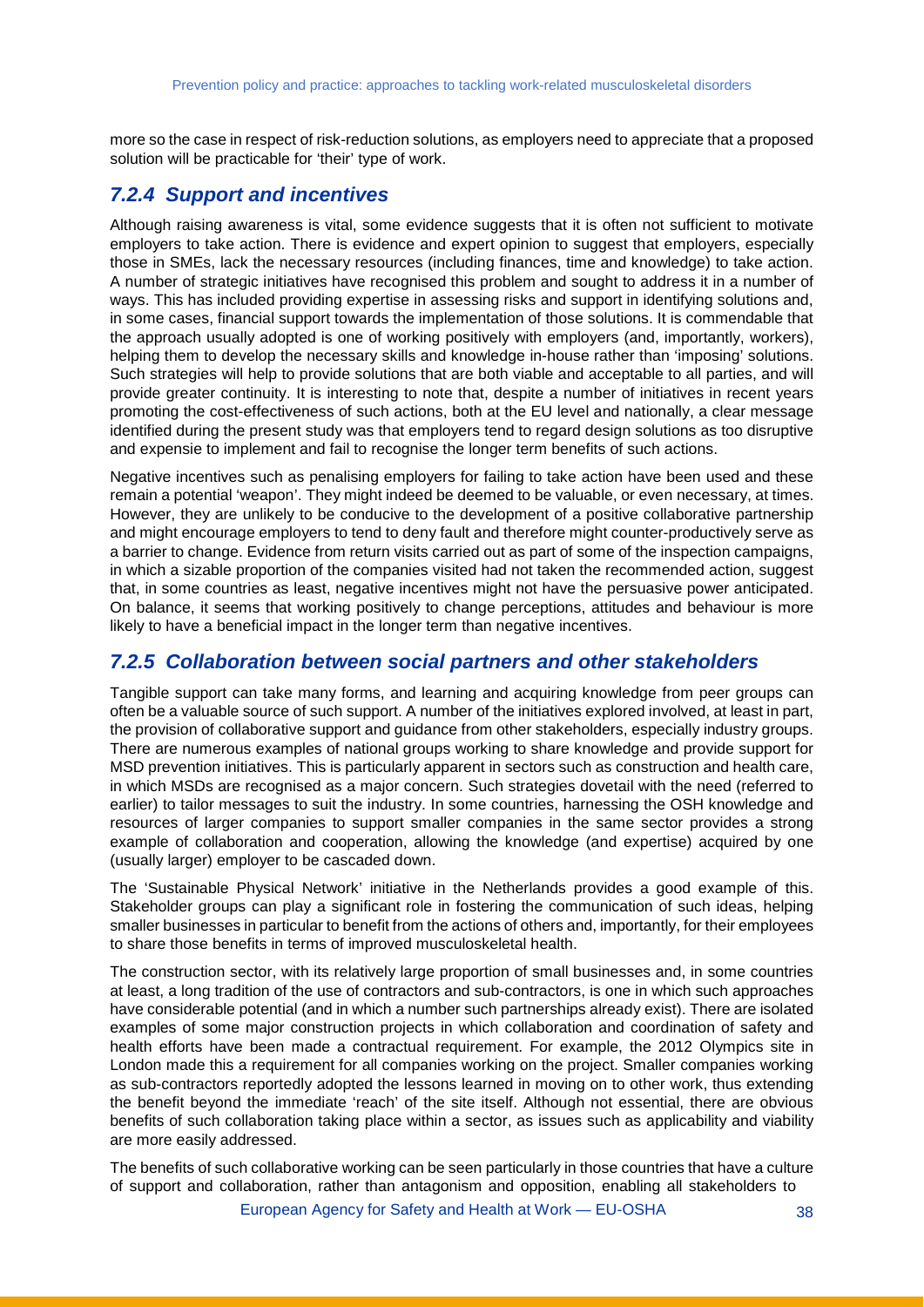develop systems and strategies together that build on that collaboration to the common good. The Norwegian '3-2-1 Together for a good working environment' initiative provides a specific example, as does the initiative on bricklaying undertaken in Denmark.

At a higher strategic level, the systematic collaboration enshrined within the German approach<sup>[20](#page-37-0)</sup>provides for cooperation and communication between partners through the National Occupational Safety Conference and the ongoing GDA that it determines.

Although the widest impact is likely to be felt through strategic-level initiatives, perhaps involving stakeholders in a particular sector, initiatives at the workplace level are also likely to be impactful, as it the workplace where the benefits of collaboration in MSD prevention become a reality.

## *7.2.6 Providers of help and support*

There were very many providers of help and support identified across the range of interventions, namely government agencies (including inspectorates), insurance providers, occupational health providers and many others. One key beneficial factor identified was the availability of such support locally. In several instances, the local nature of support, from whatever source, was acknowledged as a strength of the campaign being investigated (as well as the expertise and experience of those providing that support). However, national projects can make considerable demands on available resources, and the training of providers to ensure that they are able to provide appropriate support and guidance can be seen as essential. A number of interventions included relevant training to ensure a suitable standard of awareness among providers. For example, in Sweden, gender awareness training of inspectors was included as part of their ongoing (and extended) series of strategic projects on this issue. In some instances in other countries, however, when appropriate training had not been undertaken, comments were made that the standard of advice and guidance provided could be uneven.

A number of countries, including Belgium and France, have recognised the benefits of using multi-skilled teams in supporting MSD prevention initiatives. This has enabled the development of strategic networks that can provide the necessary expertise to employers. Again, such an approach will require funding and, in the examples mentioned, compensation and prevention insurance systems have been integrated to provide that funding.

## *7.2.7 Targeting specific groups*

There is growing awareness across the EU (and beyond) of the need to take account of any particular susceptibilities of sensitive risk groups in respect of OSH risks. The 2017 'Safe and healthier working' report $21$  addressed this, indicating that there is a need to:

pay attention to the specific risks faced by women and men, young workers, older workers, migrants or persons with disabilities.

The evaluation of the EU OSH directives <sup>[22](#page-37-2)</sup> focused in particular on ageing workers who, it was noted, have no specific protection in EU OSH legislation (unlike their young counterparts). The report suggested that their needs might best be seen in the context of a wider appraisal of how the OSH needs of different vulnerable groups are addressed in the future.

One country examined as part of the project (Sweden) identified a particular susceptibility to risk among female workers. National statistics showed that the rate of ill health among women was higher than that for men. As a consequence, more women than men were being forced to end their working life early for health reasons, especially as a result of MSDs. The approach adopted to address this was to focus action on those work sectors (e.g. the care sector) in which women predominate in the workforce.

It is understood from interviews that Sweden is now widening this focused approach to recognise that other vulnerable groups, such as migrant workers, might have particular risks. For example, migrant

-

European Agency for Safety and Health at Work — EU-OSHA 39

<span id="page-37-0"></span><sup>20</sup> <https://www.dguv.de/en/prevention/osh-strategy/index.jsp>

<span id="page-37-1"></span><sup>21</sup> <https://osha.europa.eu/en/publications/safer-and-healthier-work-any-age-final-overall-analysis-report/view>

<span id="page-37-2"></span><sup>&</sup>lt;sup>22</sup> DG Employment, Social Affairs and Inclusion (2017) Evaluation of the Practical Implementation of the EU Occupational Safety and Health (OSH) Directives in EU Member States: Main Report, available at: <https://ec.europa.eu/social/main.jsp?catId=148&langId=en&moreDocuments=yes>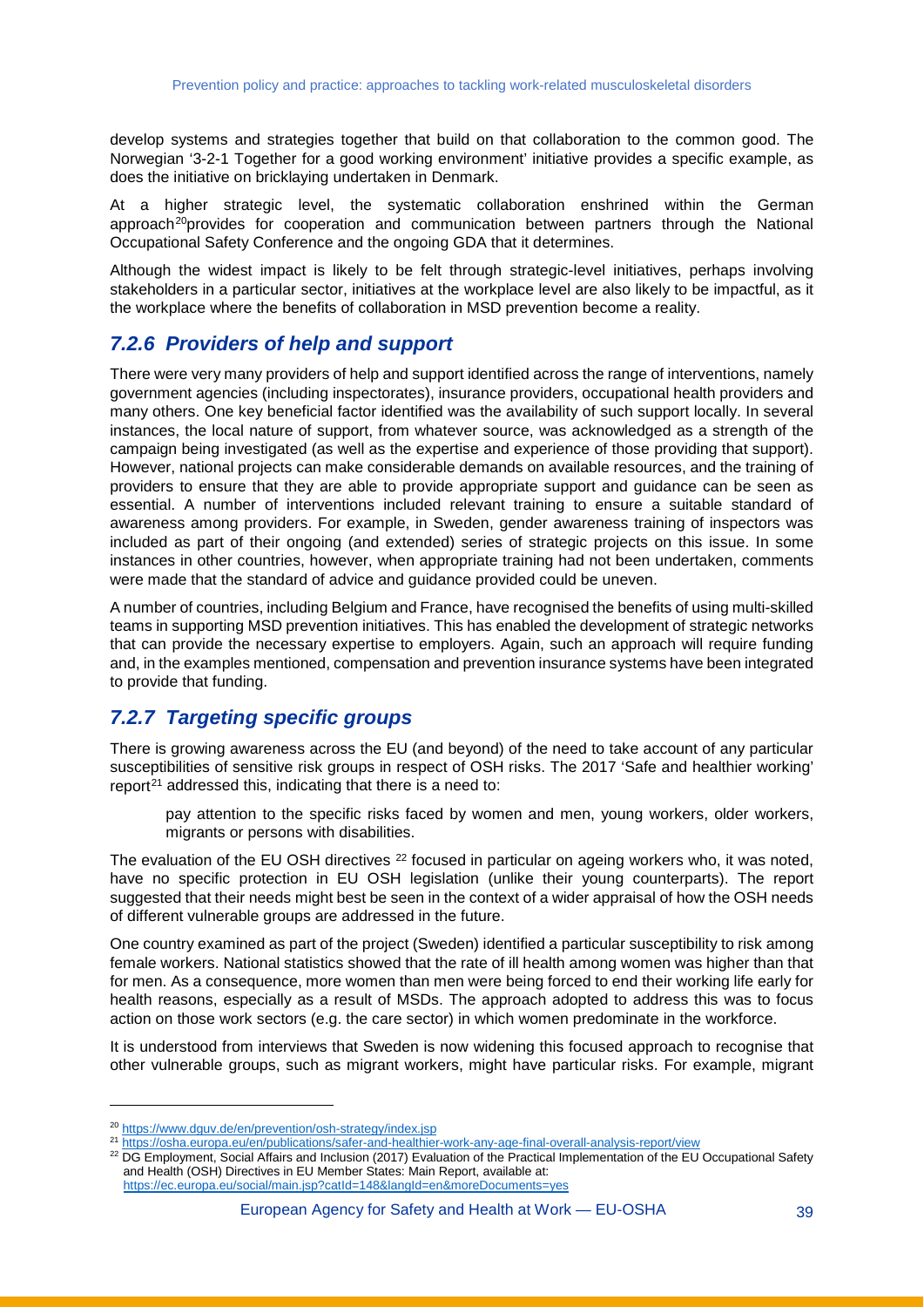workers are frequently segregated in high-risk sectors or often have part-time roles and miss out on important education and training initiatives as a result. Action to address this is an important stage in developing effective risk-reduction strategies.

Other approaches targeting specific groups are also apparent in some of the other strategic initiatives reported on. As noted above, sector-specific interventions (e.g. in construction and health care) feature in a number of countries, as do interventions aimed specifically at SMEs. In a number of cases, the sectors selected have a preponderance of specific groups. For example, the HORECA sector addressed in Austria has a recognised excess of younger and migrant workers among its workforce and the shellfish industry addressed in a Spanish initiative has a majority of female workers. Therefore, although less explicit than the Swedish case, these initiatives help to focus attention on the specific needs of such workers.

Sector-specific measures can encompass the full range of material, for example not only framing guidance on assessments of the risks commonly encountered in that sector, but also ensuring that ideas and suggestions for risk prevention are also seen as relevant and valid. In this case, recipients of the advice and guidance are more likely to be receptive and (hopefully) more likely to take the appropriate action.

As well as focusing attention on those seen as having the most need, or as having particular problems, such targeting also enables guidance and other material to be tailored to the target audience, enabling it to be seen as more relevant and applicable.

## *7.2.8 Commitment*

One of the many challenges facing those charged with developing and applying strategic approaches to MSD prevention lies in gaining commitment from all players within the target group (or groups). Earlier factors have pointed to the difficulties in persuading SMEs, for example, to sign up to the risk assessment and prevention process. However, the need for (and benefits of) commitment extend to all parties. For example, the introduction of design changes intended to reduce MSD risks will need commitment from senior management to sanction the cost and possible short-term impact on production, etc., while such changes are introduced. At the 'grass roots' level, workers must also be committed to the need for change and must accept the measures advocated. Experience has shown that workers sometimes react adversely to change, especially when they see it as being 'forced' upon them. In contrast, they have been shown to be more receptive if they not only appreciate the need for change, but also are directly engaged in the change process.

An example of how the need for commitment applies throughout an organisation can be found in attempts to introduce patient-handling devices as an alternative to the manual handling of patients. Where possible, workplaces need to be designed to accommodate the use of such devices or, if that is not possible (e.g. in domestic dwellings), appropriately designed devices need to be selected to maximise their utility. Commitment to organisational changes (e.g. adjusting work schedules) might also be required to accommodate the fact that using such devices might be slower than manual patient handling. As a third strand, workers also need to commit to using the devices, rather than relying on the argument that patients do not like them. Unpublished research in the UK on behalf of one health authority explored this issue. Although the experience of being 'hoisted' was sometimes not particularly pleasant, the study showed that, when patients understood and appreciated the need for their use, they were usually accepting of this. In addition, some 'patient-handling' devices do not 'hoist' the patient but encourage them (with support) to use residual strengths and capabilities, a measure that is often seen as beneficial for the patient.

## *7.2.9 Coherence and evaluation*

An extensive array of MSD prevention strategies have been implemented over the last two decades, within the EU and beyond. What is clear from some of these strategies (in some countries) is that they take a piecemeal approach, with a lack of coherence (or continuity) in the messages being shared. This suggests a lack of learning from past initiatives in relation to the implementation and evaluation of initiatives.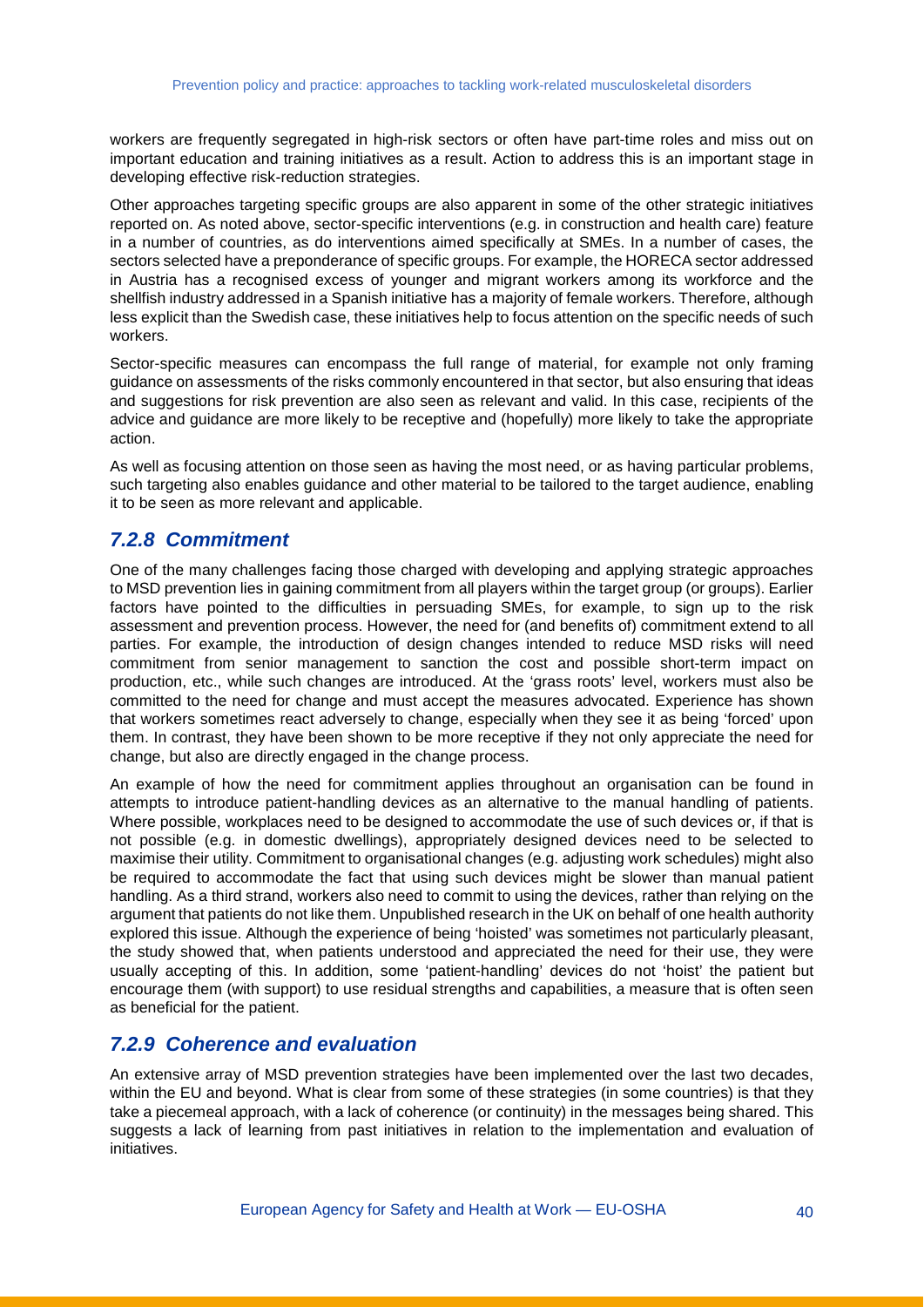It was evident from many of the policy-level interventions that the planning of the initiative had apparently not been thought through, there was no intervention logic or theory of change, and evaluation had not been built in.

As stated earlier, during the selection of initiatives to be evaluated, the planned exclusion criterion of a lack of formal evaluation was not applied because there were few indications of any such evaluation in any of the initiatives listed. The challenge with MSDs is that, without this planning and integration of measures (with an evaluation plan built in), there is no way to find out if they have had any effect. Without evaluation to find out what works (and, equally importantly, what does not work) sequential interventions are developed without the benefit of learning from what has gone before. When interventions involved direct involvement with companies, a degree of evaluation was possible (e.g. when a proportion of the companies that were advised on assessing risks then subsequently assessed those risks). However, this assumes that the risks assessed are actually those leading to MSDs and that their removal will have had the desired effect of reducing the incidence of MSDs among the workforce.

## *7.2.10 Approaches to prevention*

There is growing worldwide recognition of the need to adopt a more holistic approach to MSD prevention instead of focusing only on the workplace. In some countries, this is driven by research thinking that recognises the multifactorial nature of MSDs, including the wider role of lifestyle and behaviour away from the work environment. Widening the reach of interventions to include aspects of public health may help with the increasing integration of MSD health issues and the development of a more holistic approach. One further benefit of widening the approaches to prevention would be the recognition of psychosocial issues, and their contribution to MSD risks.

There appears to be a reluctance among some involved with OSH to adopt such an approach. One interesting question presented during the validation workshop was 'what are we trying to prevent?', namely are we (1) preventing MSD risks in the workplace, (2) preventing workers from getting MSDs or (3) preventing workers from not being able to work because of their MSDs? The specific prevention of MSD risks in the workplace is a narrow perspective and one that, given the accepted multifactorial nature of MSDs, is less likely to achieve either of the other two aims.

## *7.2.11 Limited focus*

Among many of the different initiatives, there continues to be a focus on risk assessment rather than on prevention measures. Evidence from the *ex post* evaluation of the 24 EU OSH directives referred to earlier, combined with the experience of experts attending a number of the focus groups, suggested that, in some countries at least, risk assessments were seen as the end product, rather than part of the means towards the final aim ('product') of the reduction of risks.

Associated with this issue is the widespread perception among employers that an extensive series of different risk assessments are required (rather than the intended integration of risk assessments understood to be the original concept underlying the 24 OSH directives, starting with the Framework Directive). This belief is a formidable barrier to employers and may be the reason why employers are not engaging with the risk assessment process at all, as the task seems too overwhelming.

As with all risk assessments, there is widespread recognition (among OSH experts at least) of the established OSH prevention hierarchy. In this, the prevention of risks at the source takes precedence over tertiary measures such as training. MSD prevention should be no different and, although the message is promoted at the strategic level, it does not seem to be reaching the workplace. One reason for the failure of the message is that employers may consider workplace change to be associated with expensive redesign such as automation. Experience in a variety of industries has shown that employers often fail to consider the viability of secondary (risk-reduction) measures, transferring their attention directly from the lack of feasibility of automation to tertiary measures such as manual handling training or job rotation. While such measures undoubtedly have a role to play when correctly applied, they do not remove or reduce the risks at the source and, even when correctly and sustainably applied, are less likely to be effective than workplace design changes.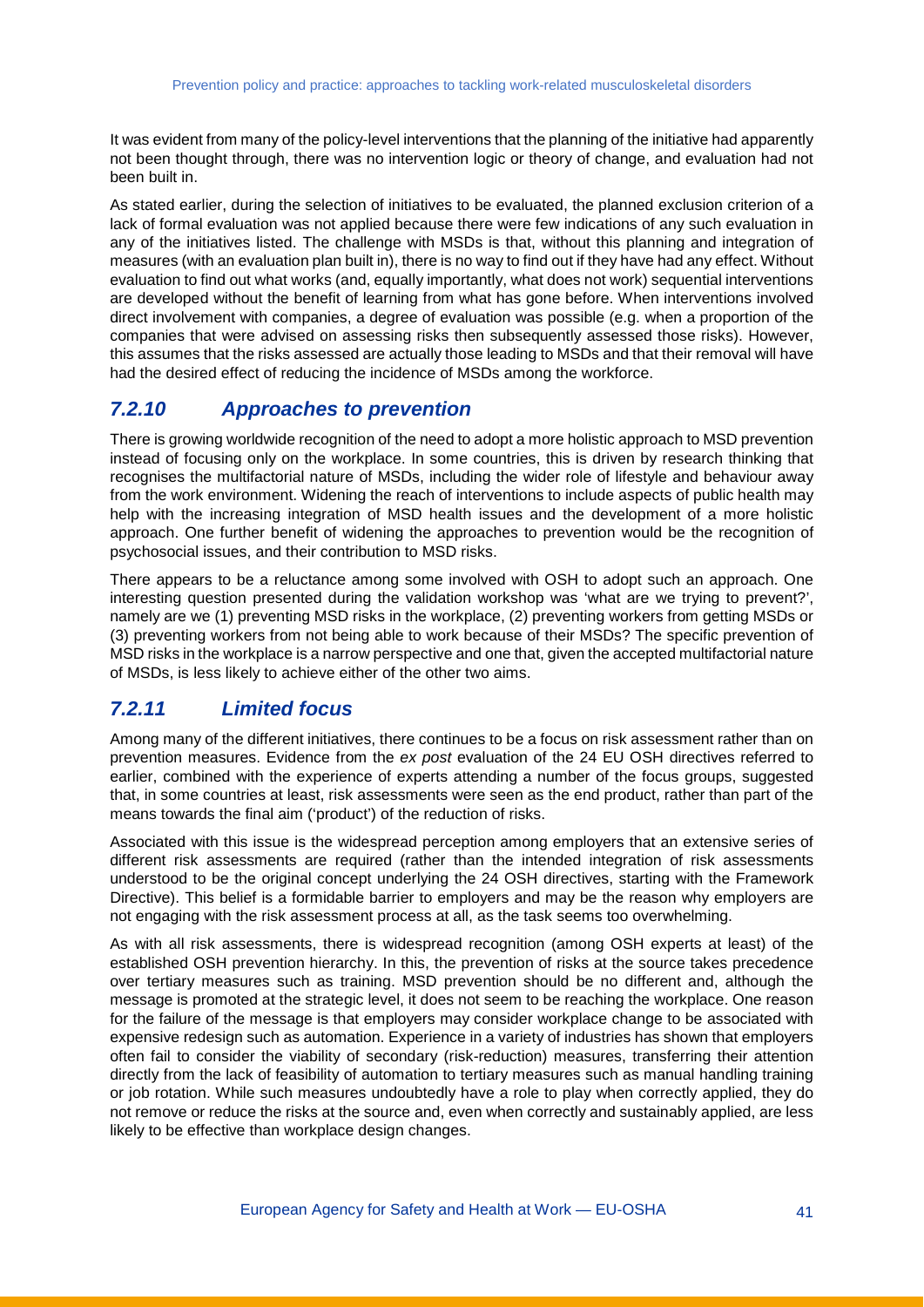Taking a longer term perspective, incorporating ergonomics into the design and engineering process has been shown to prevent future problems by designing out risks at the source. In addition, the consideration of potential OSH risks (not just MSD risks) in the planning and design of new plants, equipment, production facilities, work systems, etc., can reap long-term benefits.

## <span id="page-40-0"></span>**7.3 Summary of messages**

A number of messages were identified from the studies undertaken as part of this project. Although, in many cases, they can be seen as repeating existing knowledge and awareness among OSH professionals, the fact that they emerged from the study's specific focus on the prevention of MSDs (and the challenges faced in understanding why they continue to be a significant burden) serves to reinforce their importance and relevance.

## *7.3.1 Top-level commitment and resourcing*

Poor workplace health is widely recognised as placing a considerable burden not only on the individual sufferers and their employers, but also in a wider social and societal context. Government departments and other top-level players need to fully recognise this, commit to action and provide adequate resources to support and drive action. While different national organisational structures make it hard to recommend a single approach, the principles remain unchanged — seeking commitment at lower levels must be accompanied by a parallel commitment at the top.

However, commitment is unlikely to be effective without adequate resourcing to ensure that the commitment is carried through to concrete action.

An example of the negative impacts in this area emerged during the project. This involved adverse comments that were during UK focus groups on the policy change of the national inspectorate that resulted in the inspectorate charging employers for guidance and advice on risk-reduction measures that would previously have been provided free. In contrast, the legislative requirement in Austria for SMEs to make use of safety-related and occupational health care services, and the development of the AUVAsicher scheme to effectively subsidise the provision of those services, provides a positive example of commitment and resourcing at the highest level.

In another example of top-level commitment and resourcing, the funding of the epidemiological studies (CONSTANCES and COSET) in France demonstrates both a long-term commitment and a recognition of the need identified earlier for better data and statistics. The absence of adequate statistics was raised by the report on the *ex post* evaluation of the EU OSH directives cited earlier as a significant barrier to evaluating the impact and effectiveness of many of the directives. Their absence also provided challenges within the current project in attempting to establish the current national situation as background for the 25 short reports, and was a recurring comment in a number of the countries explored in more detail in relation to attempts to demonstrate the effectiveness of the policies and strategic approaches undertaken.

### *7.3.2 Encouraging collaboration among stakeholders*

There is a considerable (and growing) body of evidence showing that involvement in a process helps to obtain commitment to that process. Such involvement is effective whether it occurs at a high level, in stakeholders co-developing intervention strategies, or at a practical workplace level, where risk assessment and the subsequent introduction of risk prevention measures should be a collaborative activity involving all levels of management and the workforce, not something 'imposed' by an expert (internal or external).

Whatever the level of intervention and action, there is undoubted value in involving all stakeholders in identifying risks, and identifying, developing and introducing measures to control or prevent those risks. Reflecting the growing recognition that MSDs cannot be adequately addressed in the workplace alone, the Preventive Health Care Act in Germany provides a strong legal basis for cooperation between actors involved in prevention and health promotion. At a slightly lower strategic level, the development in Denmark of an initiative that radically changed working practices in bricklaying provides a practical example of a high-level collaborative approach, with a number of stakeholders working together to devise, develop and introduce a viable solution to a significant problem.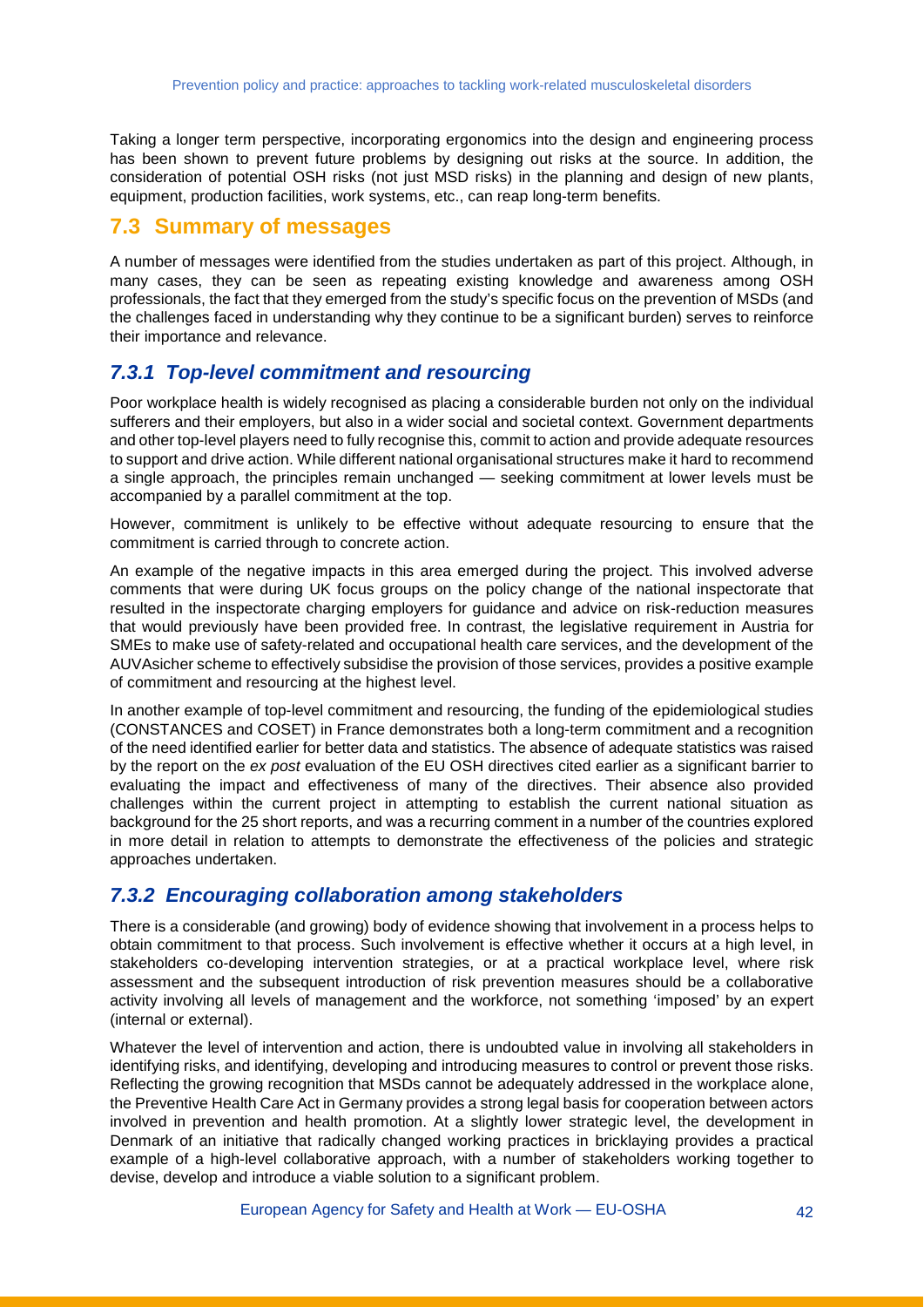At the workplace level, some countries include a requirement for such involvement in their legislation and, although EU legislation provides for 'consultation', the nature and extent of that consultation process varies widely from country to country (and also from business to business). Consultation and collaboration between stakeholders is essential whatever the level. However, to be effective, it needs an appropriate cultural environment in which to thrive and it is clear from some of the focus group discussions and interviews that not all countries have such a collaborative culture and might therefore find such an approach more challenging (and less effective).

#### *7.3.3 Incentivising positively*

Businesses often regard workplace interventions as intrusive, invasive and expensive, and fail to see the longer term gains and benefits to be obtained by improving workplaces and workers' health. Although information and education aimed at raising awareness are valuable, they are not always sufficient, especially among smaller businesses that lack the necessary expertise in-house and will therefore need to look outside the business for expertise. As well as issues such as risk assessments, this requirement might also extend to the design and engineering functions necessary to develop and introduce change.

Support and guidance, either in kind or financial, can provide the necessary incentives. There appears to be a growing awareness that positive rather than negative incentives (carrots rather than sticks) are likely to be more effective in evoking and encouraging change.

The TMS Pros programme in France presents a specific example of direct help and support (in this case, to put in place effective MSD prevention measures, together with possible support in financing technical improvements). A further example that emerged during the project was an example from Italy, where a loan programme provided direct financial support to SMEs for measures to improve safety and health at work, including projects specifically supporting improvements in the manual handling of loads, thereby reducing an important risk for MSDs.

#### *7.3.4 Coherent planning*

Too often, interventions in the past have been carried out without due consideration of the intervention logic, namely how an action can be expected to evoke change and what the barriers to that change are. Policy-level interventions need coherent planning, with the intervention logic clearly thought out and explored.

One point to emerge from the project was that many of the interventions studied appeared to lack the application of such logic (reflected, to some extent, in the lack of formal evaluation plans). While awareness-raising campaigns (several of which were identified during the project) clearly have a role to play, it is important to apply strategic thinking and planning to determine how such awareness will translate into changes in attitudes (and consequently in behaviour). For example, several of the projects examined adopted a specific focus on the care sector. Although few people can be unaware that lifting and supporting people presents significant risks, comments made during the project suggest that this does not appear to have translated into changes in behaviour. However, although part of the issue relates to the attitudes and awareness in the workplace (e.g. 'patients don't like being hoisted'), organisational factors such as systemic time pressures and inadequate staffing levels also contribute.

#### *7.3.5 Integrating actions with other initiatives*

As part of any plan, integration is needed between different initiatives. Historically, policy interventions have been carried out without such thinking, providing a somewhat piecemeal approach. One strong feature of the work in a number of the countries studied (e.g. Germany and Sweden) was continuity, with initiatives supported across a number of funding cycles. In the UK, the integration of workplace health initiatives into wider public health measures provides a further example.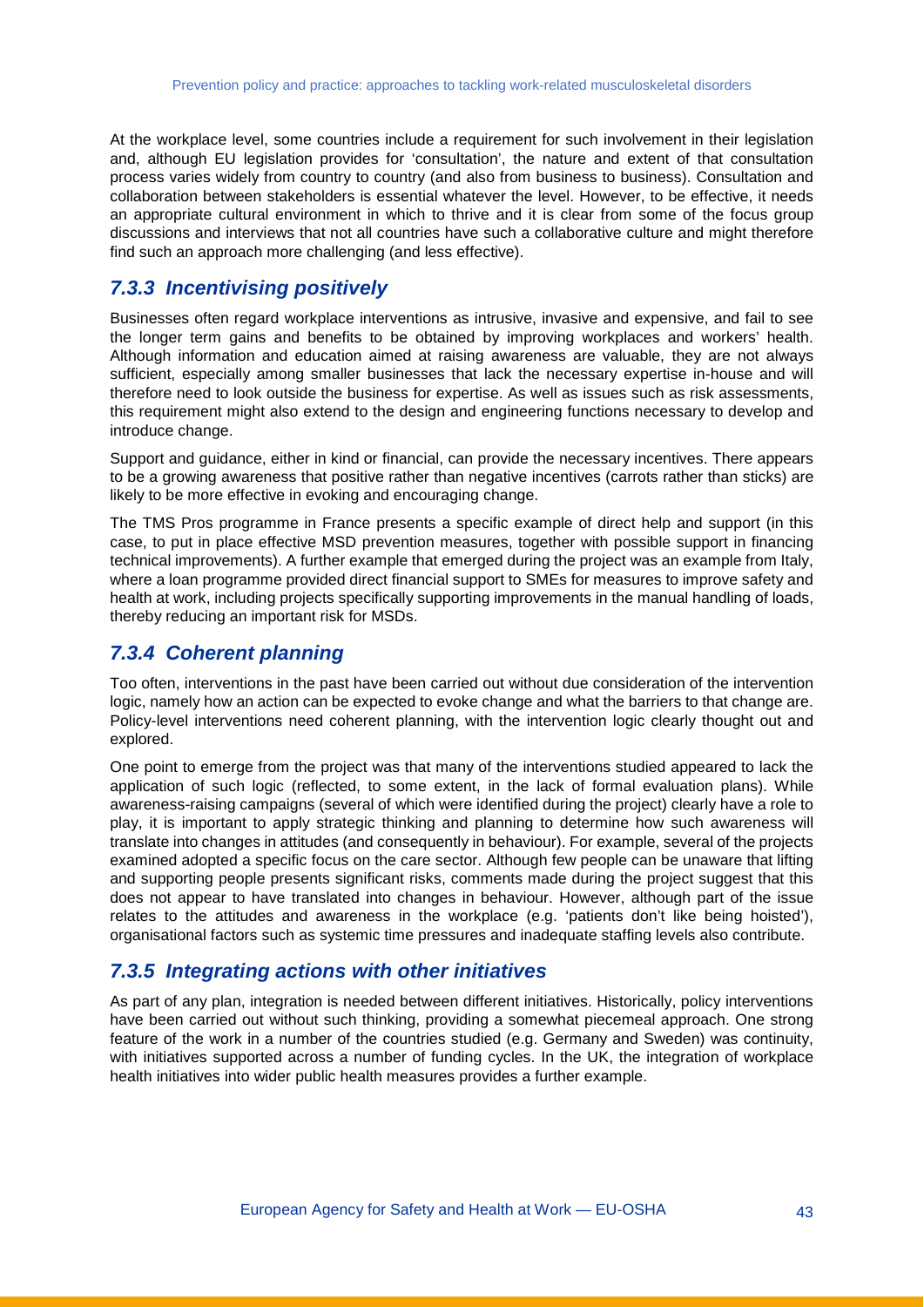## *7.3.6 Adopting a wider perspective*

There is a widespread tendency to compartmentalise issues, especially in respect of a problem as complex as MSDs. MSDs in the workplace are not simply caused by work and are not necessarily 'just' caused by physical factors in the workplace. The extension of MSD awareness campaigns outside the workplace and into schools and colleges, exemplified by the 'Well-being at work in the federal truck' campaign in Belgium, provides a good example of this. Workers do not exist in a series of isolated 'bubbles' (work, home, leisure, schooling, etc.) and the human entity cannot (or should not) be seen in purely physical or psychological terms. A perspective that regards the human worker as, in effect, an 'integrating instrument' that reacts to a wide range of influences in a variety of scenarios (often referred to as a 'whole life' perspective) is essential. Moves to integrate or unify occupational and public health in some countries (e.g. the UK) is evidence of action in this direction.

## *7.3.7 Providing continuity*

Policy-level interventions should not happen and then just stop. They should be continually evaluated and refined and new (or refreshed) activities should draw on experiences of what has gone before and build on those experiences to improve intervention effectiveness and efficacy. Thus, the UK 'Helping Great Britain work well' strategy builds on the experience gained from previous campaigns and initiatives. In the same way, in Germany, the GDA is now in its third period, having been built and developed based on the first two periods.

An example of using research evidence to underpin policy action and provide continuity is the 'Women's Work Environment programme in Sweden. In that programme, current policies incorporating a gender perspective have been built upon the successful research and development activities flowing from earlier assignments by the government to SWEA. One of the aims was to generate knowledge on women's work environment and to gain a better understanding of the causes of the higher ill health rates among women than men. This demonstrates the potential contribution of a strong evidence base to deriving successful policies.

## *7.3.8 Promoting the preventive approach*

In some countries at least, such as France, it seems that there are well-established 'teams' for addressing MSD risks in the workplace. However, it also seems that these teams often act in a 'responsive' manner (reacting to reports of injury or illness), rather than a 'preventive' manner. MSDrelated legislation (on manual handling and DSE) invokes a preventive pathway and this should be better encouraged (or even required) to prevent MSDs from occurring, rather than employers trying (hopefully) to limit the damage once an MSD arises.

## *7.3.9 Strengthening the role of ergonomics and ergonomics teaching*

'Ergonomics is the scientific discipline concerned with the understanding of interactions among humans and other elements of a system, and the profession that applies theory, principles, data and methods to design in order to optimise human well-being and overall system performance' (International Ergonomics Association)<sup>[23](#page-42-0)</sup>. The risk factors associated with the cause of MSDs in the workplace are often referred to as ergonomics risk factors and ergonomists and human factors experts would contend that the contributory psychosocial factors are also part of the ergonomics remit (although some nonergonomists see ergonomics as exclusively addressing the physical domain). An experienced ergonomist will also be able to liaise with designers, engineers and others to develop ameliorative solutions (in fact, in some countries at least, ergonomics has its roots or origins in engineering).

Ergonomics (and ergonomists) should therefore have a central role in the prevention of MSD risks, both in identifying risk factors and in developing solutions to reduce or remove those factors. As was apparent during the project, this is recognised in some countries, where ergonomists are embodied within the core team, but in others this is not the case and an ergonomist might not even be a controlled or regulated profession. This is not to suggest that ergonomics should solely be the role of professional

-

<span id="page-42-0"></span><sup>23</sup> <https://www.iea.cc/whats/>

European Agency for Safety and Health at Work — EU-OSHA 44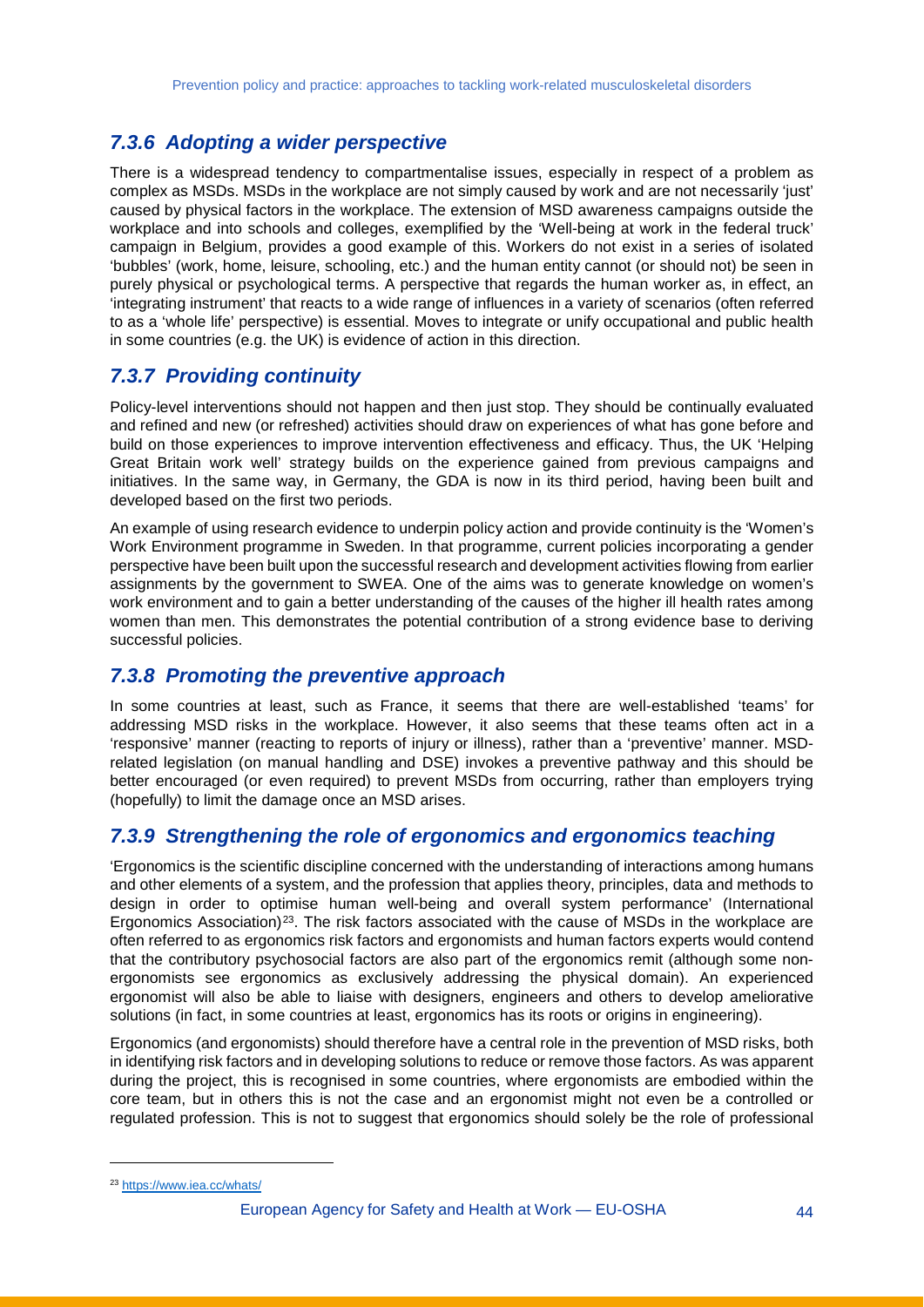ergonomists. Experience has shown that other disciplines including design, engineering and psychology can benefit from ergonomics knowledge and awareness. As well as enabling professionals from those disciplines to apply ergonomics principles in their own work, such knowledge and awareness serves to facilitate communication between the different disciplines. A number of countries are understood to provide ergonomics training to their inspectors, for example.

Beyond these professional groups, there are also suggestions that other groups (e.g. workers themselves) would benefit from suitable ergonomics awareness training and, in the UK, for example, some employers are known to incorporate such training as part of their programmes to educate workers on MSD risks. There are indications that some countries are looking to take this concept further. For example, it was suggested in focus groups in Sweden that training in OSH should become compulsory for entrepreneurs establishing a new business (and that this would include relevant specific risks which could include ergonomics risks — depending on the nature of the business).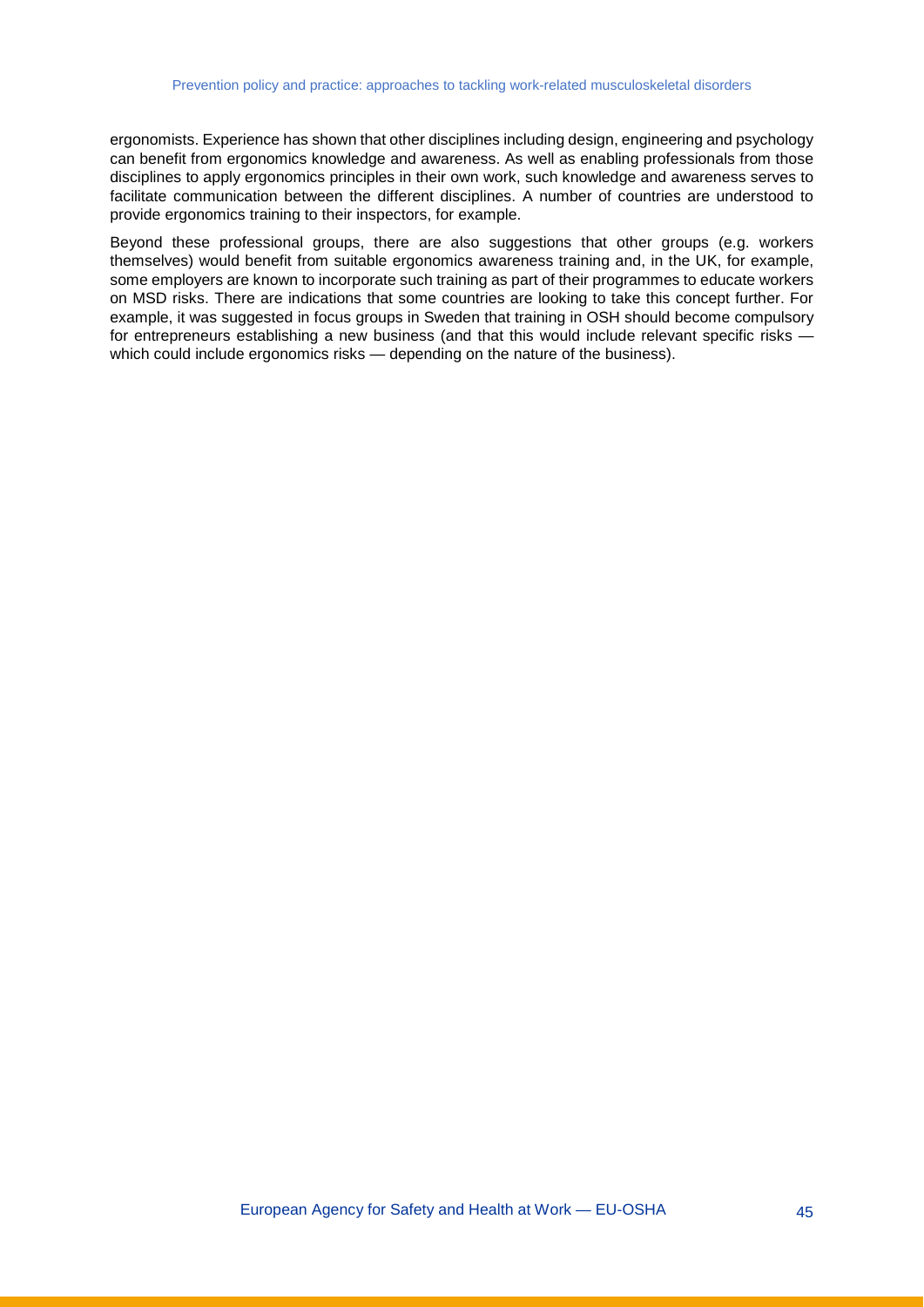## <span id="page-44-0"></span>**8 Conclusions**

-

The initiatives collected and analysed in this element of the project will contribute to investigating the success factors of and ways of implementing MSD prevention policies (and perhaps in developing new policy approaches, especially reflecting increased holistic thinking) as part of the overall final report of the research project.

This policy-level intervention element of the project has identified a wide range of intervention approaches. Although some have a common theme (e.g. the use of targeted inspections), others provide a unique perspective and, although some rely heavily on a particular national OSH prevention culture, even here there are lessons to be learned and common threads to be identified that would inform future policies and initiatives in countries with different approaches and cultures.

Taken collectively, the prevention initiatives reflect a considerable array of strategic approaches and, although no country has adopted the entire battery of measures, some appear to have integrated a sizeable number, ranging from legislative change to direct workplace interventions. The integration of such measures is essential for maximising their impact, rather than them being considered as a series of unconnected initiatives.

Even when a common theme can be identified, such as the use of targeted inspections, there appear to be national differences. Some inspections placed the primary emphasis on compliance, exploring the extent to which employers had complied with their duties (e.g. in assessing risks); others, however, reflected a more impact-orientated viewpoint, examining the extent to which MSD risks had been adequately removed or controlled. It is a somewhat sobering thought to acknowledge that a number of such initiatives served to highlight the number of employers that had failed (or at least largely failed) to engage with the MSD risk assessment and reduction process at all.

There is some evidence from the wider literature on the effectiveness of inspections. For example, Andersen et al. [24](#page-44-1) found there to be 'moderately strong evidence' for improvement as a result of OSH legislation and inspections. However, the evidence from the current study is less clear. Although some initiatives have suggested a benefit, others are more uncertain. For example, the experience in Sweden was that, even when follow-up visits occurred, a sizeable minority of employers still failed to engage, having not responded to the advice and guidance provided during initial visits. Given the suggestions of a reliance on inspections as a significant strategic element of any intervention, such findings do appear to undermine such thinking.

In other countries, such as France and the UK, a perceived under-resourcing of the inspectorate was seen as a barrier, with the view expressed in France that employers did not regard the 'threat' of an inspection as a serious issue because such a visit was seen as unlikely. There was also the suggestion that reliance on inspection without 'enforcement' may undermine that intervention.

Another widespread theme was the use of various forms of risk awareness-raising interventions. These often displayed a commendable degree of variety of approach and used a wide range of media to communicate the message; the selection of media that are more likely to be accessed by younger people, not just workers, was a particular feature. However, although some such initiatives included a simple measure of 'reach', further evaluation was limited (and did not appear to be planned), meaning that it was not possible to establish the extent to which awareness was actually raised (as opposed to people simply having seen the material) or, more importantly, the extent to which such heightened awareness translated into changes in behaviour towards adopting less risky processes or procedures and as a result into a tangible reduction in MSDs.

A further limitation in this regard was the recognition that the data available to enable such investigations were limited (or non-existent). Some countries had no national data (other than those provided through EU investigations such as the LFS and EWCS), while others relied solely on statistics relating to compensation claims. Given that such claims are limited to 'recognised' occupational diseases or illnesses and many MSDs (including many cases of back pain) are not recognised as such, such

<span id="page-44-1"></span><sup>&</sup>lt;sup>24</sup> Andersen AJH, Malmros P, Ebbehoej NE, et al. (2019) Systematic literature review on the effects of occupational safety and health (OSH) interventions at the workplace. Scand J Work Environ Health;45(2):103-113.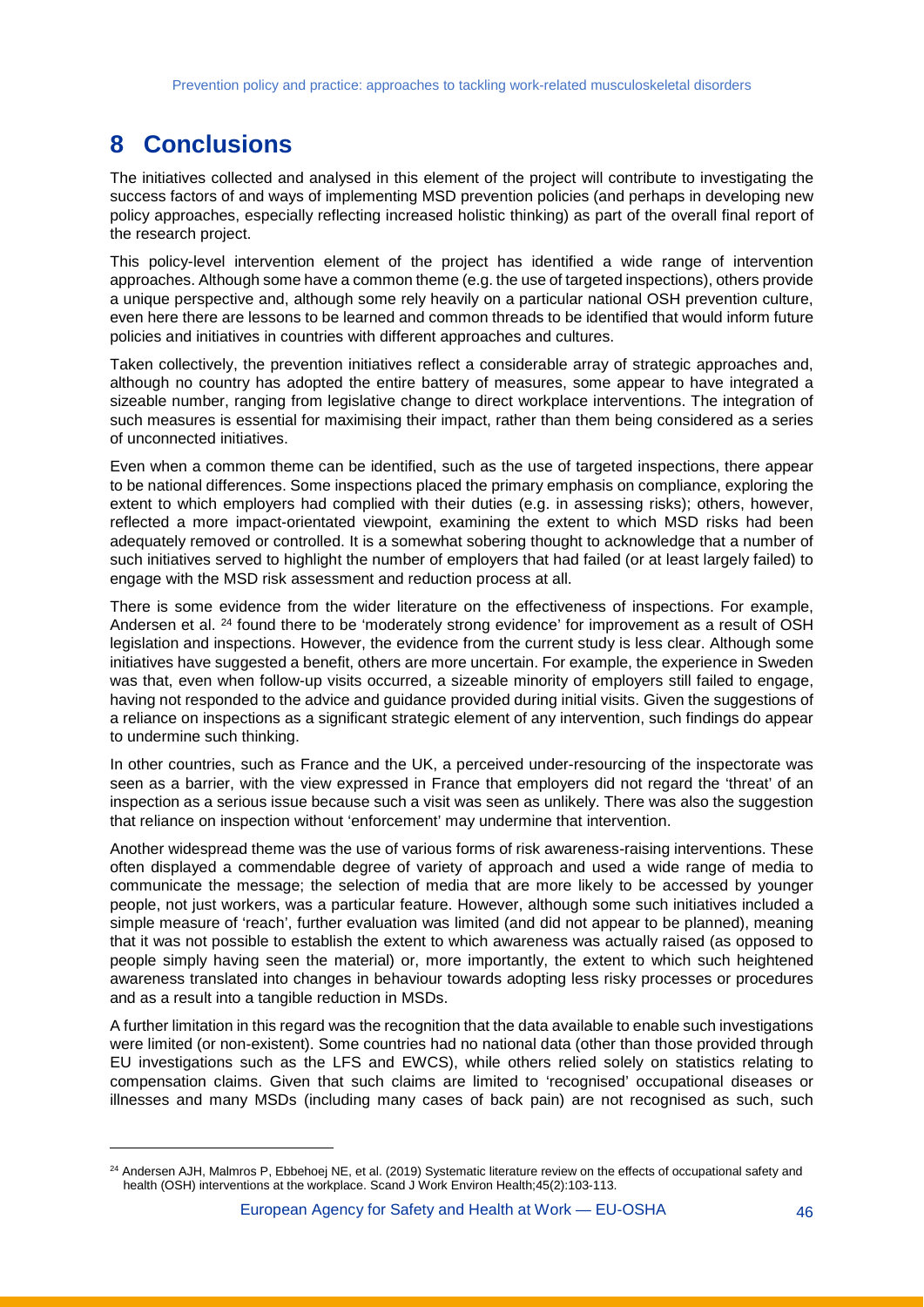statistics present a distorted and potentially misleading picture. This makes it difficult to provide a sound evidence base on which to formulate any national policies. At the European (or wider international) level, this becomes even more problematic. Not only are the available data limited, but they are often not consistent between different countries (e.g. differences in recognition of occupational diseases). As a result, any comparisons that are possible can usually be made only at a very superficial level.

Although the absence of suitable statistics makes quantitative assessment of impacts difficult, some of the interventions that seem to have had more influence appear to be those in which measures have been underpinned by legislative developments. Therefore, placing legal obligations on employers to seek the advice of appropriate experts would seem to have generated positive change. There are suggestions from some countries that such measures should go further and that more prescriptive legislation on MSD risks that are not already addressed in detail is warranted. To counter this, however, there are indications from a number of countries that, despite existing legal obligations to do so, a sizeable proportion of companies do not engage with the risk analysis and prevention process at all. Among many of those that do (at least on paper), their involvement and commitment seems to be limited.

Many of the initiatives appear to have been very well received, and appear to have succeeded in increasing the awareness of MSDs, at least in terms of people accessing material and becoming involved with campaigns. There is considerable variety among the initiatives in terms of innovation of approaches, with many of seeking to identify new methods to meet the challenge of work-related MSDs. Clearly, however, the absence of significant impact evaluations makes their relative benefit hard to gauge. Some, such as the 'women's work environment' initiative in Sweden, do appear to have made a tangible change. It is understood that this work has resulted in a sustained change in thinking, in terms of not only women, but also potentially vulnerable groups, in the workplace. In both cases, the focus is on those sectors in which such groups predominate (rather than any specific needs of the groups themselves), therefore helping to ensure that others working in those sectors also benefit.

It is widely recognised that SMEs in particular face many challenges in addressing safety and health in general (not just MSDs). Many interventions have had a particular focus on such employers, with some success (at least among those engaged in the initiatives). However, there is perhaps a wider debate to be had on the reasons for them (and others) failing to engage. Much emphasis has been placed on getting messages across to them — in the belief that their failure to engage is a function of a lack of awareness and understanding. However, others suggest that such failures are due to a lack of time  $$ or a perception that the cost of compliance is too great. This latter point is of particular interest because, in recent years, there have been considerable efforts in presenting cost-benefit analyses of interventions to reduce MSD risks. Despite these efforts, the view that prevention actions such as the use of handling aids are too expensive (in terms of either the equipment or the extra time required to use them) still seems quite common.

Although an impressive variety of intervention approaches has been identified, it is not possible to identify which of these are the most effective in reducing MSDs. All seem to be of merit and, as noted above, are well received by those who participated in some way. However, these interventions are largely constructed against a background of the existing framework of OSH legislation. Although the inadequacies of this framework are acknowledged in a number of countries, only Sweden appears to have addressed this at the highest level, extending national legal requirements beyond the risks encompassed by the Manual Handling and DSE Directives. Although some other countries (e.g. the UK) have recognised this (and provide extensive help and guidance on such matters), the absence of explicit legal obligations is recognised as a barrier, given that compliance with legal duties is seen as a major driver of employers' actions [25.](#page-45-0) For example, concerns about a restricted focus on the weight of items being handled were raised as a particular issue during focus group discussions in France, as the national legislation in France is seen as more prescriptive in relation to the weights of objects than as regards other physical aspects of manual handling operations.

-

<span id="page-45-0"></span><sup>&</sup>lt;sup>25</sup> DG Employment, Social Affairs and Inclusion (2017) Evaluation of the Practical Implementation of the EU Occupational Safety and Health (OSH) Directives in EU Member States: Main Report, available at: <https://ec.europa.eu/social/main.jsp?catId=148&langId=en&moreDocuments=yes>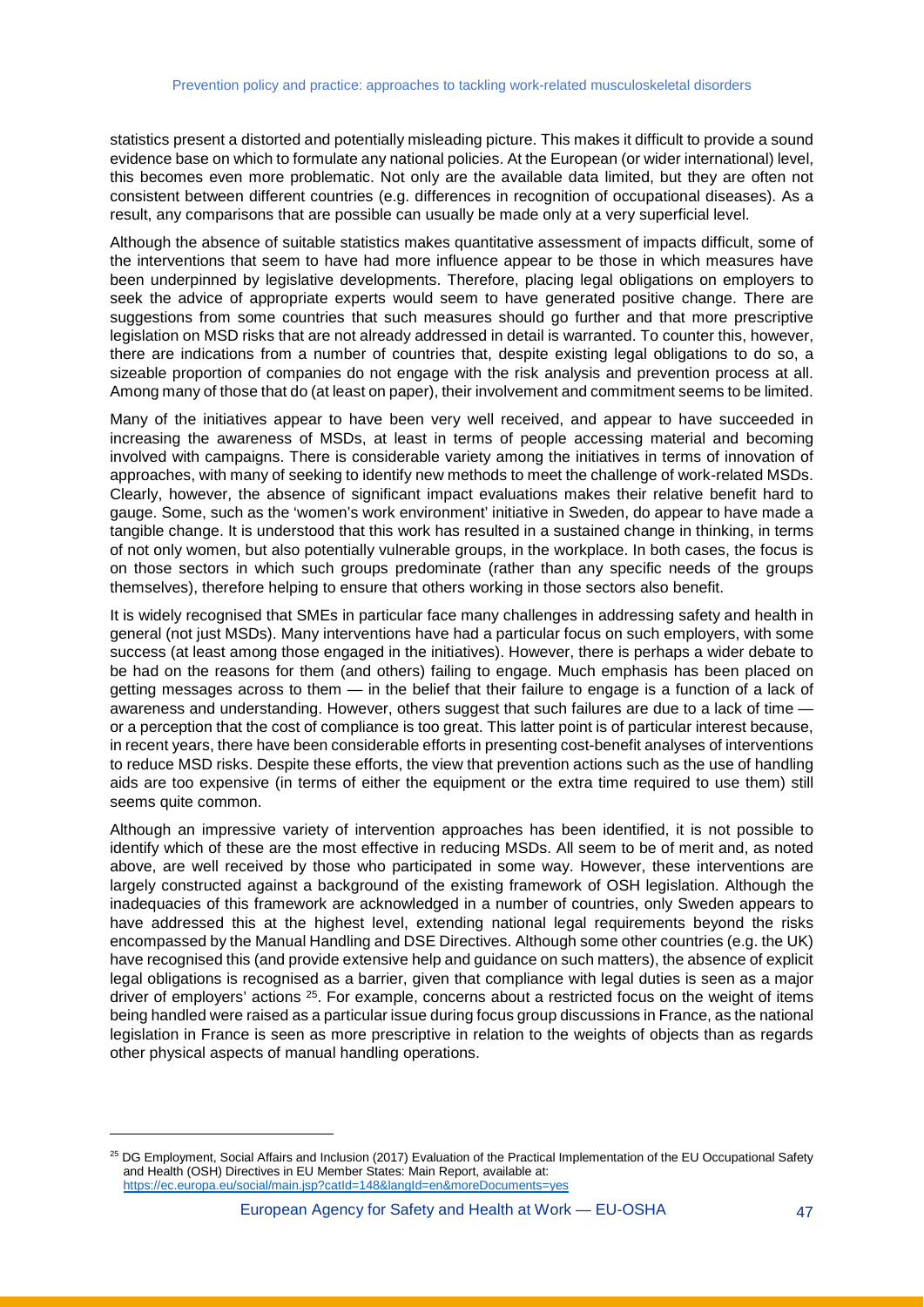It is clear from this study that there are deficiencies at all levels. These start with the legislative frameworks in most EU countries, which are derived from those in the EU OSH directives. These in turn lead to shortcomings in national policies and strategy actions, in which the focus adopted is often one of encouraging compliance with that legislation (e.g. in conducting risk assessments). These shortcomings then cascade down into the workplace, leading to a narrow or restricted focus on MSD risks and their prevention.

However, as noted earlier, shortcomings at the workplace level cannot all be attributed to legislative inadequacies, as there is evidence that a considerable proportion of employers do not engage with the preventive process at all (even at the level of conducting risk assessments, let alone taking concrete action).

Strategies for preventive interventions need to consider all aspects of the intervention logic, including not only raising awareness, but also changing attitudes and behaviour as a result. As an example, evidence from some focus group discussions indicated a reluctance to use patient-handling devices (for a variety of reasons), with many considering that MSDs such as back pain were 'just part of the job'. As a further example, staff at one health facility admitted prioritising what they saw as the 'needs' of their clients over their own safety and health.

In some such cases, the reasons given for the failure to adopt preventive measures were systemic and related to a lack of time or other organisational pressures. It is apparent from evidence such as this that intervention strategies aimed at the workplace level have to adopt a systemic approach and not just focus on the actions of individual workers.

Given the shortcomings of the legislative background, it is understandable that, although the study adopted a broad focus on MSDs, many of the actions and initiatives identified adopted the risks associated with manual handling as their main focus.

Further common deficiencies in many companies included a tendency to choose what were regarded as 'quick and easy' options, such as providing training in manual handling techniques, when a more effective approach would have been to design the work and workplace to remove the reliance on such training, preventing risks at the source.

In summary, against the overall project objective of investigating the effectiveness and quality of workplace interventions and risk assessment approaches, a series of specific aims were identified from this work:

- review the resources developed and used in the initiatives described, such as guidance, toolkits, training packages, web applications and e-tools — the project has carried out such a review and, as noted above, identified a considerable range of resources and approaches, many of which involve ideas that could be transferred to and used in other countries;
- explore the range of strategies and initiatives used by major stakeholders (including regulators and regulatory agencies, social partners, professional bodies and preventive services) and how these strategies are adapted to the conditions and needs of different beneficiaries (e.g. in different sectors) — in many cases, the approaches have been extensively tailored to reflect the needs of the target audiences, whether in adopting presentation approaches to suit the target audience (e.g. the use of web or social media to reach younger audiences) or in selecting sectorspecific solutions to publicise and promote the approach;
- gain a more complete understanding of the challenges for OSH in tackling work-related MSDs and a better understanding of the conditions under which strategies, policies and actions to address them are most effective.

It is clear from the appraisal of interventions that many challenges remain in tackling work-related MSDs and the array of approaches adopted in the initiatives selected demonstrate many facets of these challenges and the widespread attempts to address them. However, as discussed earlier, identifying the conditions under which such interventions are effective is problematic.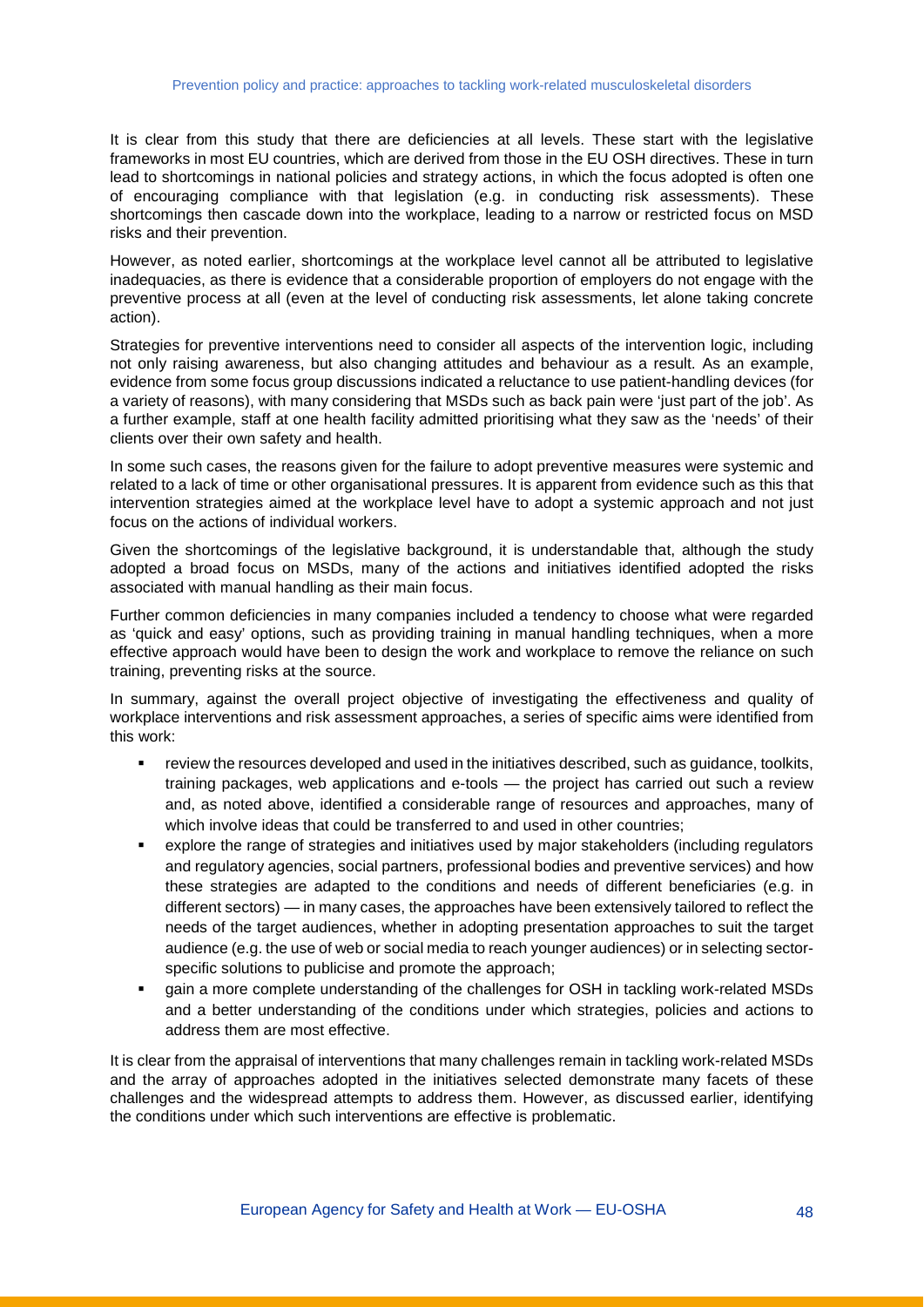Some pointers can nevertheless be taken from the investigations described and the associated discussions in the different countries involved (from the focus groups and interviews). These can be used to provide recommendations on what are likely to be the most effective interventions in the future, as are outlined below.

#### **MSDs are not purely a work-related issue**

Addressing MSDs requires attitude (and, as a result, behaviour) changes among not just the workingage population at work. Some of the initiatives have recognised this, seeking, for example, to promote MSD messages among school-age individuals or encouraging generally healthier lifestyles. As well as these specific actions, there are signs that some countries at least are adopting a more holistic approach to health, reducing the tendency to 'compartmentalise' it into occupational health and public health. This is clearly desirable, as many of the work-relevant health issues that are particularly relevant today, such as MSDs and psychosocial health, have a multiplicity of contributory factors, both within and outside the working environment.

#### **Legislation is not the (only) answer**

Although some employers point to gaps in the current legislative framework as explaining a significant part of the problem, it is apparent that many employers are not engaging with the existing legal framework. Increasing legislative provisions will do little, it seems, to cause employers such as these to engage more fully.

#### **Changing attitudes to the risks is fundamental**

Despite efforts to change viewpoints to the contrary, attitudes that either risks are 'just part of the job' or measures to reduce them are too intrusive, expensive, time consuming, etc., still seem to prevail. Such attitudes present a considerable barrier to change. Industry has come a long way from the attitude, for example, that respiratory ill health was an unavoidable consequence of working down a coal mine or in a cotton mill, and attitudes to musculoskeletal health require a similar change.

#### **System changes are a key requirement for success**

Part of the concern that adopting preventive measures takes too long stems from work systems that promote or encourage speedy working. Whether this is reflected in competitive tendering in the construction industry, pay systems that encourage speedy working over all other considerations or pressures that restrict the time available for a task in the care sector, part of the answer at least must come from changes to such systems, which again flows back to changing attitudes among those who commission, plan or organise such work. Short-term cost gains have to be offset against the longer term benefits of a healthier, more effective workforce.

#### **Forward-thinking is essential**

In recent years, considerable thinking has gone into the development of, for example, simple yet effective handing aids. However, the potential benefits of such thinking are lost if the strategic planning and design of work and workplaces do not accommodate the results of such thinking. Good examples of this can be drawn from the health care sector, where a lack of consideration in hospital design imposes constraints on the use of patient-handling devices, and inadequate scheduling and planning leads to staff using manual techniques in preference to 'save time'. Experience from the UK, for example, has shown that a failure to include such considerations throughout the planning process leads to considerable difficulties when the planning comes to fruition, and shortcomings in workplace design become apparent to those required to work in these workplaces. Building a need to consider safety and health issues into planning policies would provide valuable safeguards.

#### **The message needs to be widened**

Workplace health is not just an issue for the occupational health professional. The points above make it clear that planners, designers, engineers, purchasers, etc., all have a part to play and that targeting messages at only those in the workplace will have less impact than messages targeting a wider audience as a result.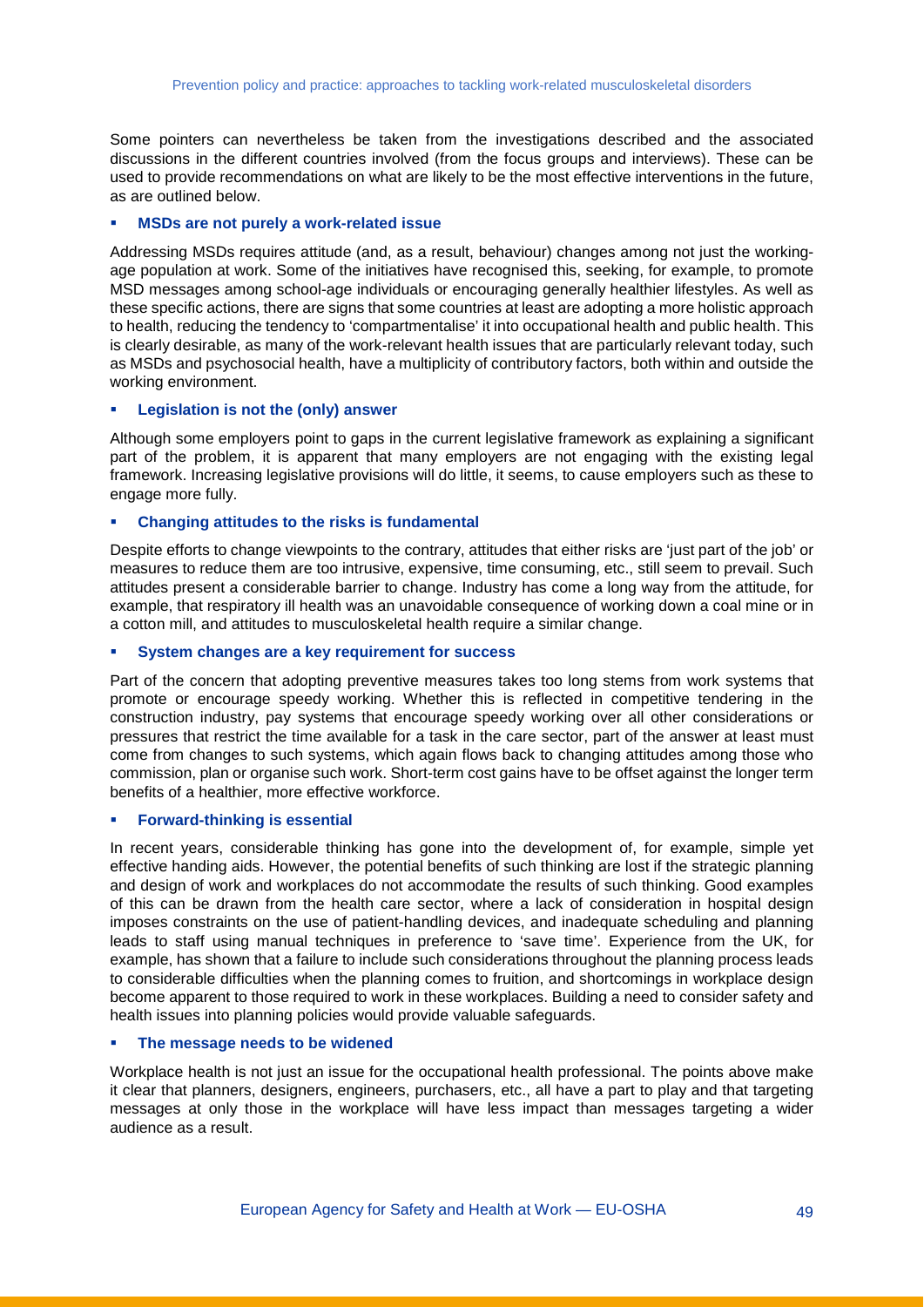#### **Concerted, coordinated action is more likely to be effective**

Clearly, this need to widen the message will require suitable media and material to suit the different target groups. Within any one group, however, some individuals will need convincing of the need for action and others will simply need to know how to take such action (as well as what action to take). These different audiences have different needs that are therefore likely to be met through different approaches. Promoting the knowledge of suitable interventions will be effective only among those who are already convinced of the need to intervene. Others will be suitably convinced but will need to know what interventions are most likely to be effective for them, both in their business in their sector.

#### **Logical thinking is essential**

Whatever course of action is adopted, it is essential that such measures are conceived, planned and implemented in response to a logical plan. Assuming that the ultimate aim is the reduction in the prevalence of MSDs, what is the logic flow through which the planned intervention will achieve that aim? What assumptions are made in that flow and what are the potential barriers to success? Finally (but importantly), how will the success of that intervention be assessed?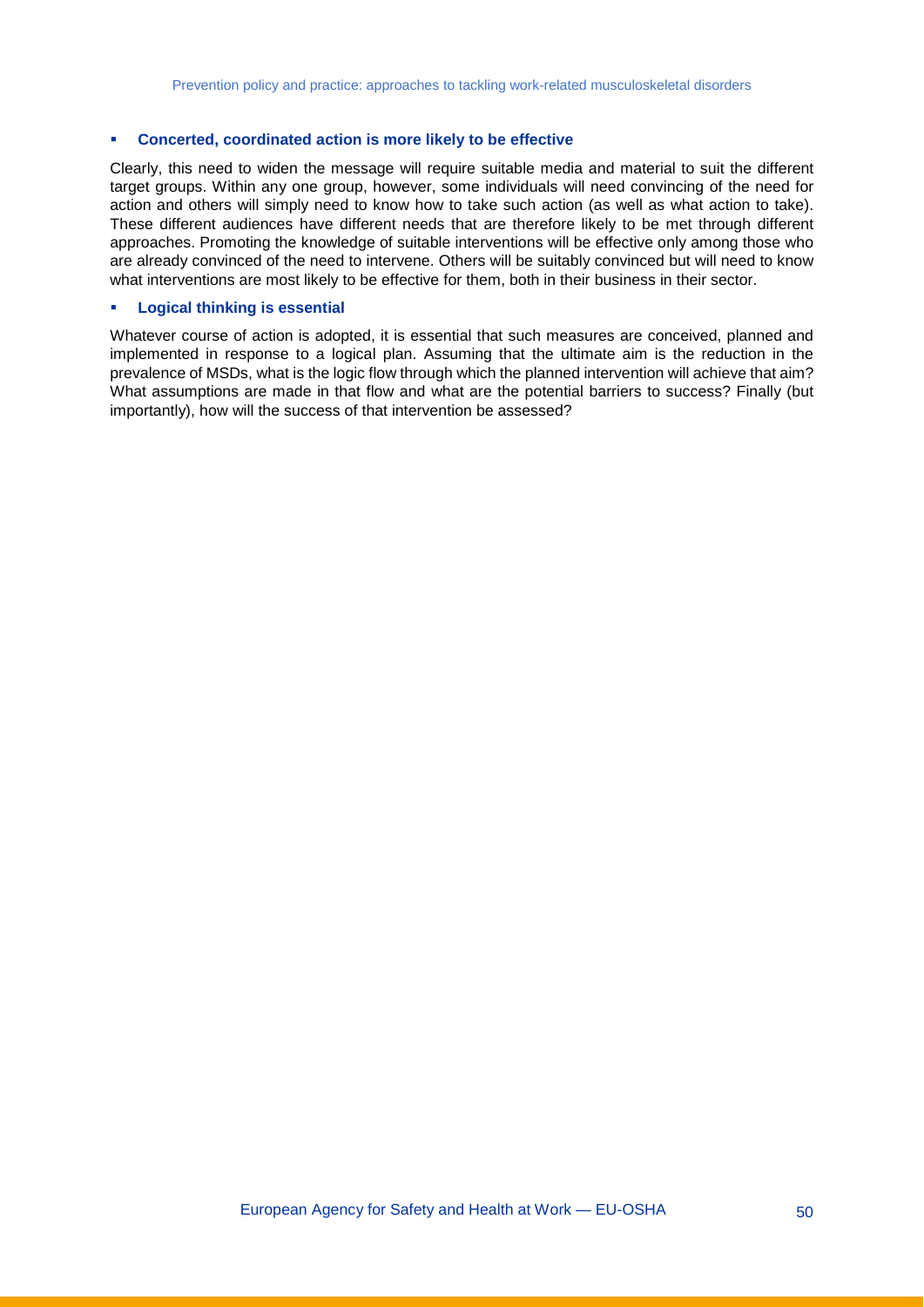## **Annex: Classification taxonomy for the 25 initiatives**

<span id="page-49-0"></span>

| Initiative and country                                                                                                 | <b>Type</b> |                   |              |              |                           |          |                |           |                | Organisations involved |                                        |                   |                 | Target groups |              |                               |              |
|------------------------------------------------------------------------------------------------------------------------|-------------|-------------------|--------------|--------------|---------------------------|----------|----------------|-----------|----------------|------------------------|----------------------------------------|-------------------|-----------------|---------------|--------------|-------------------------------|--------------|
| <b>Initiative</b>                                                                                                      | Country     | <b>egislation</b> | Campaign     | Research     | <b>Tools and guidance</b> | Strategy | <b>Network</b> | Programme | Support scheme | abour inspection       | Tripartite agreement and collaboration | Government bodies | Social partners | nsurers       | Researchers  | sectors<br>Specific groups or | General      |
| MSD prevention: support scheme for micro and<br>small enterprises (through AUVAsicher)                                 | AT          |                   |              |              |                           |          |                |           | $\checkmark$   |                        |                                        | ✓                 |                 | $\checkmark$  |              | ✓                             |              |
| Healthy working in the HORECA sector                                                                                   | <b>AT</b>   |                   |              |              |                           |          |                |           |                | $\checkmark$           |                                        | $\checkmark$      |                 |               |              | ✓                             |              |
| A Participative Hazard and Risk Management<br>(APHIRM) Toolkit for the prevention of<br>Musculoskeletal Disorders      | <b>AU</b>   |                   |              | ✓            | $\checkmark$              |          |                |           |                |                        |                                        | ✓                 |                 |               | ✓            |                               | ✓            |
| Prevention of musculoskeletal disorders as a<br>priority in the national strategy and campaigning<br>on MSD prevention | <b>BE</b>   |                   | $\checkmark$ |              |                           |          |                |           |                |                        |                                        | $\checkmark$      |                 |               | $\checkmark$ |                               | ✓            |
| Intervention typology and guidance on<br>preventing musculoskeletal disorders                                          | <b>BE</b>   |                   |              | $\checkmark$ | $\checkmark$              |          |                |           |                |                        |                                        | ✓                 |                 |               | ✓            |                               | ✓            |
| Development of a new prevention guideline for<br>musculoskeletal disorders for Ontario                                 | CA          |                   |              | $\checkmark$ | $\checkmark$              |          |                |           |                |                        |                                        | $\checkmark$      |                 |               | ✓            |                               | $\checkmark$ |
| 'Think of me - Love your back'                                                                                         | DE          |                   | ✓            |              |                           |          |                |           |                |                        |                                        |                   |                 | ✓             |              |                               | ✓            |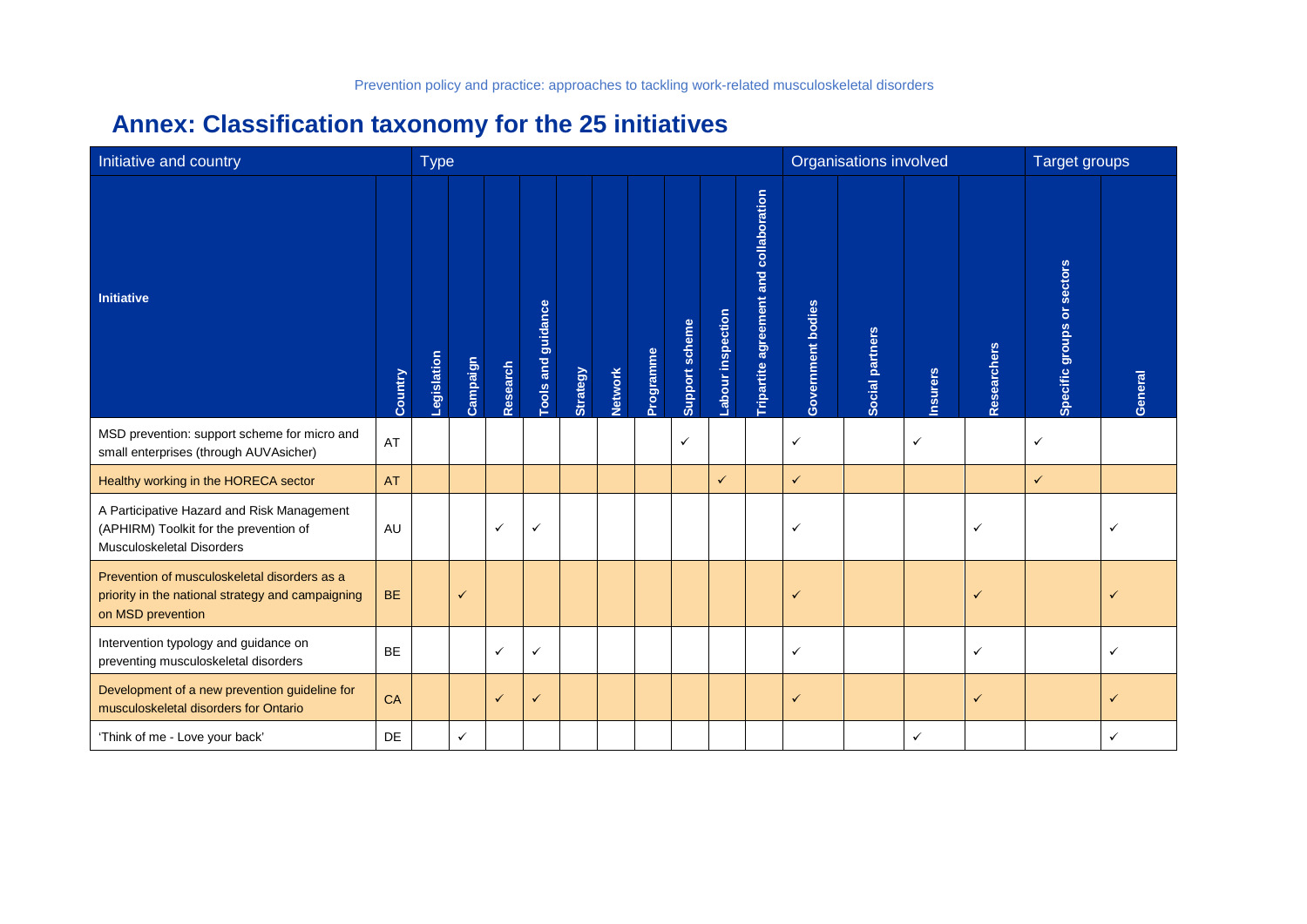#### Prevention policy and practice: approaches to tackling work-related musculoskeletal disorders

| Initiative and country                                                                                     | <b>Type</b> |              |              |              |                    |                 |                |              |                       |                  |                                        | <b>Organisations involved</b> | <b>Target groups</b> |                 |              |                            |              |
|------------------------------------------------------------------------------------------------------------|-------------|--------------|--------------|--------------|--------------------|-----------------|----------------|--------------|-----------------------|------------------|----------------------------------------|-------------------------------|----------------------|-----------------|--------------|----------------------------|--------------|
| <b>Initiative</b>                                                                                          | Country     | Legislation  | Campaign     | Research     | Tools and guidance | <b>Strategy</b> | <b>Network</b> | Programme    | <b>Support scheme</b> | abour inspection | Tripartite agreement and collaboration | Government bodies             | Social partners      | <b>Insurers</b> | Researchers  | Specific groups or sectors | General      |
| Prevention makes you strong - ncluding your<br>back (Prävention macht stark - auch Deinen<br>Rücken)       | <b>DE</b>   |              |              |              |                    |                 |                | $\checkmark$ |                       |                  |                                        | $\checkmark$                  | $\checkmark$         | $\checkmark$    |              |                            |              |
| The Preventive Health Care Act of 2015<br>(Präventionsgesetz)                                              | DE          | $\checkmark$ |              |              |                    |                 |                |              |                       |                  |                                        | $\checkmark$                  | $\checkmark$         | $\checkmark$    |              |                            | $\checkmark$ |
| The Danish National Job & Body Campaign                                                                    | <b>DK</b>   |              | $\checkmark$ |              |                    |                 |                |              |                       |                  |                                        | $\checkmark$                  | $\checkmark$         |                 |              |                            | $\checkmark$ |
| A strategy for working environment efforts up to<br>2020 - Risk-based inspections                          | DK          |              |              |              |                    | $\checkmark$    |                |              |                       | $\checkmark$     |                                        | ✓                             |                      |                 |              | $\checkmark$               |              |
| Preventing low back pain in bricklaying work                                                               | <b>DK</b>   | $\checkmark$ |              |              |                    |                 |                |              |                       | $\checkmark$     | $\checkmark$                           | $\checkmark$                  | $\checkmark$         |                 | $\checkmark$ | $\checkmark$               |              |
| Programme to prevent ergonomic and<br>psychosocial risks in the health and social care<br>sectors          | ES          |              |              |              |                    |                 |                | $\checkmark$ |                       |                  |                                        | $\checkmark$                  |                      |                 | ✓            | $\checkmark$               |              |
| Good practice guidelines for on-foot shellfish<br>workers                                                  | <b>ES</b>   |              |              |              | $\checkmark$       |                 |                |              |                       |                  |                                        | $\checkmark$                  |                      |                 | ✓            | $\checkmark$               |              |
| Epidemiological monitoring of work-related<br>health problems: Cohorts Coset-MSA and<br>Coset-Independents | <b>FR</b>   |              |              | $\checkmark$ |                    |                 |                | ✓            |                       |                  |                                        |                               |                      | ✓               | ✓            | $\checkmark$               |              |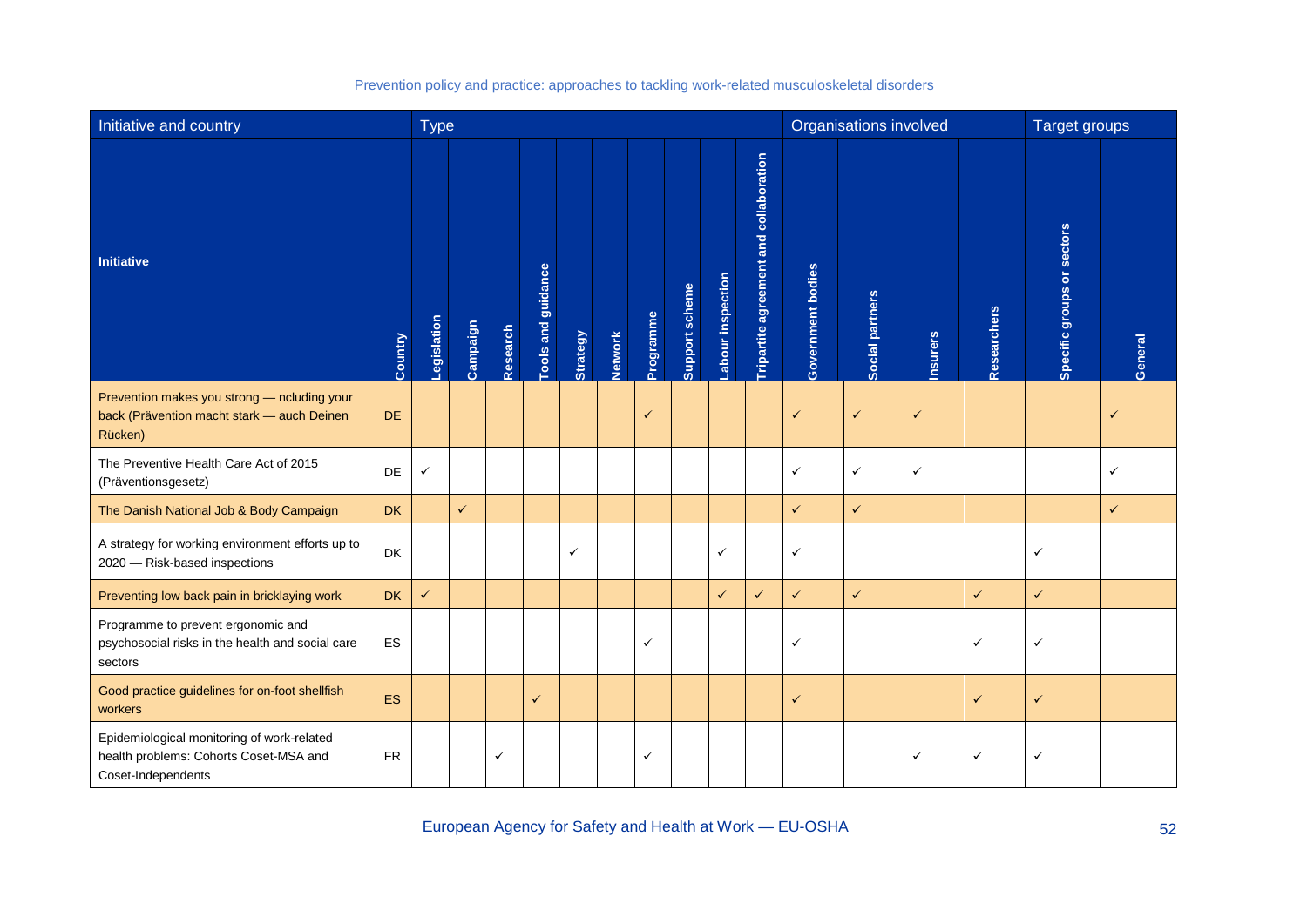#### Prevention policy and practice: approaches to tackling work-related musculoskeletal disorders

| Initiative and country                                                                            | <b>Type</b> |              |          |              |                           |                 |                |              |                |                  |                                        | Organisations involved | <b>Target groups</b> |              |              |                                      |              |
|---------------------------------------------------------------------------------------------------|-------------|--------------|----------|--------------|---------------------------|-----------------|----------------|--------------|----------------|------------------|----------------------------------------|------------------------|----------------------|--------------|--------------|--------------------------------------|--------------|
| <b>Initiative</b>                                                                                 | Country     | Legislation  | Campaign | Research     | <b>Tools and guidance</b> | <b>Strategy</b> | <b>Network</b> | Programme    | Support scheme | abour inspection | Tripartite agreement and collaboration | Government bodies      | Social partners      | hsurers      | Researchers  | <b>sectors</b><br>Specific groups or | General      |
| TMS (troubles musculo-squelettiques) Pros and<br>assistance of regional coordinators              | <b>FR</b>   |              |          |              |                           |                 |                | $\checkmark$ |                |                  |                                        | $\checkmark$           |                      | $\checkmark$ |              |                                      | $\checkmark$ |
| Economic incentive programme                                                                      | IT          |              |          |              |                           |                 |                |              | $\checkmark$   |                  |                                        | $\checkmark$           |                      |              |              | $\checkmark$                         |              |
| National Social programme on working<br>conditions (MAPA) - sub-programme on<br>physical workload | <b>NL</b>   |              |          |              |                           |                 |                | $\checkmark$ |                |                  |                                        | ✓                      |                      |              | ✓            |                                      |              |
| Sustainable Physical Work Network                                                                 | <b>NL</b>   |              |          |              |                           |                 | $\checkmark$   |              |                |                  |                                        | $\checkmark$           |                      |              | $\checkmark$ |                                      | $\checkmark$ |
| 3-2-1 Together for a good working environment                                                     | <b>NO</b>   |              |          |              |                           |                 |                |              |                |                  | $\checkmark$                           | $\checkmark$           | $\checkmark$         |              |              | $\checkmark$                         |              |
| Inspection project on MSD prevention                                                              | <b>NO</b>   |              |          |              |                           |                 |                |              |                | ✓                |                                        | $\checkmark$           |                      |              |              | $\checkmark$                         |              |
| Women's work environment                                                                          | <b>SE</b>   |              |          | $\checkmark$ | $\checkmark$              |                 |                |              |                | $\checkmark$     |                                        | $\checkmark$           |                      |              | ✓            | $\checkmark$                         |              |
| Provisions and general recommendations for the<br>prevention of musculoskeletal disorders         | <b>SE</b>   | $\checkmark$ |          |              |                           |                 |                |              |                |                  |                                        | $\checkmark$           | $\checkmark$         |              |              |                                      | ✓            |
| 'Helping Great Britain Work Well strategy and<br><b>Work Programme on MSDs</b>                    | <b>UK</b>   |              |          |              |                           | $\checkmark$    |                | $\checkmark$ |                |                  |                                        | $\checkmark$           | $\checkmark$         |              |              |                                      | $\checkmark$ |
| NIOSH Musculoskeletal Health Cross-Sector<br>Program                                              | US          |              |          | $\checkmark$ |                           |                 |                |              |                |                  |                                        | $\checkmark$           | $\checkmark$         |              | ✓            |                                      | $\checkmark$ |